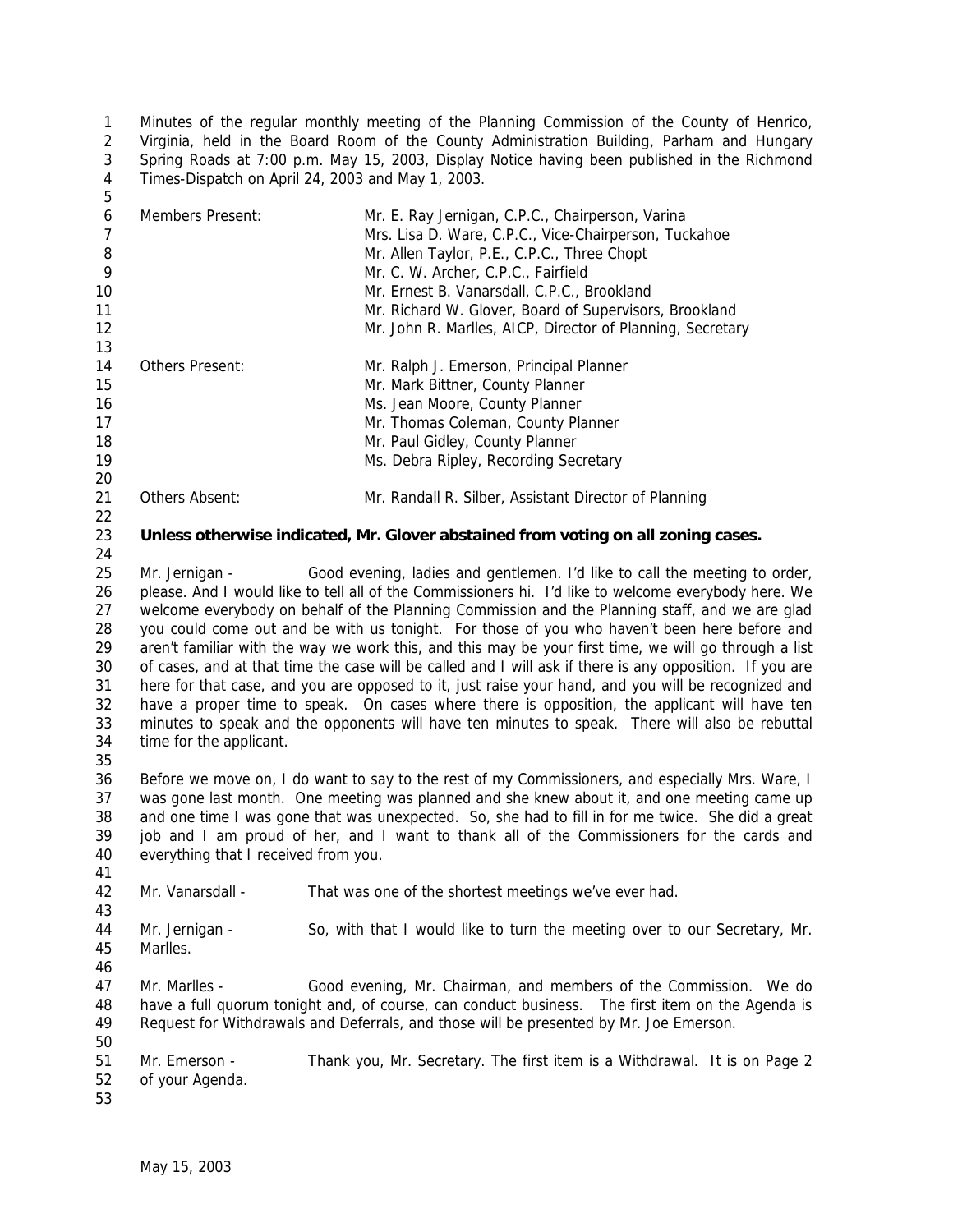### **VARINA:**

### *Deferred from the April 10, 2003 Meeting:*

 **C-28C-02 Laraine Isaac for William D. Godsey:** Request to conditionally rezone from M-1 Light Industrial District to M-2C General Industrial District (Conditional) and C-1 Conservation District, part of Parcel 817-721-5981, containing 60.696 acres, located on the north line of Oakley's Lane approximately 94 feet east of Oakley's Place and 217 feet west of S. Holly Avenue. The use will be controlled by proffered conditions and zoning ordinance regulations. An industrial park including a contractor's equipment storage yard is proposed. The Land Use Plan recommends Planned Industry and Environmental Protection Area. The site is also in the Airport Safety Overlay District. 

- Mr. Emerson This has been withdrawn by the applicant.
- Mr. Jernigan No action is needed. Correct?

Mr. Emerson - That is correct. Yes, sir.

 **C-18C-03 James W. Theobald for Commercial Net Lease Realty Services, Inc.:** Request to conditionally rezone from B-3 Business District and A-1 Agricultural District to B-2C Business District (Conditional), Parcel 741-761-8112 and part of Parcel 741-761-8532, containing approximately 2.899 acres, located at the southeast intersection of W. Broad Street (U. S. Route 250) and Three Chopt Lane. A retail use is proposed. The use will be controlled by proffered conditions and zoning ordinance regulations. The Land Use Plan recommends Office and Commercial Concentration. 

- Mr. Marlles The deferral is requested to the July 10, 2003 meeting.
- 81 Mr. Jernigan Is there any opposition to the deferral of Case C-18C-03?
- 83 Mr. Taylor No opposition, Mr. Chairman. I move that Case C-18C-03 be deferred for 60 days at the request of the applicant.
- 86 Mr. Vanarsdall Second.

88 Mr. Jernigan - We have a motion by Mr. Taylor and a second by Mr. Vanarsdall. All in favor say aye. All opposed say no. The motion passes.

- The Planning Commission deferred Case C-18C-03 James W. Theobald for Commercial Net Lease Realty Services, Inc. to its meeting on July 10, 2003, at the applicant's request.
- 94 Mr. Glover Mr. Chairman and Mr. Secretary, I don't voice my position on zoning cases, since the Board will be hearing them after they leave here and on your recommendations. I would like to abstain from all voting on zoning cases. I will have an opportunity to vote later.
- 
- 98 Mr. Jernigan Thank you, Mr. Glover.
- **C-21C-03 Steven A. Williams for Carl Childress, Trustee:** Request to rezone from O-3C Office District (Conditional) to A-1C Agricultural District (Conditional), Parcel 760-770- 7401, containing 10.726 acres, located on the north line of Springfield Road approximately 300 feet east of the Francistown Road and Springfield Road intersection and approximately 500 feet west of Staples Mill Road (State Route 33). A Christian education, training and worship building is proposed. The use will be controlled by proffers and zoning ordinance regulations. The Land Use Plan recommends Suburban Residential 1, 1.0 to 2.4 units net density per acre.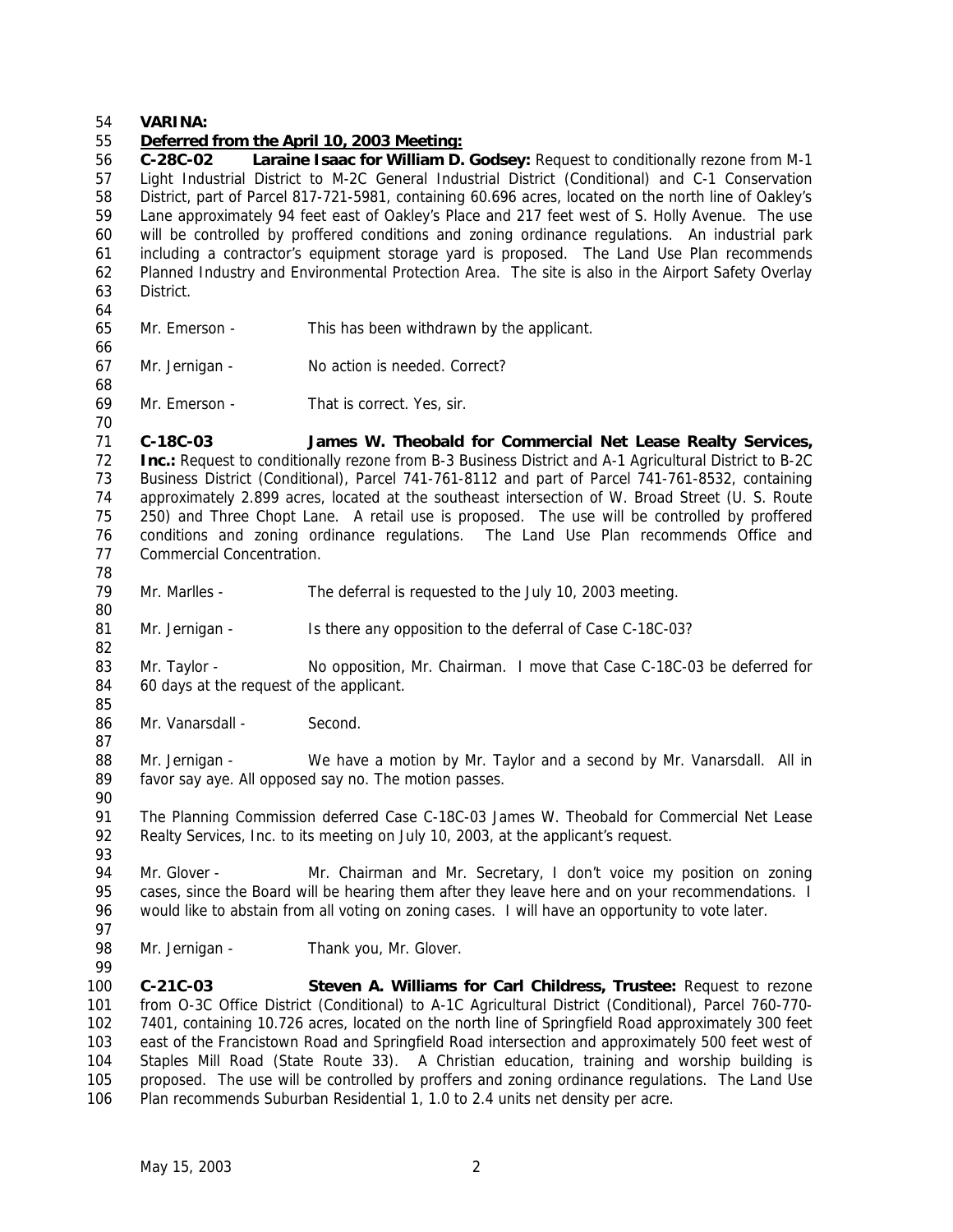Mr. Emerson - The deferral is requested to June 12, 2003. Mr. Jernigan - Is there any opposition to the deferral of Case C-21C-03? Mr. Vanarsdall - Mr. Chairman, I move that Case C-21C-03 be deferred to June 12, 2003 at the applicant's request. 115 Mr. Taylor - Second. Mr. Jernigan - We have a motion by Mr. Vanarsdall and a second by Mr. Taylor. All in favor say aye. All opposed say no. The motion passes. At the request of the applicant, the Planning Commission deferred Case C-21C-03, Steven A. Williams for Carl Childress, Trustee, to its meeting on June 12, 2003. **C-22-03 Jay Hulsey:** Request to rezone from R-6C General Residence District (Conditional) to R-2 One Family Residence District, part of Parcel 788-758-9933, containing 5.9085 acres, located southeast of the intersection of E. Parham Road at St. Charles Road. A church and parsonage are proposed. The use will be controlled by zoning ordinance regulations. The Land Use Plan recommends Office. Mr. Emerson - The deferral is requested to June 12, 2003. 131 Mr. Jernigan - Is there any opposition to the deferral of Case C-22-03? Mr. Archer. Mr. Archer - Mr. Chairman, I move deferral of Case C-22-03 to the June 12, 2003 meeting at the request of the applicant. 136 Mr. Vanarsdall - Second. Mr. Jernigan - We have a motion by Mr. Archer and a second by Mr. Vanarsdall. All in favor say aye. All opposed say no. The motion passes. At the request of the applicant, the Planning Commission deferred Case C-22-03, Jay Hulsey, to its meeting on June 12, 2003. Mr. Emerson - That completes the Withdrawals and Deferrals. Mr. Marlles - Mr. Chairman, the next item on the Agenda is Request for Expedited Items and for the information of the ladies and gentlemen in the audience, a case which is on the Expedited Agenda is a case for which the Planning staff is recommending approval. The Planning Commission member from the District has no issues and there is no known opposition to that case. If there is opposition, when the Chairman asks for it, that case can be taken off the Expedited Agenda and heard in its normal rotation. Mr. Emerson. Mr. Emerson - Mr. Secretary, the one item we have tonight for Expedited Agenda is on Page 1 of your regular Agenda. *Deferred from the April 10, 2003 Meeting:* **C-17C-03 Paul Hinson/Greg Koontz for Carol Sacra:** Request to conditionally rezone from A-1 Agricultural District to RTHC Residential Townhouse District (Conditional), Parcel 744-773- 8230, containing approximately 5.07 acres, located on the south line of Old Nuckols Road,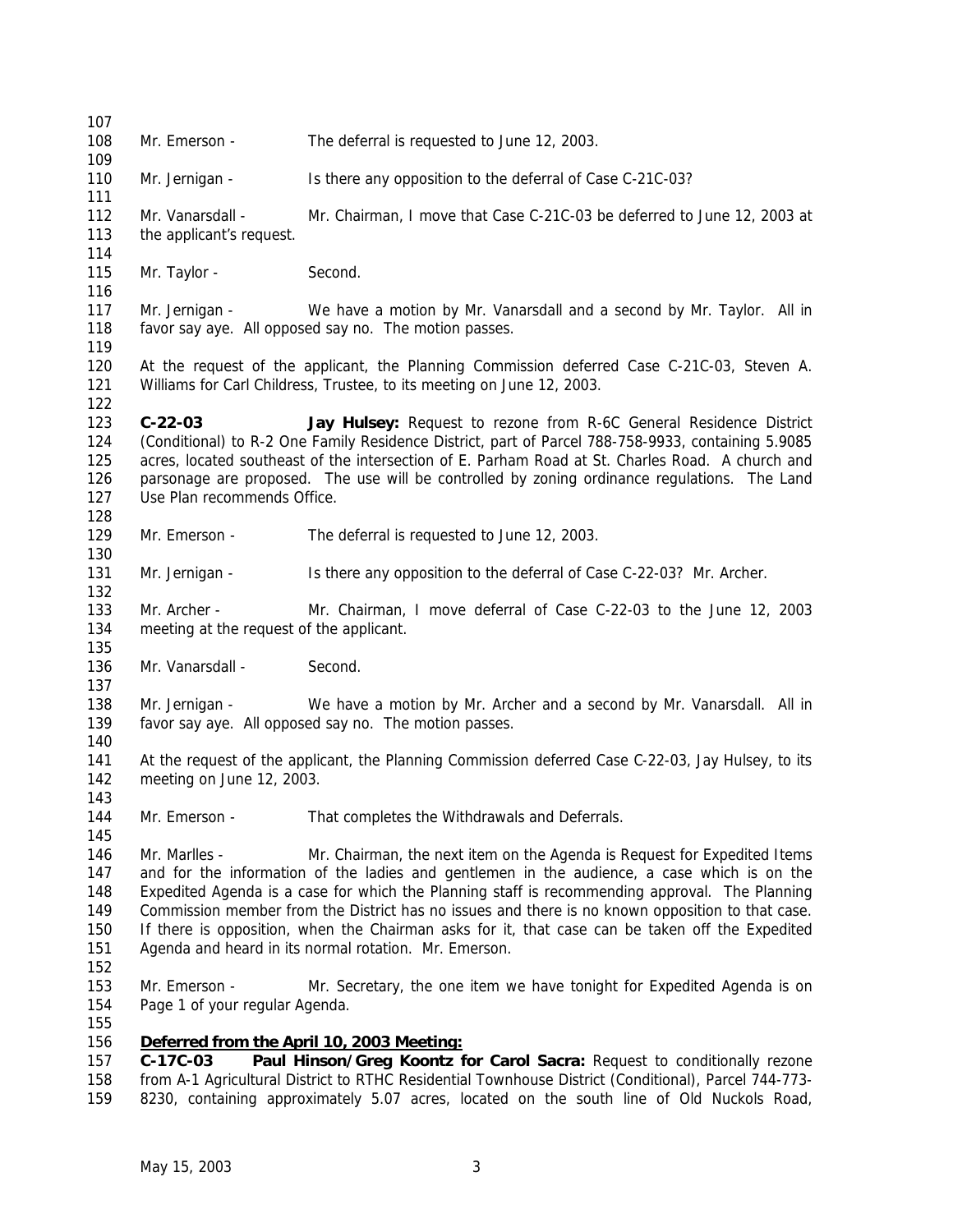approximately 1,000' east of its intersection with Shady Grove Road. Attached single family residential townhomes for sale are proposed. The applicant has proffered a density not to exceed thirty-three (33) units. The Land Use Plan recommends Urban Residential, 3.4 to 6.8 net units per acre, and Environmental Protection Area. 165 Mr. Jernigan - Is there any opposition to Case C-17C-03? Do we have opposition or a question? A question? Would you come down to the podium, please? Would you state your name for the record, please? 169 Ms. Susan Hamant - Susan Hamant. Mr. Jernigan - Ms. Hamant? Thank you. You may proceed. Ms. Hamant - I just had a couple of questions. The first one, during a meeting with the developer, there were conversations about a trail being placed for bikes and walking paths, and I know I've talked to Allen about this, but I just want to make sure that is not going to happen. Mr. Taylor - That is correct. That will not happen. We had that as an idea because we felt, frankly, that it was an amenity, but after hearing your concerns about the possibility of it being a nuisance, that has been removed from the project. Ms. Hamant - We just wanted to go on record to make sure that that was not going to happen. 184 Mr. Taylor - That is my motion if you want, will be without any trail. Ms. Hamant - We also wanted to find out, there's been talk of either 30 or possibly 33 going onto the property and that may require a second road to go in. Can you tell me anything 188 about that or... Mr. Taylor - Yes, I would like the staff, unless the applicant is here. The applicant is in the back row and he might want to answer this. How would you like to proceed with that? Mr. Jernigan - We only have one Expedited Case, so let's go on and get it done now. Come on up, please, sir. Mr. Coleman - The request was for 33 lots, and they didn't see a design issue because there was only one point of access for this development with the approved plan of development approved for Hickory Grove. That issue has not been resolved. We have the design issue not a zoning issue. It doesn't fundamentally change the Land Use recommendations for the townhouse development. Now we can defer to the applicant. I don't know if they have had any further discussions with Public Works about the necessity for that second point of access. Mr. Taylor - So, basically, in the case it would be something that would be resolved at the POD level? The applicant could speak and he might want to address it, too. Mr. Paul Hinson - That is correct. We would prefer not to build a second entrance into the property, but we will if required by Public Works in the plan of development process. Ms. Hamant - In the proffers, there was information about what was going to be put as far as the brick on the front of the homes. Can you tell us a little bit about what is going to be facing Avery Green?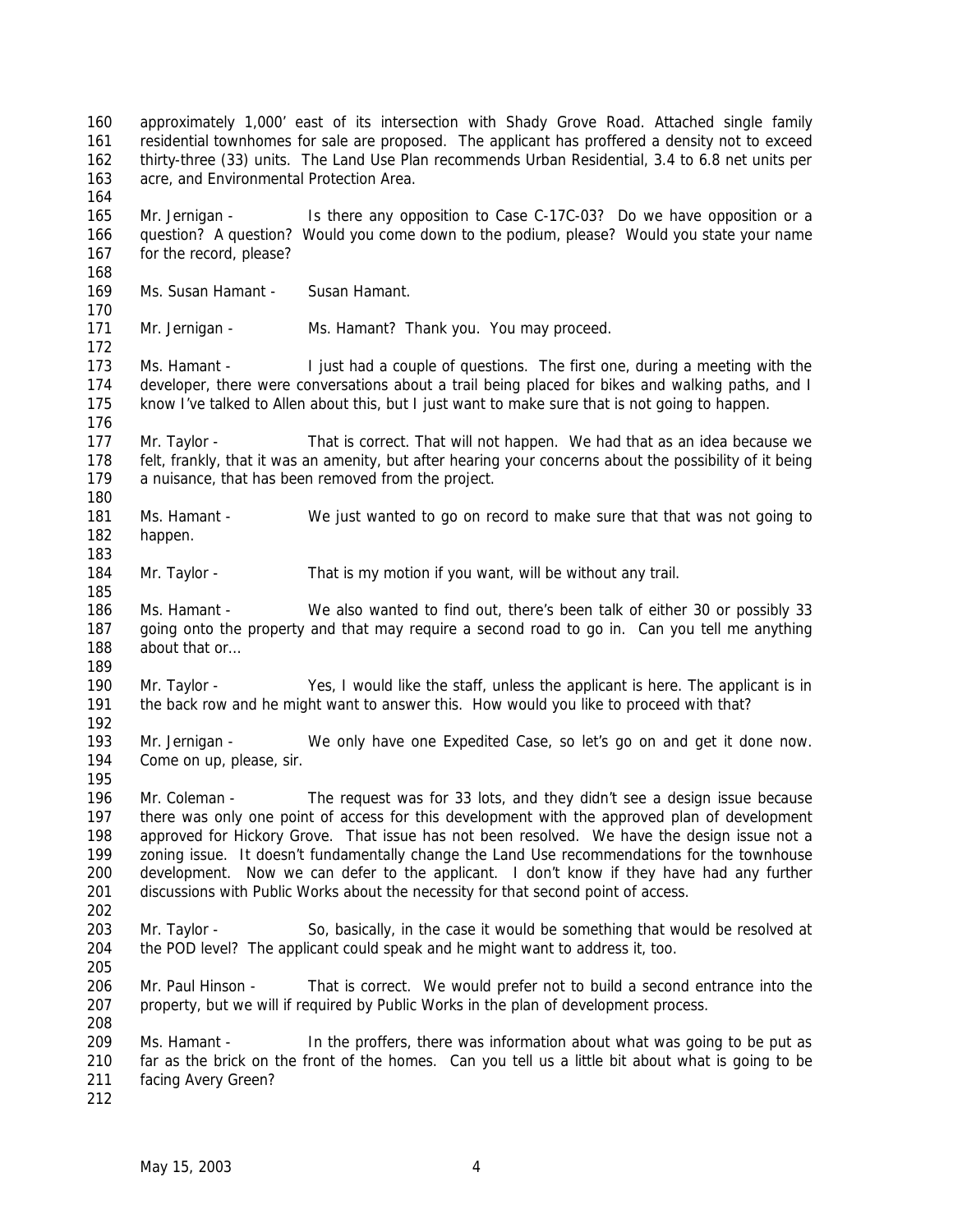Mr. Hinson - Unfortunately, the builder is not here this evening, but we do know that the product is going to be a Ryan Home and that there is a proffered condition that talks about the amount of brick that would be shown on the end units, and there hasn't been any concerns raised in any of the public meetings nor from the staff about the architecture that we are presenting for these particular units. We do have an identified end user and an identified end product, and we would be willing to discuss that further if it was an issue that needed to be resolved prior to the Board of Supervisors meeting or this evening, if that is required.

221 Ms. Hamant - And the reason for the question is the staff comments were that they 222 didn't include that, and I just wanted to bring it up and see if there were some concerns from your side. 

Mr. Jernigan - Thank you. Would you state your name for the record, please.

227 Mr. Hinson - I am sorry. My name is Paul Hinson with Koontz-Bryant and I am representing Carol Sacra, this evening.

230 Mr. Jernigan - OK. Thank you.

232 Mr. Taylor - Does that satisfy your question? Does that answer the question? Did we answer the question? 

235 Mr. Rugus - The POD phase? Is there going to be further discussion or are there going to be further meetings there? Maybe I should hold my questions until then as they are more design related.

- 239 Mr. Taylor Normally, at the second stage, at the POD stage, we go into detail about the specifics of the construction and the number of units, and right now we are just really looking at going from Agricultural to Residential. But all of these issues that you are discussing, we have discussed them before with Paul and felt that they were all ironed out and they seemed to be pretty much the way I think of them. We will see it again and we will have the opportunity to meet again with the neighborhood and review the details like this.
- 246 Mr. Rugus **OK.** At the original public hearing or meeting that we had, there 247 were some details that I didn't feel were ironed out, but if there is going to be another forum then I will wait for that time, where the fence is going to be and there were a few other questions.

 Mr. Jernigan - That is in the POD process. Tonight is just changing the zoning from Agricultural to Residential, and then you work out the fine lines later.

Mr. Ruqus - Thank you very much.

 Mr. Hinson - This is Paul Hinson again. At the public hearing there was a request of the neighborhood group. We had originally written the proffer to state that a fence would be placed in a landscaped zone adjacent to Avery Green. Per the homeowner's request next door, we moved the fence to be shown on our side of a Landscape 10 Buffer that we have included, so we did amend the proffer to move the fence as far as possible from the Avery Green property line, which was the request that I believe I heard at the public meeting that we had.

 Ms. Hamant - I have a question for Mr. Coleman. She asked about the brick facing Avery Green. Is that correct? But the proffers address the brick that faces Avery Green, right?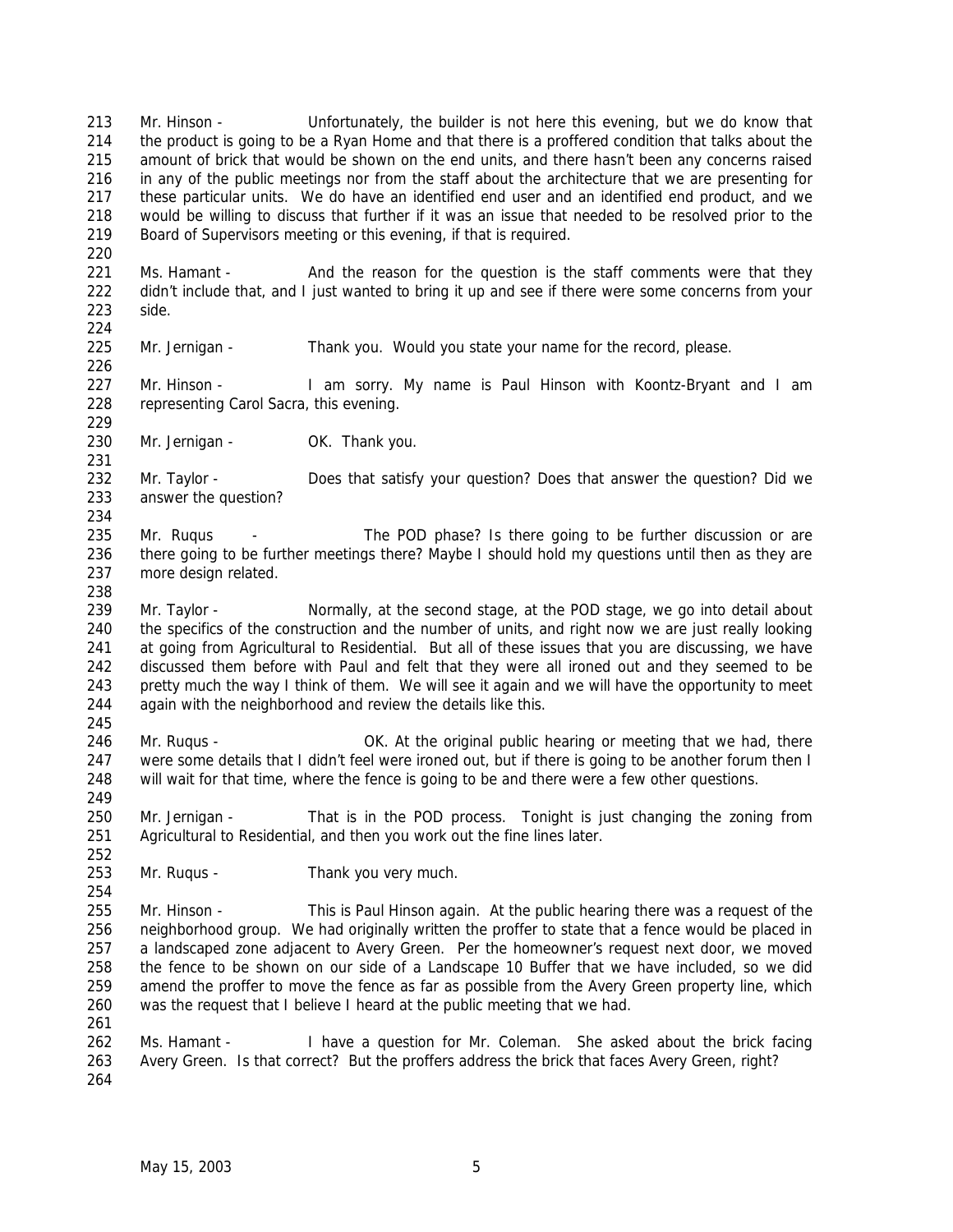265 Mr. Coleman - Actually that issue was raised in the staff report. One was in response to the applicant was to strengthen the buffer to guarantee a 10 foot buffer, and to include Transitional Buffer 10 requirements, and that issue was an issue that was raised at the community meeting. Their primary focus was on the buffer and we worked with the applicant to beef that up.

270 Mr. Taylor - Thank you very much. If there are no further questions, Mr. Chairman, I move approval of Case C-17C-03, Paul Hinson/Greg Koontz for Carol Sacra, on the Expedited Agenda.

274 Mr. Vanarsdall - Second.

 Mr. Jernigan - We have a motion by Mr. Taylor and a second by Mr. Vanarsdall. All in favor say aye. All opposed say no. The motion passes.

 **REASON:** Acting on a motion by Mr. Taylor, seconded by Mr. Vanarsdall, the Planning Commission voted 5-0 (one abstention) to recommend that the Board of Supervisors **grant** the request because it complies with the recommendation of the Land Use Plan and it is reasonable and would assist in achieving consistent development of the adjoining property.

- 284 Mr. Emerson That completes the Expedited Agenda for tonight.
- 

# *Deferred from the April 10, 2003 Meeting:*

 **C-14C-03 Robert Atack for Atack Properties Inc.:** Request to conditionally rezone from A-1 Agricultural District and R-3AC One-Family Residence District (Conditional) to R-5C General Residence District (Conditional), part of Parcel 751-766-9555, containing approximately 7.7 acres, located at the southwest intersection of Nuckols and Snowmass Roads. A multi-family residential development is proposed. The R-5 District allows a density up to 14.52 units per acre. The Land Use Plan recommends Suburban Residential 2, 2.4 to 3.4 units net density per acre, and Environmental Protection Area.

 Mr. Marlles - The staff report will be given by Ms. Jean Moore. 

 Mr. Jernigan - Excuse me, Ms. Moore. Is there opposition to Case C-14C-03? OK. We have opposition. Ms. Moore, you may proceed.

 Ms. Moore - Good evening Commissioners and Mr. Chairman. The 2010 Land Use Plan designates this site as SR2 and EPA. This request for R-5C zoning would allow 56 condominium units for sale on a parcel consisting of 7.7 acres. Approximately 1.5 acres along the western portion of the site lies within a 100-year flood plain, thus the proposed density would be approximately 9 units per acre.

 The project would be comprised of seven buildings with 8 units in each building. A minimum of 18 detached garages would be provided within the parking areas. One boulevard style entrance would be provided from Nuckols Road. No access, except for emergency purposes, would be provided from Snowmass Road.

 As noted in the staff report, staff had concerns pertaining to the site layout, buffers, access, and architectural treatment of the buildings. Specifically, 

314 • Staff believes the use and density could be appropriate on the site if the applicant would site the buildings comparable to the Four Seasons Condominium development to the west. This would break up the linear alignment of buildings and provide more green space between parking areas and along Nuckols Road.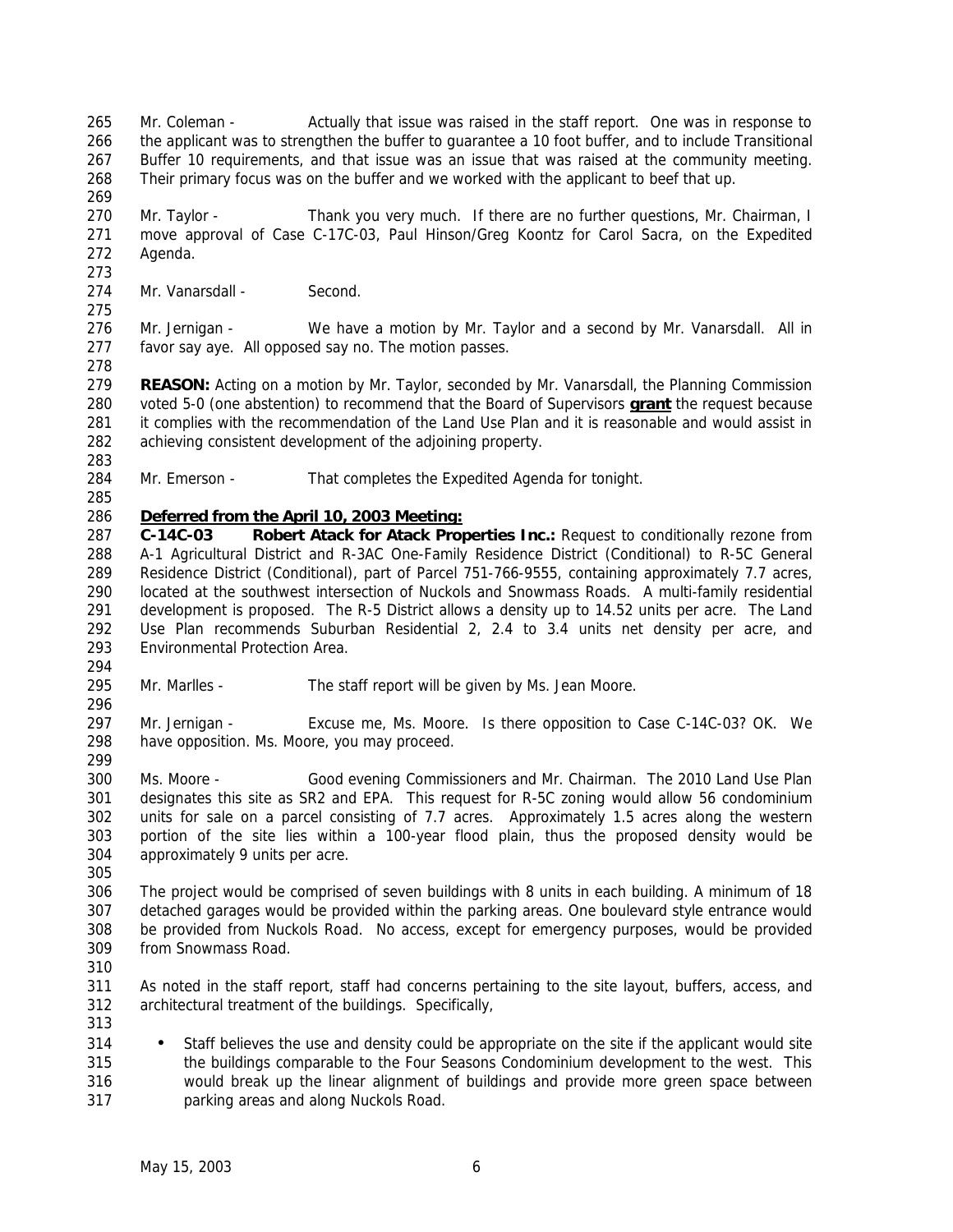- • In addition, the proposed 75' wide buffer along the south property line should be supplemented with plantings to provide adequate screening between the proposed development and the single-family subdivision to the south.
- 323 The applicant has proffered that no access would be provided on Snowmass Road. This is in response to residents who voiced their concern regarding a second entrance on Snowmass Road. At this time, access could not be provided since the development does not include or own the narrow strip of development that separates the site from Snowmass Road. However, if this property is eventually acquired and included, there should be an opportunity to provide a second entrance on Snowmass in the future if it becomes warranted.
- Finally, staff believes the architectural treatment of the buildings should be improved to facilitate an owner occupied community rather than the appearance of multi-family apartments. Features such as varied exterior materials on the buildings and individual entries to the units could help accomplish this. In addition, staff recommends a minimum of 50% brick finish for each building. The brick should be allocated in a manner to enhance the building facades facing Nuckols Road.

 Several residents from The Meadows subdivision have met with staff and the applicant to express their concerns regarding buffers, density, and proper layout for the site. In response, the applicant has submitted revised proffers dated May 15, 2003, copies of which you just received. Subsequently, the time limits would have to be waived in order to make any action on this project tonight. 

- The revised proffers address most of staff concerns. Specifically:
- 

- Exhibit A, referenced in Proffer 3, has been revised. The applicant has staggered the buildings along Nuckols Road and reallocated the parking areas to provide more green space. The realignment has also provided a softer appearance and more open space along Nuckols Road. Staff believes this is an improvement and would provide an attractive environment.
- Proffer 9 has been revised to include supplemental planting along the southern property line equivalent to landscaping requirements for a 25' transitional buffer. At the request of the residents, the applicant removed proffer 8 which would of provided a 6' high board fence along the south property line, thus creating a more open and natural environment adjacent to the single-family development.
- The elevations have been slightly modified. Individual entries would be provided for each unit and would be dispersed along all sides of the buildings. This is similar to the condominium design for the Four Seasons. However, the applicant has not increased the percentage of brick for the buildings. The applicant has maintained 35% brick finish for the buildings.
- Although the project would not be consistent with the 2010 Land Use Plan's recommendation for SR2, staff believes the project could be a more appropriate use for this site. The property has 760 ft. of frontage on Nuckols Road and faces offices at Innsbrook North just across the road. The development would also be compatible to the Four Seasons condominiums to the west. The project would also include buffers that would provide a good transition to the single-family development to the south. If the applicant could remove the language that no access would be provided on Snowmass Road and provide a larger percentage of brick frontages to the buildings, staff could support this project.
-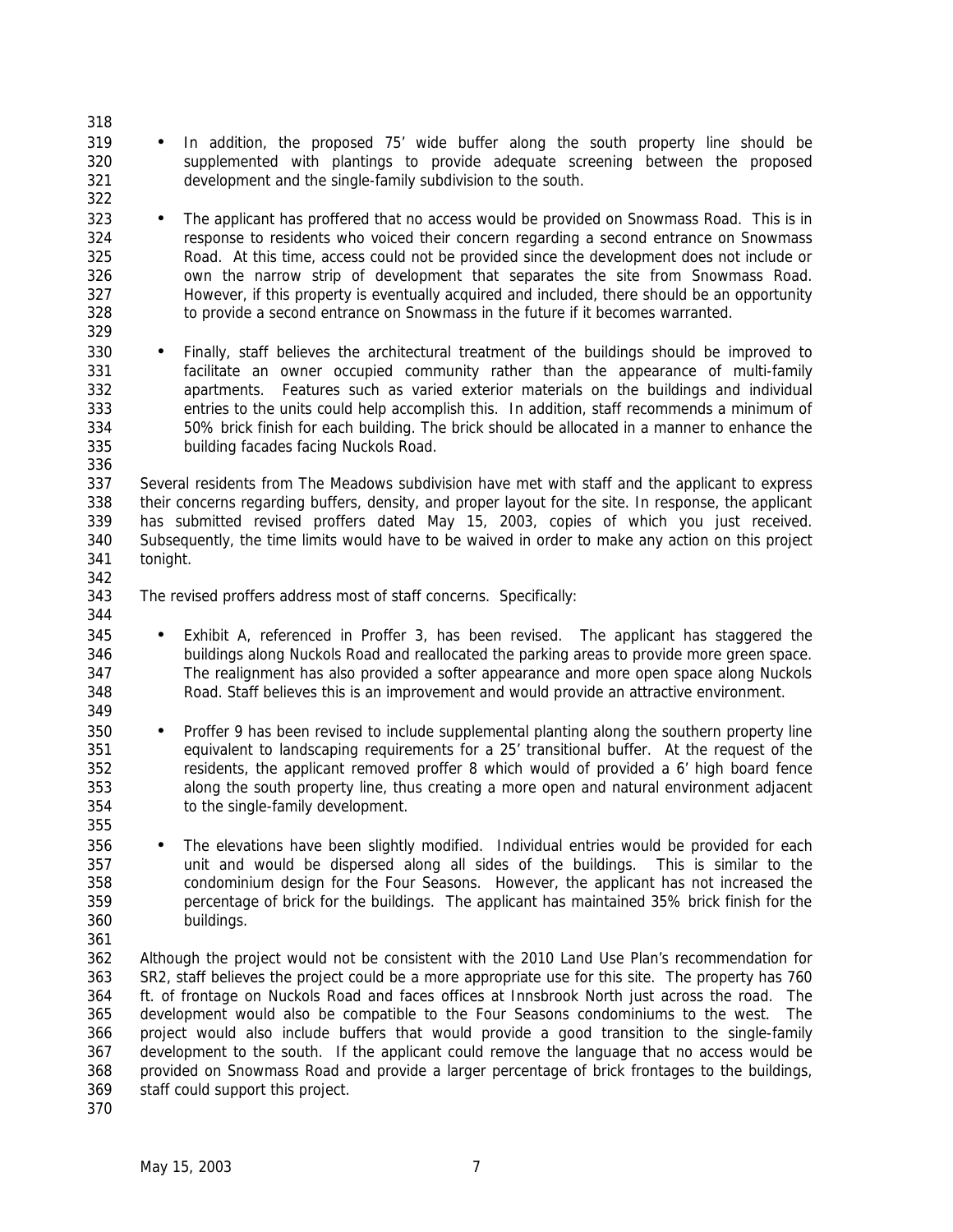- This concludes my presentation. I would be happy to try to answer any questions you may have.
- Mr. Jernigan Thank you, Ms. Moore. Are there any questions from the Commission for Ms. Moore?
- Mr. Taylor Not at this time, Mr. Chairman. At least, I don't have any.
- Mr. Jernigan OK, thank you, ma'am.

380 Mr. Taylor - Maybe one question. What is the present land view that we are working from (referring to slide)?

 Ms. Moore - Yes, sir. I will keep that on (switched to attachment A on slide). This is revised proffer for the site plan.

 Mr. Taylor - The revised proffer. 

Mr. Jernigan - Mr. Taylor, would you like to hear from the applicant?

- 390 Mr. Taylor I would, indeed, like to hear from the applicant, Mr. Atack, if you might.
- Mr. Jernigan Mr. Atack, you have ten minutes. Would you like to reserve rebuttal time?
- Mr. Atack Yes, sir. Three minutes would be adequate.

 Mr. Chairman, members of the Planning Commission, my name is Bob Atack and I am the applicant before you this evening. We are pleased to present for your rezoning consideration a high-quality owner-occupied condominium community. To assure and maintain the value of this property and those that adjoin it, we have proffered 32 conditions, including and in particular those conditions I believe Ms. Moore articulated most of those, but the site plan that is before you now is a revised site plan. Prior to our POD hearing, obviously, we have made some substantial changes primarily along the Nuckols Road area to extend the divided median into the community, this more typically reflects what is enjoyed at the Four Seasons Condominiums, its adjoining property. I think a most important note, and we have had numerous meetings with the residents who have had a lot of patience and shown a lot of cooperation in their concerns for their own values of their property, which is Proffer #7, which reflects architectural compatibility in order to promote compatibility that surrounds the development, similar architectural features as used in the Four Seasons 408 Condominiums and the single-family developments to the south shall be utilized. Proffer #8, which is the exhibit, Jean, if you could (referring to slide). Yes, this is the exhibit. This is I think, probably, a very important exhibit as when we first met with the residents we were originally going to put a fence along this property line, but we had the opportunity to meet with the majority of the adjoining residents. We had our landscape architect as well as our own civil engineer meet with the residents and design a specific landscape buffer as it pertains and is viewed from these residents. There are over 100 pieces of landscaping, trees, shrubbery, and the lower portion of this photo shows that landscaping based on two year's growth over the fence level, so there was a legitimate concern as to the size and the quantity. This was drawn by Higgins and Gerstenmaier, professional land planners, and we hope this would help soften the buffer to the adjoining property owners. Most importantly, we have also proffered a minimum of 75 ft. at the most narrow portion of this property as an undisturbed buffer, and this area will increase all the way up to 1-1/2 acres in the back of the property.

422 Continuing with identifying some of the proffered conditions that are before you this evening, that I 423 believe will add to the value and protect the community is #11, that we are under the Virginia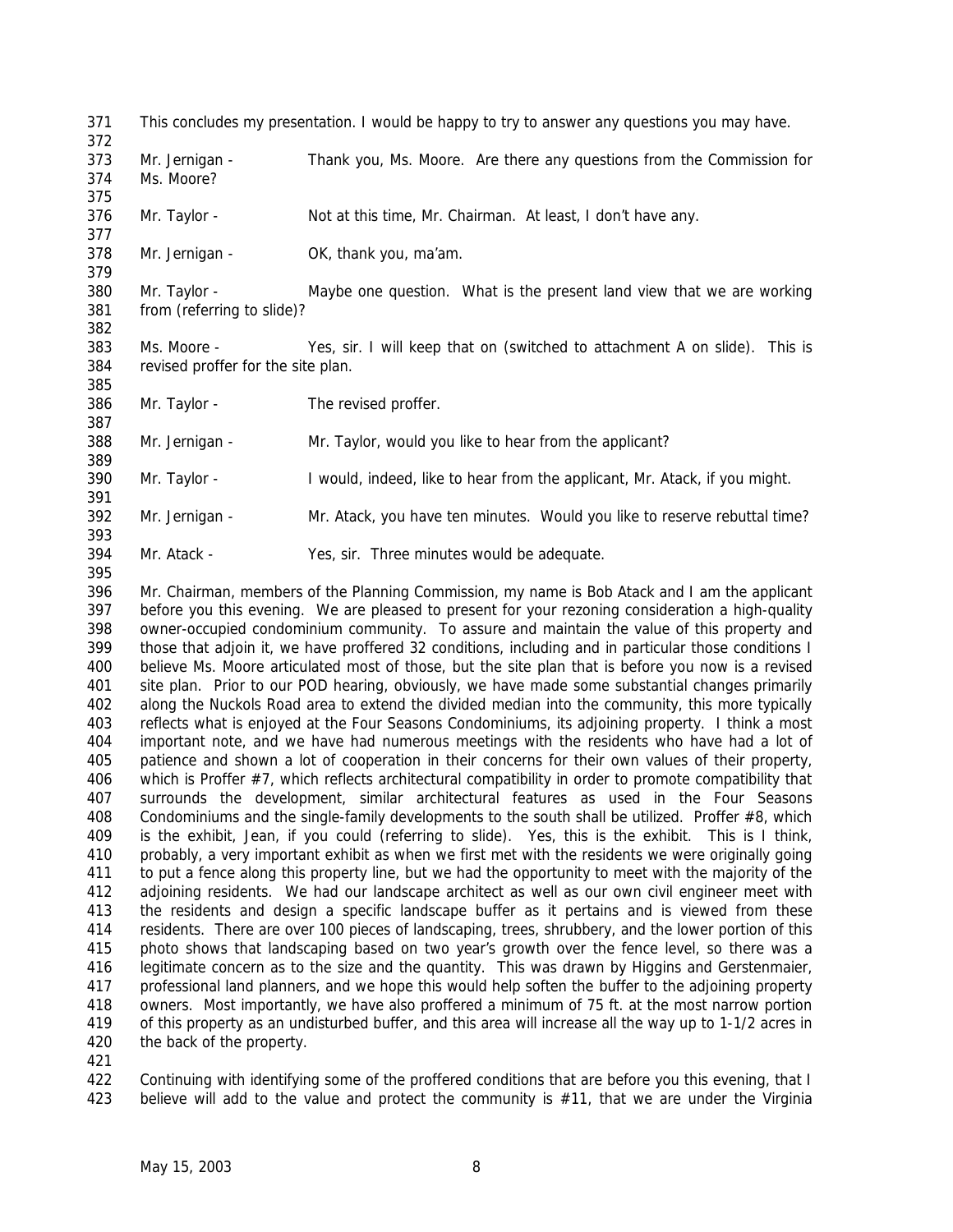Condominium Act, but in particular, the last sentence, "That the condominium shall be marketed as 425 owner-occupied homes." And #12, exterior materials, this is probably a good opportunity to respond to Ms. Moore's question regarding the brick capacity or the brick portion. What we have proffered here is a minimum of 35% brick. What we reflect in our architectural drawings reflects a greater portion of brick than 35%. We believe that we will have an opportunity between now and the POD hearing to get a more specific direction here (switched slide). Thank you, Ms. Moore. As far as being able to get a better description and articulation of the exact brick around it, these homes, as far as comparing performance, we have designed a home that, if you see these two openings, these are eight plus buildings, but each front only has two doorways, so it does not give you the feeling of a bunch of doors stacked on top of each other, nor are these common halls that go back into a corridor of doors, so what you have is four sides, with two doors on each side. It almost gives the feel of a duplex at that point.

 In Proffer #13, we are proffering a 1-1/2 acre of passive recreational amenities between our 438 property and the residents adjoining us, and #14, we are proffering that we will have a minimum of 18 detached garages, #15, we are proffering the ability to put a sidewalk along Nuckols Road, and #18, and this one you might be able to help me with regards to the question on Snowmass, we revised Proffer #18. I think what your question was regarding Snowmass Court.

443 Ms. Moore - Making reference to the first sentence in Proffer #18, "There shall be no vehicular access to Snowmass Road." He has corrected on, I guess, the proffers on 5/15/03, I apologize. That Snowmass paragraph, you can disregard Staff's previous comments.

 Mr. Atack - If I might make that point clear, there are two streets. One is Snowmass Court and one is Snowmass Terrace. Staff wanted us to maintain Snowmass Road, I guess. Staff wanted us to maintain the possibility of access to Snowmass Road and what we have done, we have removed any discussion on Snowmass Road. What we have said here is there shall be no vehicular access to Snowmass Terrace unless it is required as a secondary emergency access, and if we can obtain governmental approval without this emergency access, we would not access Snowmass Terrace either. There is maybe a line of demarcation here. Snowmass Terrace adjoins The Meadows community, specifically Snowmass Road adjoins The Village at Innsbrook, so there is a little bit of a difference in the two communities, but I hope that clarifies your concern, Ms. Moore. 

 The only other two points I would make is that on Proffer #21, we proffered that the buildings will not be substantially taller than the adjacent single-family homes at The Meadows, as depicted in our Exhibit A, which is our front elevation, and also in Proffer #22, that we are committing to remove the existing residences, pool, pool house and associated out buildings and dilapidated fence on the property prior to 12/31/03. Our development plan really doesn't call for us to be on this site probably until summer of 2004, but to help clean up some of the aesthetics, once we take title to the property, we will make arrangements for demolition permitted and have the existing properties and buildings torn down. That is my presentation. I will be glad to answer any questions. 

 Mr. Jernigan - Thank you, Mr. Atack. Are there any questions for Mr. Atack from the Commission?

 Mrs. Ware - I have a question. You said that your exhibits show more than 30 to 40% brick, then why not proffer more brick? 

 Mr. Atack - We have been working on these architectural plans, Mrs. Ware, for some time, and we have not finalized them, and so until we get those completely resolved, what we wanted to proffer is a minimum, which is what we are suggesting, of 35% brick. That far exceeds any of the existing 600 single-family homes or condominiums in the area, but that is our minimum 476 proffer, and we do expect by the time we get to the POD to be much more specific on that.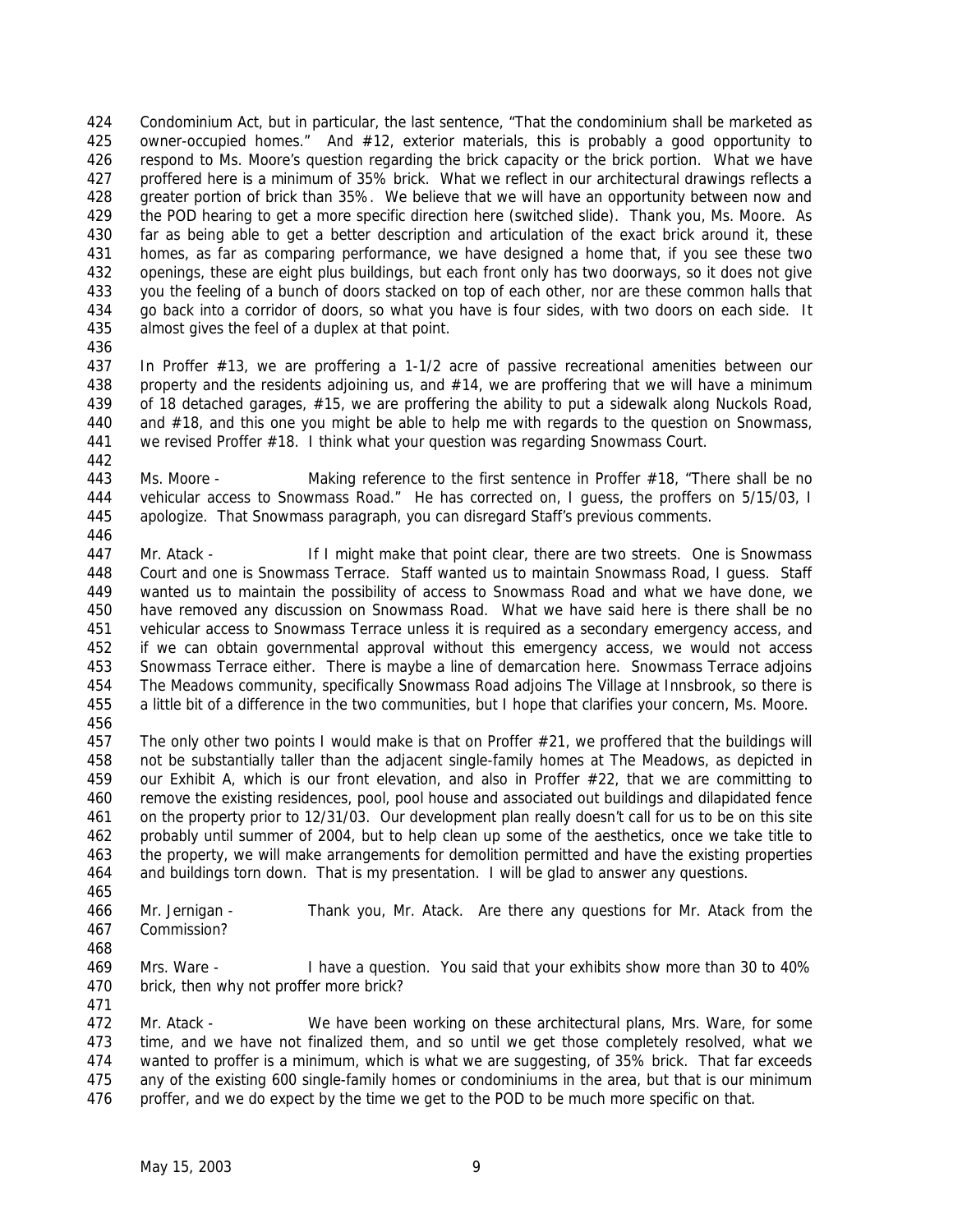478 Mr. Vanarsdall - At what point in time do you plan to do that, before it goes before the Board? Mr. Atack - No, sir. I think we would do that prior to the POD. Mrs. Ware - Then there is no guarantee on the percentage of brick. Mr. Atack - Yes, ma'am. Mrs. Ware, the guarantee is that we will have a minimum of 35% brick. In our proffered condition, we have proffered a minimum of 35% brick. Staff would like for us to proffer 50% brick, but we are not able to do that at the present. Mr. Jernigan - Are there any other questions for Mr. Atack from the Commission? Mr. Taylor - Let me follow up on that question of the percentage of brick, because I think we have been discussing that considerably as to whether it would be 35% or in excess of 35%, and our hope was, of course, that it would be something that was in excess and something that I hoped we could handle either sometime between now and the POD. In any case, what we have arranged and discussed with Mr. Atack is that depending on whatever the brick percentage is, that the percentage of brick would be strategically placed so that it would be highly visible and aesthetic so that it would be toward visible parts of the area from the road. And the other thing, have you made any decisions on the roof material or is that something we will just wait for the POD? Mr. Atack - We have been asked just recently to evaluate the actual roof material, what type of composition roof it would be. The Four Seasons Condominiums, which we built in 1985, had a cedar shake roof, a product at the time that we thought was superior. Unfortunately, it is more superiorly priced than superior in quality, but we are continuing to evaluate the best architectural and aesthetic roof to put on this. Mr. Taylor - That is satisfactory to me, because I think that your observation on cedar shake is probably well taken, and I think that there are substitute materials that are, frankly, superior to that as a good material. Mr. Atack, would you please characterize for everybody's understanding the nature of the buffer that will exist between The Meadows and the houses. Mr. Atack - The nature of the buffer, Mr. Taylor, is this. This property was originally owned and is currently owned by the Estate of the Coles family. Mr. Coles at one time had cattle on this property and what is interesting is there is very, very little underbrush on this property, but there are some very nice stately trees that are existing, and I will digress at this moment and mention that in one of our proffers we are proffered to remove two of those diseased and dead stately trees, but there are some very nice magnificent trees on the property, and we intend to leave as many of those as we can. With regard to the specific buffer that backs up to The Meadows residence on this site, we are proffering a minimum of 75 feet. We had done a tentative layout or evaluation on the site, and that area may be even closer to 90 feet when it is actually designed. What we have drawn and provided to staff is an actual exhibit that shows from Higgins- Gerstenmaier's landscape architecture, who physically went on the site, identifying materials that would be added, and in fact, our commitment is to have those plantings installed in the Fall of this year, so that we would be able to have the advantage of an additional year's growth, even though we will probably be closer to 12 months from the actual construction. 527 Mr. Taylor - With regard to the nature of the trees, some of those are over two feet in diameter.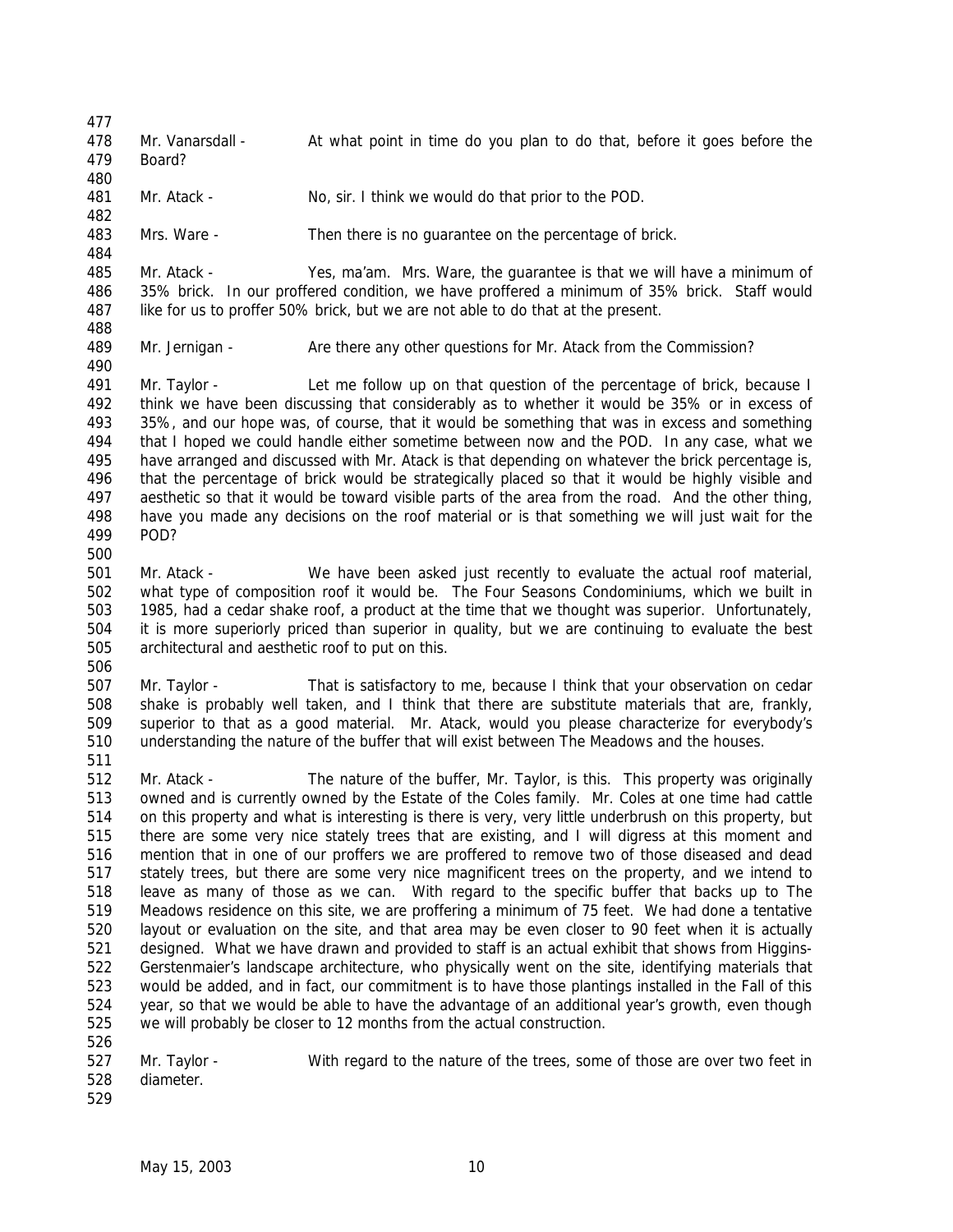Mr. Atack - Yes, sir, I apologize. If I may elaborate, one thing we will voluntarily do and provide for at the POD hearing, this is our actual tree inventory on the site. What we will do is tag the existing trees, and we will do an overlay with the existing trees and the existing buildings that are on the site, so that when you look at the POD in the existing building and the trees on an overlay, you will get a much better perspective of how these buildings will fit on the site, as well as the trees that you will be able to save. Sorry to interrupt your train of thought, but I think that might have been of interest to you, sir.

 Mr. Taylor - No, my concern is, and I represented to the neighbors, we'd make every effort that we could to save the capital trees and work the location of the building around those. In fact, we have, Mr. Atack and I have talked separately, that we would try to take a look at the various possibilities of where to locate the building, so that not only does it reflect the best sound attenuation features along Nuckols Road, but that the major trees are saved and the site pad chosen for the buildings are, make maximum use of those particular large trees and incorporate them within the overall landscape plan.

 

Mr. Atack - Yes, sir. That is correct.

 Mr. Taylor - Mr. Chairman, I don't have any further questions for Mr. Atack at this time. 

 Mr. Jernigan - I have one. Mr. Atack, it seems to me that I can feel that some of the people may not be happy with 35% brick. Let me ask you this.

554 Mr. Atack - Excuse me, Mr. Jernigan. Is that a statement or a question?

 Mr. Jernigan - That is a feel. You get sometimes and it just vibrates through your body, so what I am thinking is, do you think there is a possibly that you could proffer more brick on those houses that front Nuckols Road? 

 Mr. Atack - Sir, we obviously, have the ability on a voluntary proffer basis to proffer any part of compatibility of building materials, and I apologize to take that opportunity to be somewhat sarcastic. I appreciate that feel. The staff, obviously, feels very strongly about this point. I disagree, professionally with the staff, and politely with the staff. We developed the majority of all of the 600 houses and condominiums in this area of the residential communities at Innsbrook. Physical matching of brick does not guarantee quality. When we built the Four Seasons Condominiums, the president of The Innsbrook Corporation took a similar approach and we satisfied once an architect was able to present that package to him. Now since then, that community, which was built in 1985, is somewhat antiquated by today's architectural terms, and I believe, Mr. Jernigan, by the time we get back to the POD, and it might even be advantageous, and we will be glad to voluntarily provide this, and have our architect meet with the staff and elaborate as to where and why and how you came up with the specific design. 

 Mr. Jernigan - Well, the only thing I was thinking, when you ride up and down Nuckols Road, there is a lot of brick out there, and we don't want to slight anybody.

 Mr. Atack - Mr. Jernigan, not to disagree with you sir. There is very little brick in any of the residential houses on Nuckols Road. There is a tremendous amount of brick on the Nuckols Road Corridor and every single one of the many office buildings, so I do appreciate that fact.

 Mr. Nuckols - Well, you know, this is the time that we have to get these things at zoning, because you don't have to do it at POD, and that is the reason we are looking for it now.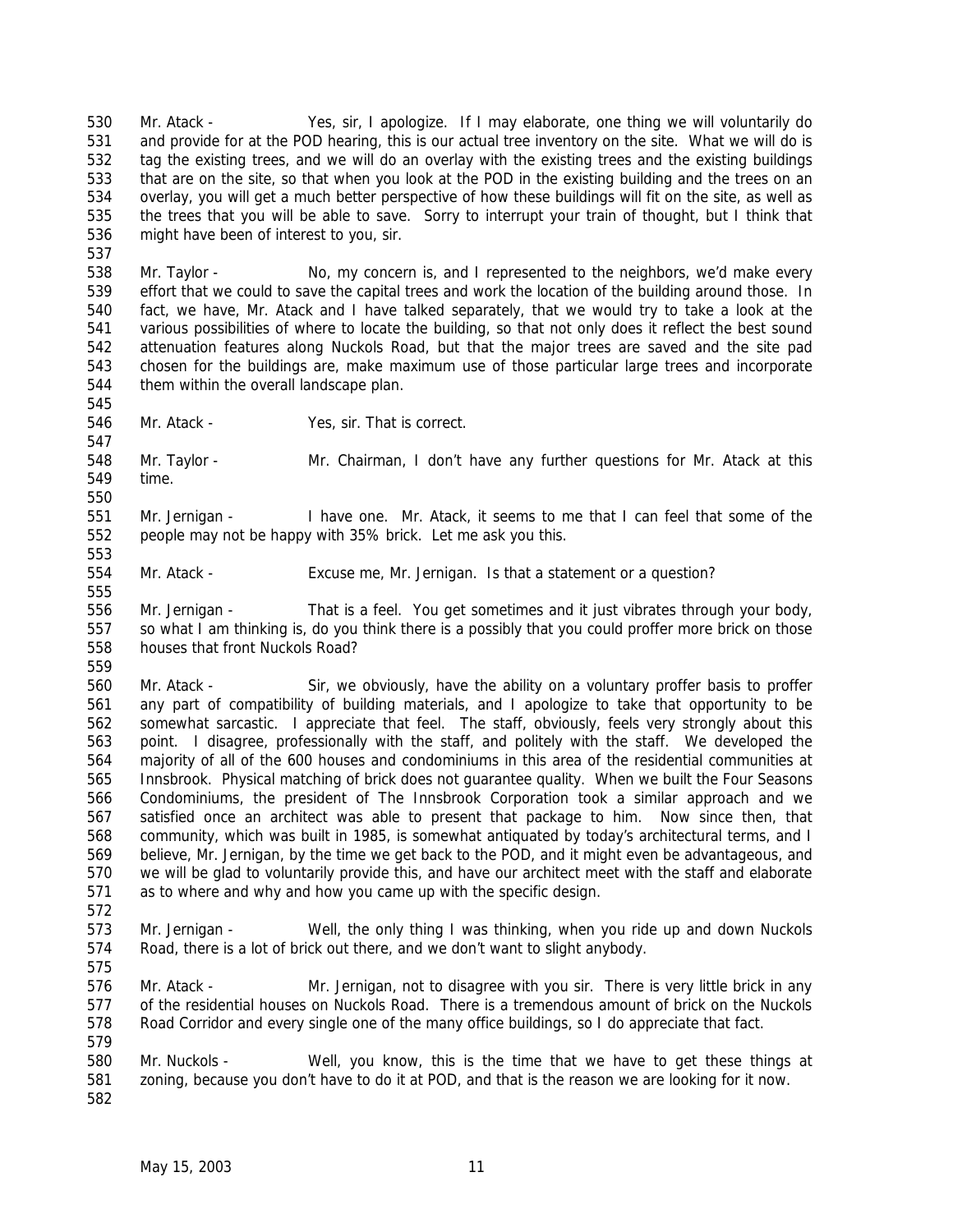Mr. Atack - Yes, sir. I appreciate that and that is why we are warranting a minimum

 of 35% brick. 

586 Mr. Jernigan - OK, thank you, sir. 

Mr. Atack - Thank you, sir.

590 Mr. Jernigan - Any other questions for Mr. Atack?

 Mr. Taylor - Well, let me just add a post script to that. I think Mr. Atack engaged in sentiments at the podium that the five-story brick houses would be placed closer together, and putting them in a position so that they show to advantage. I feel the same way about the quality of the roofing materials, that you should choose, be it cedar shake or something that really looks attractive from all of the angles, and particularly from Nuckols Road, in addition to The Meadows, from The Meadows side. Although based on the width of the buffers on The Meadows side, I recognize that the trees in there, some of those houses are going to be just minimally visible, I would think.

 Mr. Atack - Yes, sir. I might comment to Mr. Jernigan. We contemplated and thought about the exposure on Nuckols Road. This is an interesting site, because what we have, in fairness, is two areas of legitimate concern; one is Nuckols Road and one is the aesthetic effects from The Meadows, the residential community behind it, and what the staff and Mr. Taylor have requested, and that is one of the reasons that I believe that this is going to best be made at the POD time, is that we evaluate reduction of brick or percent of brick in some of the buildings, and increase in percent of brick based on the very issue that I think you alluded to, and that is site distance from Nuckols Road. So that is the scenario that may very well be able to come to fruition to change the brick configuration so that you do 50% areas or more than 50% on some exposures of the building. Is that fair to say, Mr. Taylor, along the lines of which you are concerned? 

 Mr. Taylor - Yes, sir. I think that is fair, but I am aware of Mr. Jernigan's sentiments and the sentiments from the Commission which are basically the same thing. The more brick the better, particularly where it shows, and I think that is our position now, and that is going to be the position as we go forward, and I would just ask you to recognize that and do what we can to move the brick around so it has the best effect, because I recognize that the position of the building are still, as you and I discussed, a little bit soft, because we really want to take a look at where we put the building so we maximize the tree save area. I think the trees in there are old. They are beautiful. They really deserve a lot of respect, and we need to do what we can to conserve them. Not only is the break with The Meadows, but just because I think it is the right conservation step, and depending on how that goes, and if we move the brick around where it doesn't show anyway, it will show to a better effect, we will pick up a roofing material that is contemporaneous with modern technology and durable, and that will help. So, these are things that we would achieve, I think, between now and the POD, and in terms of what Mr. Atack is saying, we have gone over this and I have his assurance, but by the time we get to the POD, we will have this brick issue resolved. We will have the location resolved, and I trust that we will come up with the best mix.

 Mr. Jernigan - I am not going to beat a dead horse, but when we are speaking of building, and you say all those commercial buildings are brick, this is a big building. Saying that, it is not just eight houses. That is the reason I am saying what I am saying is just on those roads, those fronts that are on Nuckols Road, they will have more visibility than what the rest of them will have. I mean, if they want to do 35% in the back that is fine. I just think up on Nuckols Road where you are going to be a little more visible, high roof line and all, that it needs to have a little better appearance.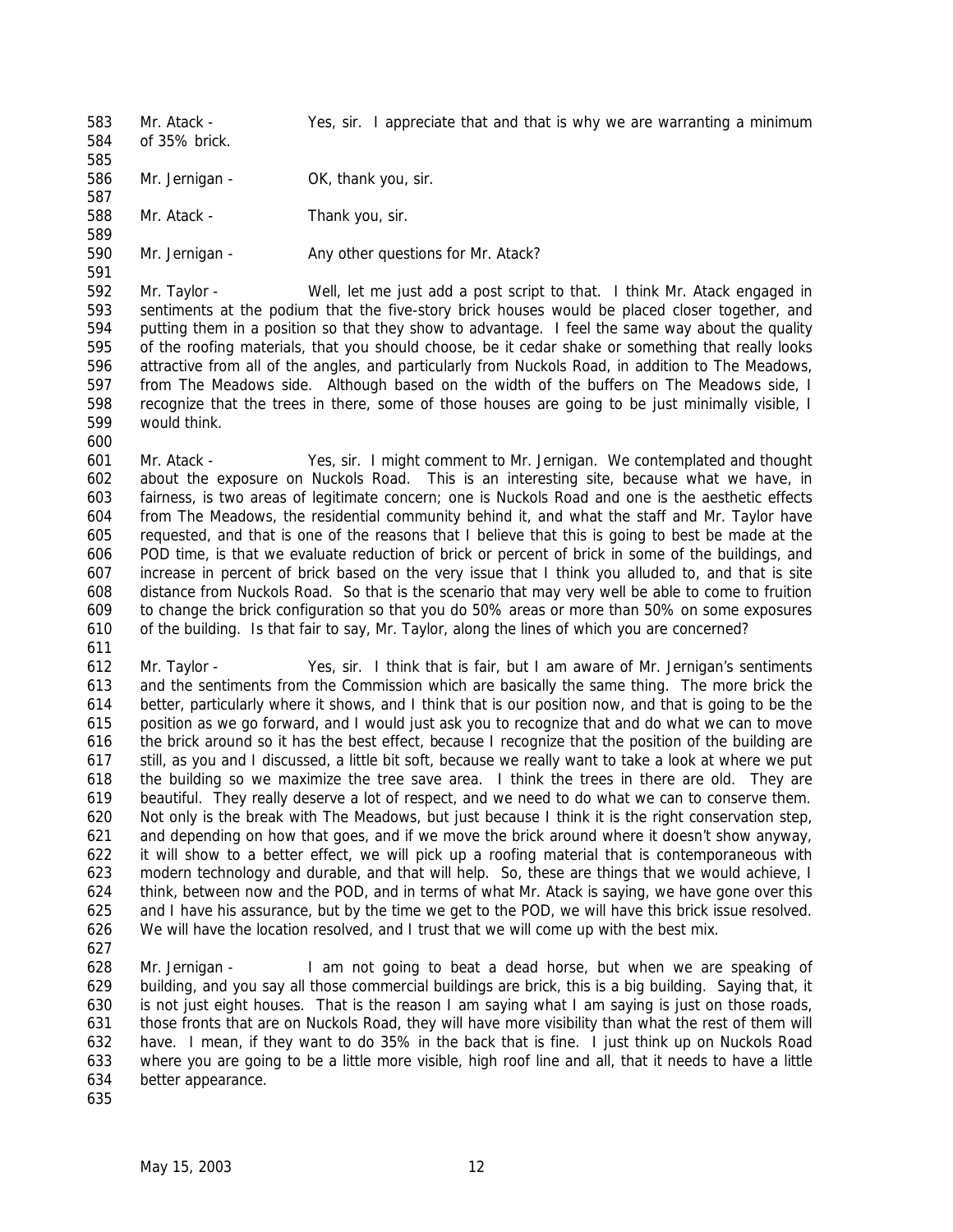- Mr. Taylor That is right, Mr. Jernigan, and to capitalize on that statement, this is really what we have discussed, the moving around of the brick units so that it does show the best effect, and the best choice of material.
- 640 Mr. Jernigan Any more questions for Mr. Atack? Thank you, sir.
- Mr. Atack Thank you, Mr. Jernigan.
- Mr. Jernigan All right, we have opposition. Would you come up, young lady? Would you state your name for the record, please.
- Ms. Debra Stool My name is Debra Stool and I serve as the president of The Meadows Association. We are the adjacent property in question and I appreciate the opportunity to speak with you all this evening. I do have a prepared statement, so I hope it doesn't sound too canned, but we are extremely interested in the outcome of these proceedings. Our neighborhood has spent considerable time examining issues related to this petition, and some of the homeowners who have worked on this effort are in attendance this evening. Back onto our active involvement, I approached the real estate agent for the petitioner as soon as the sale pending sign was posted on the property. We have been actively involved in the discussion of the property's status ever since. We have had numerous meetings with Mr. Atack, as well as a meeting with Jean Moore. Although our initial preference for the use of this property would not have included condominiums, we would have much preferred to see a single-family development that could, perhaps, be annexed into our neighborhood. We have worked with the petitioner and the County to try to fully understand the petition and our potential response to that petition. We respectfully request that if condominiums are to be built on the property commonly known as The Coles, that they are the highest quality in appearance and materials. We hope much consideration is given to preserving the capital trees and that the view to Nuckols, which is our view to Nuckols, and the view from Nuckols, is to be preserved.
- 

 To clarify our position, we sent a letter to the petitioner, copying various County officials, and detailing our concerns. We have now reached agreement with the petitioner on many elements of the application, including landscaping, lighting, what is to happen with the existing residents, among other things. We continue to have concerns that we would like to have the County hear and support. First with respect to density of the proposed development, we have researched similar developments in our District and found that the typical density is 3.5 to 5.2 units per acre. The developments that I am referring to are the Club Commons @ Wyndham, Belmont Park @ Twin Hickory, Park Terrace, Ashton Park @ Wyndham, English Oaks @ Wellesley, Pemberton Oaks and also the Four Seasons. Our request is to limit the density to 40 units, which would provide an upper range of 5.2 units per acre. The current request would be for nine units on the buildable acreage. We feel that our request is, perhaps, generous, concerning the shape and the topography of the property, and the fact that 1+ some acres is unbuildable on the flood plain. At this point we understand that Mr. Atack has proffered the density to be 56 units, and we feel strongly that this proposal is too dense. Again, the County's own planning precedence in our District supports our position and we request similar consideration.

 The second most important issue to our neighborhood concerns the distance between our property line and the constructed element of the development. We have invested considerable energy in meeting with and defining with the petitioner and his agents what distance would be acceptable to the adjacent homeowners. During this meeting, the engineer measured on the proposed plan the specific plan for each homeowner to ensure their understanding. At that time, the minimum distance on the conceptual plan was approximately 90 feet from the most shallow part of the plan. That was the southeastern part and a maximum of 200 feet on the wider part closer to Cox Road. However, the current application effect will reflect only a 75-foot minimum, and we are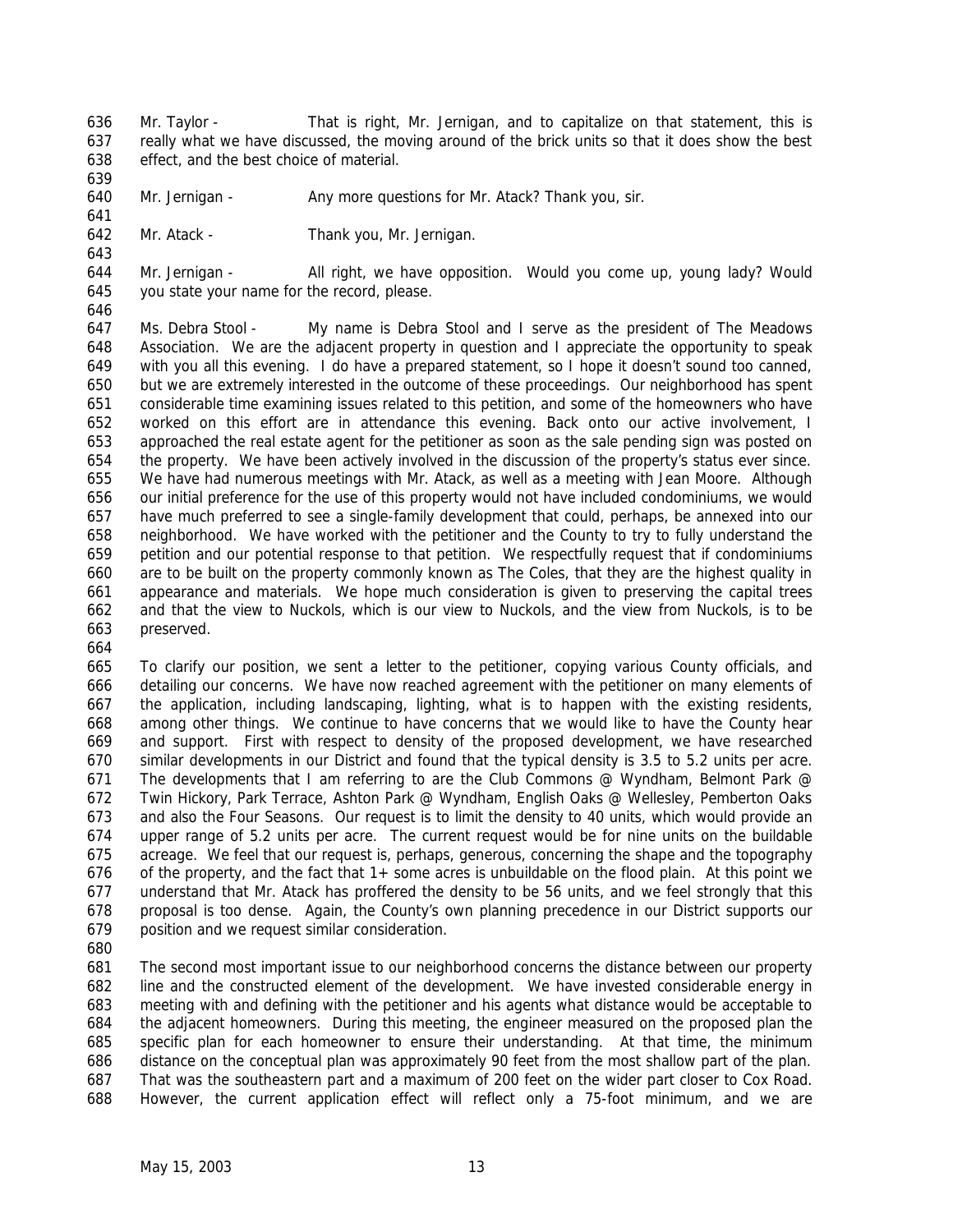disappointed that this does not match the expectation that was set in the meeting with the homeowners.

 In addition, one of the current proffers states that the exact location, footprints, etc. are illustrated and may be revised and updated. We would like assurance that the conceptual drawing scale and placement will not alter significantly from the homeowners' current expectations. To make myself clear, we do not want the development any closer to our homes than the conceptual plan shows.

 In closing, we'd like to thank Jean Moore for her help. She has really guided us through this. We'd like to thank Mr. Allen for keeping us informed, even today that there might be some changes to what we had talked to Mr. Atack two days ago about. We'd also like to thank Mr. Atack for listening to our concerns and making himself available. The homeowners of The Meadows have made diligent efforts to understand and respond to the current application for development of the subject property. We have made substantial progress in resolving concerns between the homeowners and Mr. Atack, and we request that our final concerns be incorporated into the zoning approval.

Thank you very much.

708 Mr. Jernigan - Thank you. Are there any questions for Ms. Stool from the Commission? Thank you, ma'am. Is there anybody else that wants to speak in opposition? OK. Come on, one of you come on up now. You have six minutes.

 Mr. Tim Seamore - My name is Tim Seamore and I am the Treasurer of The Meadows 713 Homeowners Association and I guess my question is to Jean Moore and you fellows, because I guess my logic if you could pop up a picture that shows a development up the front of Nuckols, I guess my logic is that when a parcel like this comes up and there is only one shot of getting it right, why isn't there an de-acceleration lane off of Nuckols Road. I mean, I am just, my logic says that Nuckols Road is already very heavily traveled and in the process of being expanded to four lanes through there, so why wouldn't we put a de-acceleration lane coming in off of Nuckols Road, so that the traffic wouldn't be as affected? It is just a suggestion, I think, logically. And then my other concern, and maybe I missed this, but we have always been concerned about access off of 721 Snowmass Road, and personally I want to make sure that it can't be accessed off of Snowmass Road now or later, because I think I heard Jean Moore say that they are leaving the door open for that, if later on if access off of Snowmass Road becomes obtainable, that it could be done. Because if you look at this architectural drawing, you will notice that there is an emergency entrance already sited on this particular plan, if you see that, and that looks to me like a cut for a road. So, my concern is that there is never any access off of Snowmass Road, because when I hear that, I hear the door open for that to happen later on. But, you know, I would just like to have somebody address the fact that of why there isn't a de-acceleration lane proposed, and that is it.

731 Mr. Jernigan - Are there any questions for Mr. Seamore? Ms. Moore, would you come back up, please.

 734 Ms. Moore - I will try to answer as best I can. In response to the first question with the de-acceleration lane, as you know Nuckols Road is currently undergoing a road improvement. It is being widened, and Mr. Atack has worked with Public Works and it is unknown exactly where the entrance is, but I understand it is slated to be where it is in the project working with already de-acceleration road that I understand is going to be in place. But I don't have the particulars, but 739 I can guarantee you that will be looked at in Public Works. They often recommend de-acceleration lanes where it is warranted, so that will be part of the process in the plan of development phase. 

May 15, 2003 14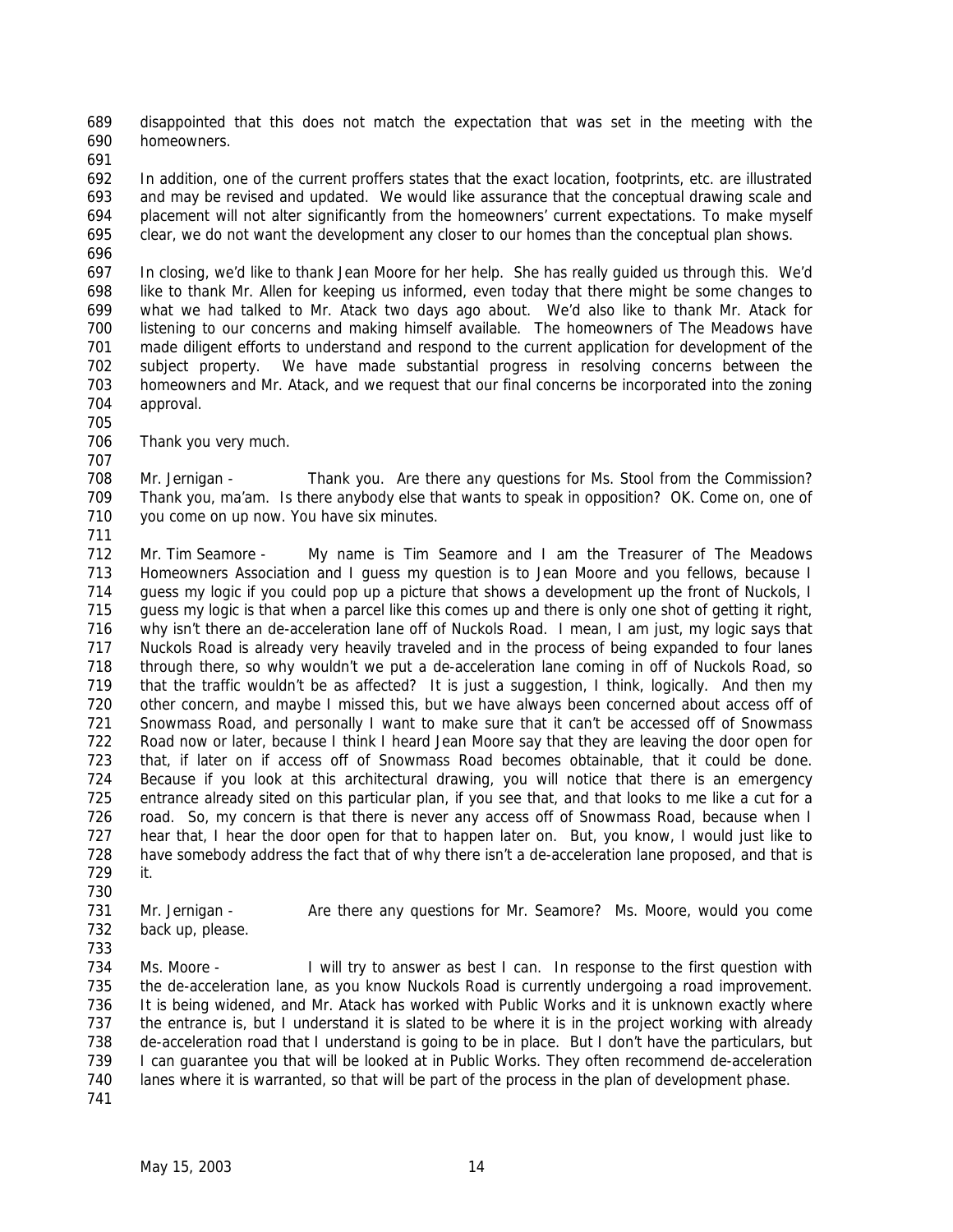In answer to your second question, 744 Mr. Vanarsdall - Before you finish the second one, what you are telling everybody is that you don't know whether or not there will be a de-acceleration lane or not. 747 Ms. Moore - I know that... Mr. Vanarsdall - Usually Public Works does state that up front. Ms. Moore - Right. I would rather defer that to Public Works, because they have the details of it, but I understand they are talking about that and it would have to be installed if it is required. 755 Mr. Jernigan - OK. Ms. Moore - To the access at Snowmass, this has evolved, I think, with our discussions with the residents who were really opposed to any kind of access. After our discussion and concerns that no access could actually increase traffic going through the residential area because there would be no way to make a u-turn or a left-hand turn from the entrance. Considering that we would like to have that option open in case that becomes warranted or in case the residents would want it in the future. Because the site plan is proffered, an amendment to the proffers for the site plan or an access would have to come back to the Planning Commission for approval, just because the site plan is being proffered today. 766 Mr. Seamore - Ms. Moore, is that access being provided for emergency access reasons 767 only, or as a secondary means of access into the site. Ms. Moore - This would be a secondary means. Like I said, staff has actually backed off of that. We talked to Public Works. One entrance they thought would be fine, but, again, the 771 residents might feel more cars might come through the residential areas. We'd like to keep that option open just in case a second entrance is warranted. Mr. Taylor - Please come up to the microphone and identify yourself. 776 Mr. Seamore - May I say, which residents are you referring to? Ms. Moore - That would be the residents living south to this subdivision. Mr. Jernigan - We can't pick you up for the record if you are back there. 782 Mr. Seamore - I am Tim again. 784 Ms. Moore - And for the record I will just say real quickly, Public Works would not approve any kind of access to Snowmass Terrace. 787 Mr. Seamore - The main problem is Snowmass Road. Because the main artery is Snowmass Road, not Terrace, so this confusion with Snowmass Road and Terrace needs to be clarified right away, because Snowmass Road is now being used as a cut through from Nuckols Road all the way back through to West Broad Street. It comes out by Universal Ford on Village Drive – Innsbrook. Well, anyway, that particular road, just so you guys know, you can go from Nuckols Road down Snowmass and weave your way all the way back through and get on Cox Road and West Broad Street right now. That is why I have been up in arms about this Snowmass Road access all along, because it is an accident waiting to happen. And just saying that I've been a real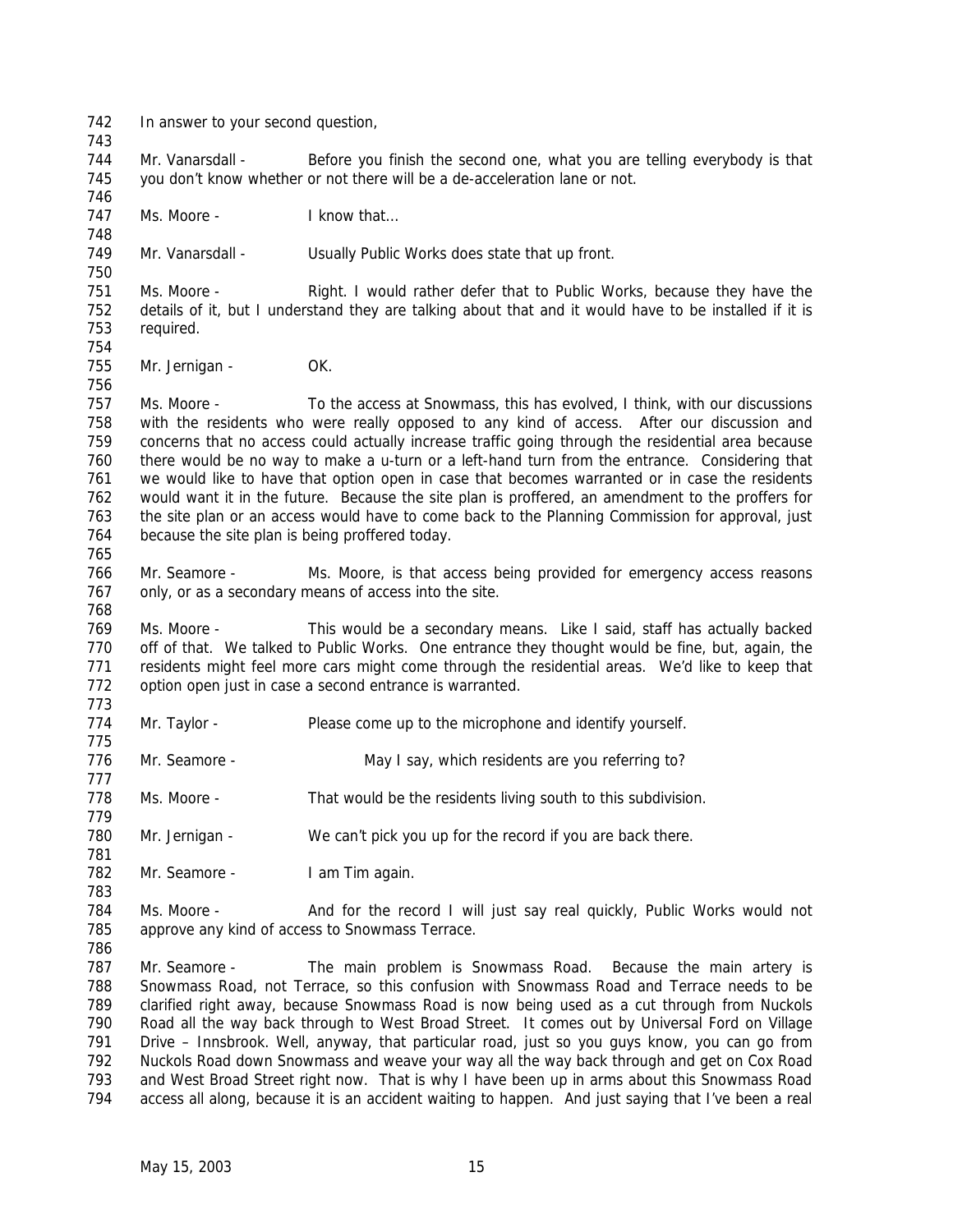estate broker since 1990, I've been a certified appraiser for nine years, and I've been in the real estate business since 1985. You know, I definitely know when I see a problem, and that is a problem. The other thing I'd like to say is that Bob has been really easy to work with and I think we are all lucky to have a developer that will at least listen and sit down and talk to you. 800 Mr. Vanarsdall - Have you read these proffers? Mr. Seamore - I have read a lot. So I don't know what you are reading here. 804 Mr. Vanarsdall - Let me read you the one that we are talking about. "There shall be no vehicular access to Snowmass Terrace except for secondary emergency access." Have you read these proffers? 808 Mr. Seamore - Snowmass Terrace? I am talking about Snowmass Road. Because that is the main access. If you look on this particular schematic, you will notice that Snowmass Road is 810 the main access, and that is where, I don't know if it was a typo. 812 Mr. Jernigan - It was a typo. Ms. Moore corrected that. Mr. Seamore - Right. But we have to make sure that we understand that Snowmass 815 Road is the road that can be utilized to get to Cox Road, West Broad Street and just so everybody knows, Prudential just got bought by Wachovia. Wachovia's main building is right across the street on Nuckols Road, OK? And we have five Capitol One Office Buildings across the street right now. 818 So, there is some major traffic there. 820 Mr. Jernigan - But Ms. Moore did reflect that that was a typographical error, so we have changed that to Snowmass Road. 823 Mr. Seamore - Well, I would just like to go on the record to clarify that that is the main 824 road that needs to be addressed. 826 Mr. Taylor - Thank you, Mr. Seamore. Mr. Vanarsdall - Mr. Chairman, you said that this is Snowmass Road? Mr. Jernigan - OK. Jean, didn't you know Snowmass Terrace, that it was supposed to be Snowmass Road? Ms. Moore - The proffer stated, that you have in front of you, "No access would be 834 provided on Snowmass Terrace." 836 Mr. Jernigan - But I thought you said that was to be corrected to Road. 838 Ms. Moore - It was reversed. I initially said Road – so it has been corrected, so as the proffers are stated now, staff is OK with that. It is the residents here who are not. 841 Mr. Jernigan - Well, it is terrace or road? 843 Mr. Seamore - If I could ask Jean to show me Snowmass Terrace on something up there, please. Ms. Moore - Snowmass Terrace is right here (referring to rendering). Snowmass Road 847 is this right here (referring to rendering).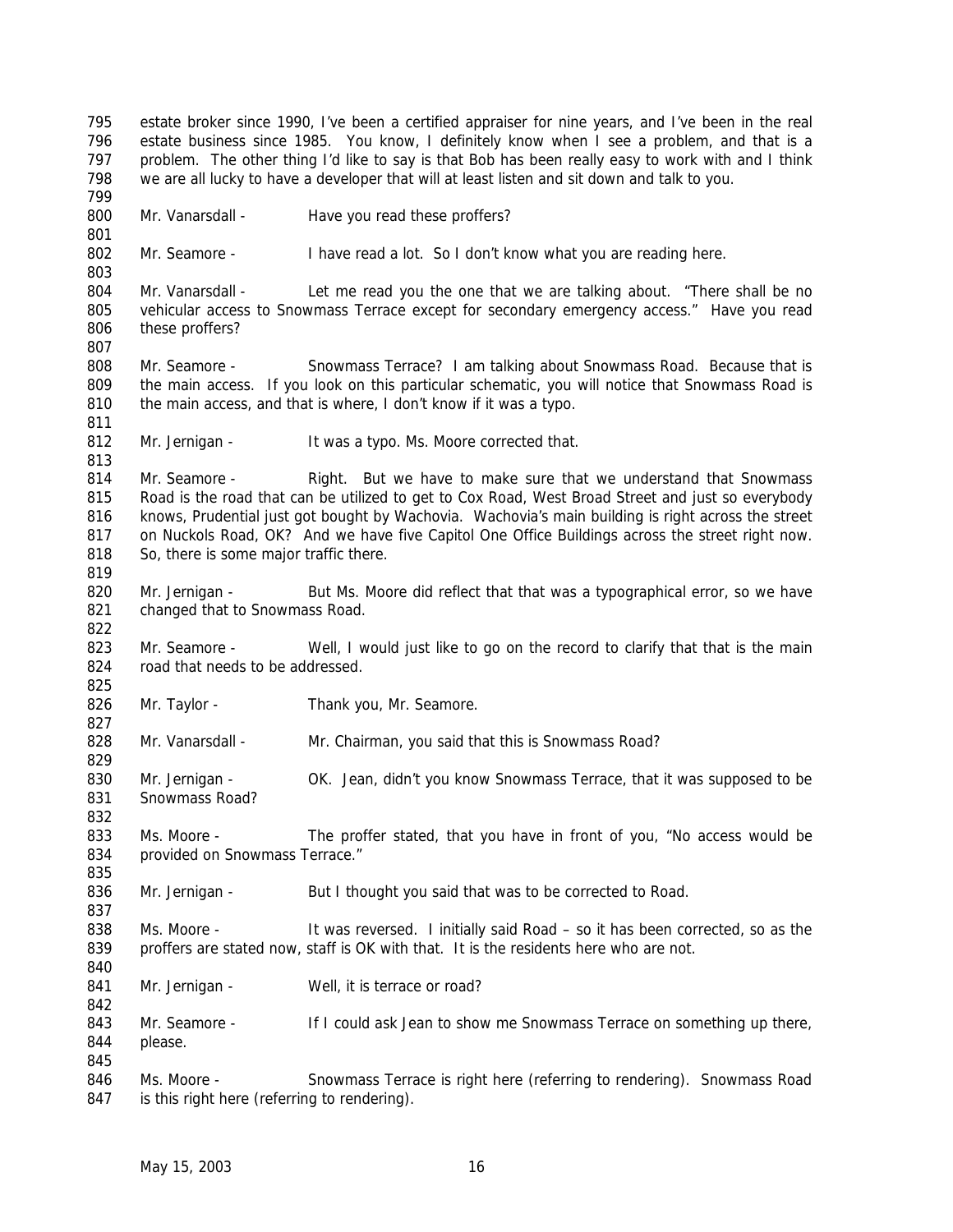849 Mr. Seamore - Right and what you are saying is that there would be no access off of Snowmass Terrace, which is not what we want. We want no access off of Snowmass Road or Terrace.

 Mr. Taylor - Mr. Seamore, I understand you don't want Snowmass Terrace and that is out – O U T. With regard to Snowmass Road, I have talked to several of the residents and some people think that is good and some people think that it is not good. Basically, lacking a need for emergency access, by the present plan, and this will be in the record, is that that will not occur, 857 because right now Mr. Atack does not own that property and the chances of getting it are not that great, and that is the good news. But the even better news is that because the emergency access of vehicles is enabled by having two accesses, in the event there is some kind of a problem, it is considered a safety issue. And the way to get around that safety issue may well be to work with Mr. Atack and make sure that of the two lanes – one in and one out - that we satisfy the requirements for two accesses or egresses by making both of those wide enough, so that we can enable emergency vehicles to get in or out in the event of an emergency. And that will solve the problem. We will have access to and from Nuckols for emergency access, emergency vehicles by widening the road, but Snowmass Terrace and Snowmass Road access to those is out. 

867 Mr. Seamore - What I hear you saying is that there is no access off of Snowmass Road and Snowmass Terrace. I am in total agreement. But I would also like to note for the record that on the left-hand portion of this property, to the left-hand corner, there is a low lying flood plain area that is adjacent to the Four Seasons Condominium project, and if they needed to do a second 871 access area, this would be a logical choice for it for emergency purposes because #1, it is a low 872 lying flood plain area that can't be built on anyway, and if you look at the current configuration of the road, it allows for that to happen right away. So if you are looking for a second way to get in there, for emergency purposes, that is the very logical place to do it. But , once again, I'd like to say that Bob has been wonderful to work with, but this Snowmass Road, the access of any of the 876 projects off of Snowmass Road is totally, in my opinion, ludicrous and any access off of Snowmass Terrace, I think, would be counterproductive to us at The Meadows, but I think you are looking for an accident if you let this project get access off of Snowmass Road.

880 Mr. Archer - Mr. Seamore, before you sit down. I am hearing two different ways, and I am not sure I understand. I am hearing access to Snowmass Road and I am hearing you say access off of Snowmass Road. 

 Mr. Seamore - Terminology, off, to, whatever, all I am saying is there shouldn't be an entrance at all.

887 Mr. Archer - In either direction?

 Mr. Seamore - In or out, no entrance off of Snowmass Road. If you look at the current schematics, it shows no entrance right now off of Snowmass Road. What it shows is an emergency exit off of Snowmass Terrace. OK. Snowmass Terrace is part of The Meadows, which is not the main road, Snowmass Road. Again, Snowmass Road is the road that everyone uses to cut through. 

 Mr. Jernigan - Well, the good side of this is, that road is not on this map now, so it can't go on. If it was to go on there, it would have to come back for review through Public Works before anything could be done, and to the Planning Commission. So, right now, for the zoning for this, 897 that road is not in effect. OK. Thank you for your time. Anymore questions for Mr. Seamore? 

899 Mr. Taylor - No, I think we might want to hear if there are any more questions or comments?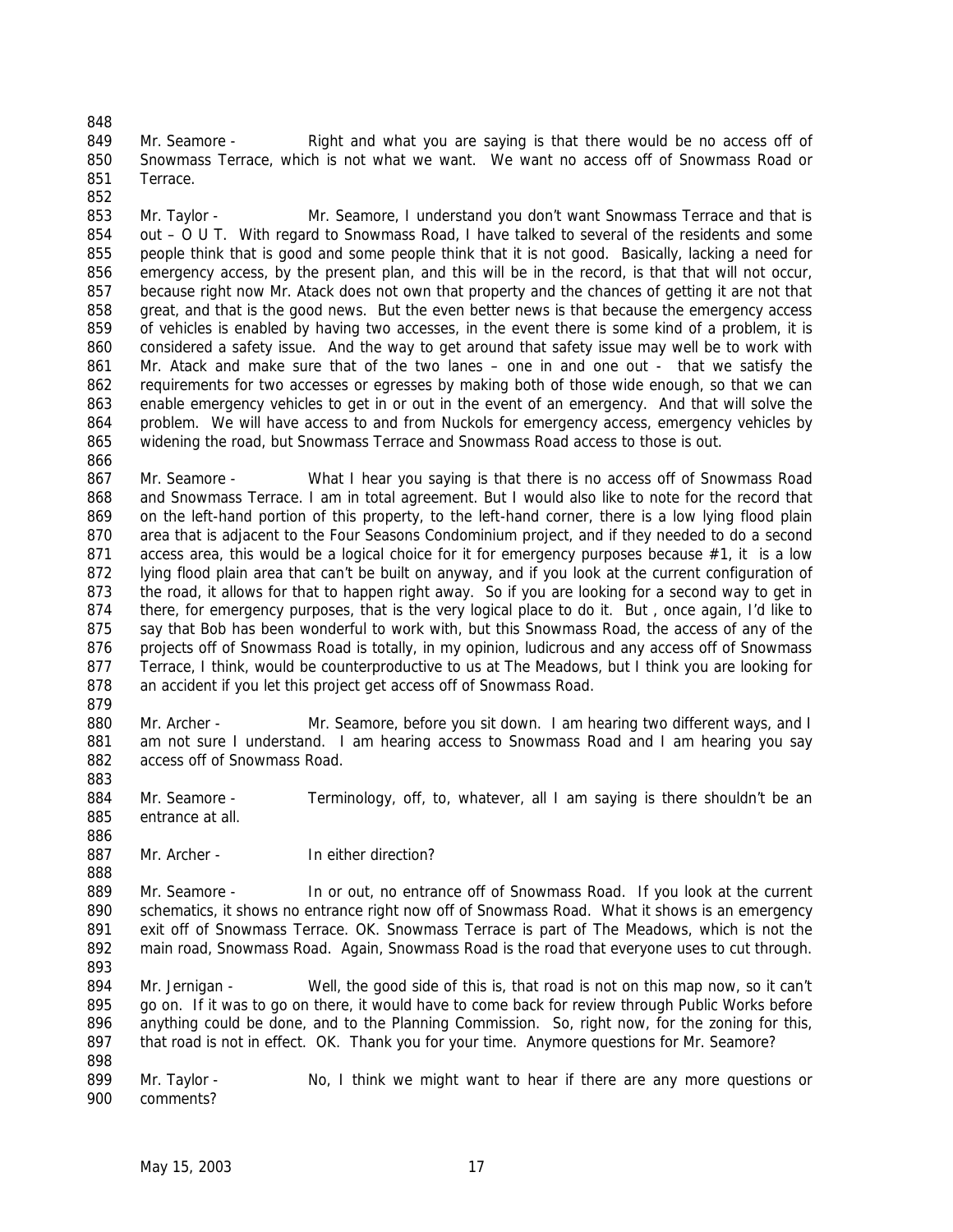Mr. Jernigan - I think we have one more gentleman back there, maybe two. How are you, sir? 

905 Mr. Lewis Baker - Fine, how are you all. I want to thank you. My name is Lewis Baker and I am the secretary of the Village at Innsbrook Association. I want to thank Ms. Moore for her help. I want to thank you guys for getting off Snowmass Court, where I live. It is a half mile away from where I live. If we are going to get access through there, we've really got a problem. Our concern, as always, has been the traffic on Snowmass Road, as the gentleman brought up. It has increased almost exponentially in the last five years, and at certain points of the day, two times a day at least, and at least twice a week, that section of Snowmass Road from the Nuckols Road light down to Snowmass Terrace is two lanes, bumper to bumper, both ways, basically, people trying to get in. So, if you bring any entrance out there, of course, that is going to be a total madhouse. 914 The second, the emergency entrance, I halfway agree with, as long as it is shut off in someway, 915 except for emergencies, because you and I well know, that where there is a will there is a way, and 916 where there is a way, somebody will. Second, we don't want any access off of Snowmass Road, no access off of Terrace. We are concerned about access for construction where we come in, and one that nobody has brought up at this point in time, but the, one of our major concerns is that right out on Nuckols Road, automatically, if it is in that right acceleration lane, makes a right turn onto 920 Snowmass Road, and I don't know if there is anyway that you can channel that out into the lanes at Nuckols Road, so they don't make an automatic right turn onto Snowmass Road.

923 I also agree that we would like a reduced density of housing, 56 condos, 2 per, 2 cars per condo parking possibly, we are talking quite an increase in traffic. 

 Mr. Jernigan - OK. Any questions for Mr. Baker? Thank you. We have a minute and 13 seconds left, sir. Did you want to speak?

929 Mr. Tony Wilson - My name is Tony Wilson. I am also from the Innsbrook Group, and again 930 I am concerned. I just want to make it an absolute final request that it is clear to all of us here tonight that it is in writing that there will be no access to Snowmass Road. I keep hearing people talk about it, but we don't have the proffers, so we are not sure what it actually says, and we are 933 all speaking this, but when I walk out the door I want to make sure that we have agreed that it is in writing that absolutely there is no access to Snowmass Road. I just want to be sure. 

 Mr. Jernigan - Right now it is Snowmass Terrace. But there is no road to Snowmass Road now. And like I explained a minute ago, we can't just come in and put that road on. It is not 938 on the map. It would have to go through Public Works, and everybody.

940 Mr. Wilson - I guess it was the reference they said about it, the possibility that if it was 941 needed, we could do it, and we don't have those proffers in front of us here. So, I am just wanting to make absolutely sure that the writing shows absolutely no access to Snowmass Road. 

944 Mr. Jernigan - It does not say that, but it is not on the plans now, but I will tell you this. After this conversation tonight, I don't think Mr. Atack is going to bring it up. Now, I can't say that 946 15 years down the road that Henrico County may say, "Hey, we need this." And this may come 947 from the County, but right now it is not proffered that that road will never join, but as of right now, there are no plans for it. And like I said, I don't think anybody is going to be willing to bring it up. 

| .<br>950 | Mr. Archer - | Thank you.          |
|----------|--------------|---------------------|
| 951      |              |                     |
| 952      | Mr. Wilson - | OK. Thank you, sir. |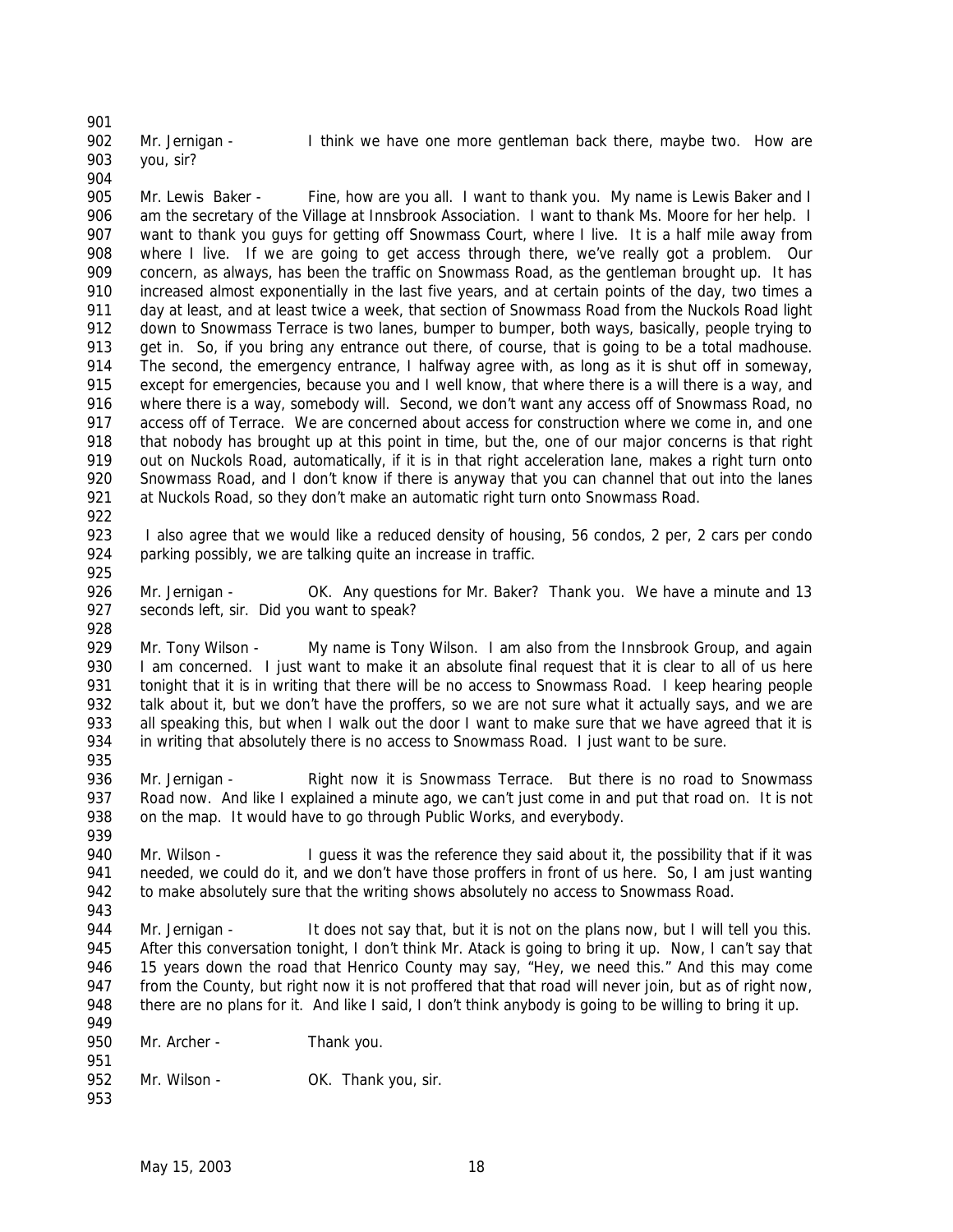Mr. Marlles - Mr. Atack, you have four minutes for rebuttal.

 Mr. Atack - Snowmass Road, Snowmass Terrace. Mrs. Stool, you are 100% correct. 957 The proffered conditions you have in your hand say that we will not access Snowmass Road nor Snowmass Terrace. That was changed when we resubmitted it today. The proffer that you are reading, Mrs. Stool, does say no access to Snowmass Road. The proffered condition you folks have does not address that question. It only addresses, I will read it here, but we are going to get this 961 resolved before June 10, I promise you.

- Mr. Jernigan Let me ask you this. Why did it change on the two proffers?
- 

965 Mr. Atack - It was a request by staff. 

967 Mr. Taylor - Mr. Atack, can you put that back in the proffers. 

969 Mr. Atack - Yes, sir.

 Mr. Jernigan - Wait a minute, why did staff request it? Jean, why did staff request that we take that off? 

- 974 Ms. Moore Basically, I guess, as you were saying, there are no entrance slated for 975 Snowmass now. It is not so much an issue or not, listening to the residents, but to include that language on top of it, they are not providing an entrance, and then to say that there will never be 977 an entrance into Snowmass seems to limit opportunities that may actually come from the residents 978 later to provide that opportunity, if they want it, to provide access.
- 980 Mr. Glover Mr. Chairman, can I ask, and I am not going to vote on this, but I'd like to help clear this up, if you don't mind. If the applicant is agreeable to place that on the conditions that there will be no ingress/egress to Snowmass Road, I think that would be a good idea, because 983 if you want to change it, he always has access to this Commission and the Board of Supervisors if that need arises. But I think these people are asking for an absolute assurance, and I think we'd 985 be remiss if we didn't give it to them.
- 

987 Mr. Jernigan - You had it on the proffer before. I know staff asked you to take it off. Would you be willing to put it back on and in time, if things happen, then the County would have to come to the Planning Commission and amend the proffer. 

 Mr. Glover - No, sir. The County wouldn't come to the Planning Commission. The applicant would come to the Planning Commission, just as he is tonight. That way it assures these people that there is no one in Henrico County that would change their mind and use a road. If he puts it in a condition, it has to come back to a zoning case, and I would suggest that you do that, because I have listened here for about 45 minutes, and we have batted it around and staff is right in asking for it, quite frankly. They are looking for traffic circulation. So, you can't condemn staff. They are doing their job. But, I think we do our job when we do what you want.

999 Mr. Atack - Yes, sir. That is what you asked me, Mr. Jernigan. We will change the proffered condition to restate, as Mrs. Stool, you have an exhibit that we provided you that there will be no access to Snowmass Road. This is, obviously, a very important issue, and we will have that changed prior to the Board of Supervisors' meeting. In fact, we will e-mail that out, and I would mention this. Those folks, Mr. Baker and you folks from the Cedars, I would like to suggest maybe after the meeting if you could give me the names and addresses and e-mails, we will put you on this same list and provide you this information that we have had with The Meadows residents. Again, for the record, one last time, Snowmass Road, we will proffer a condition that we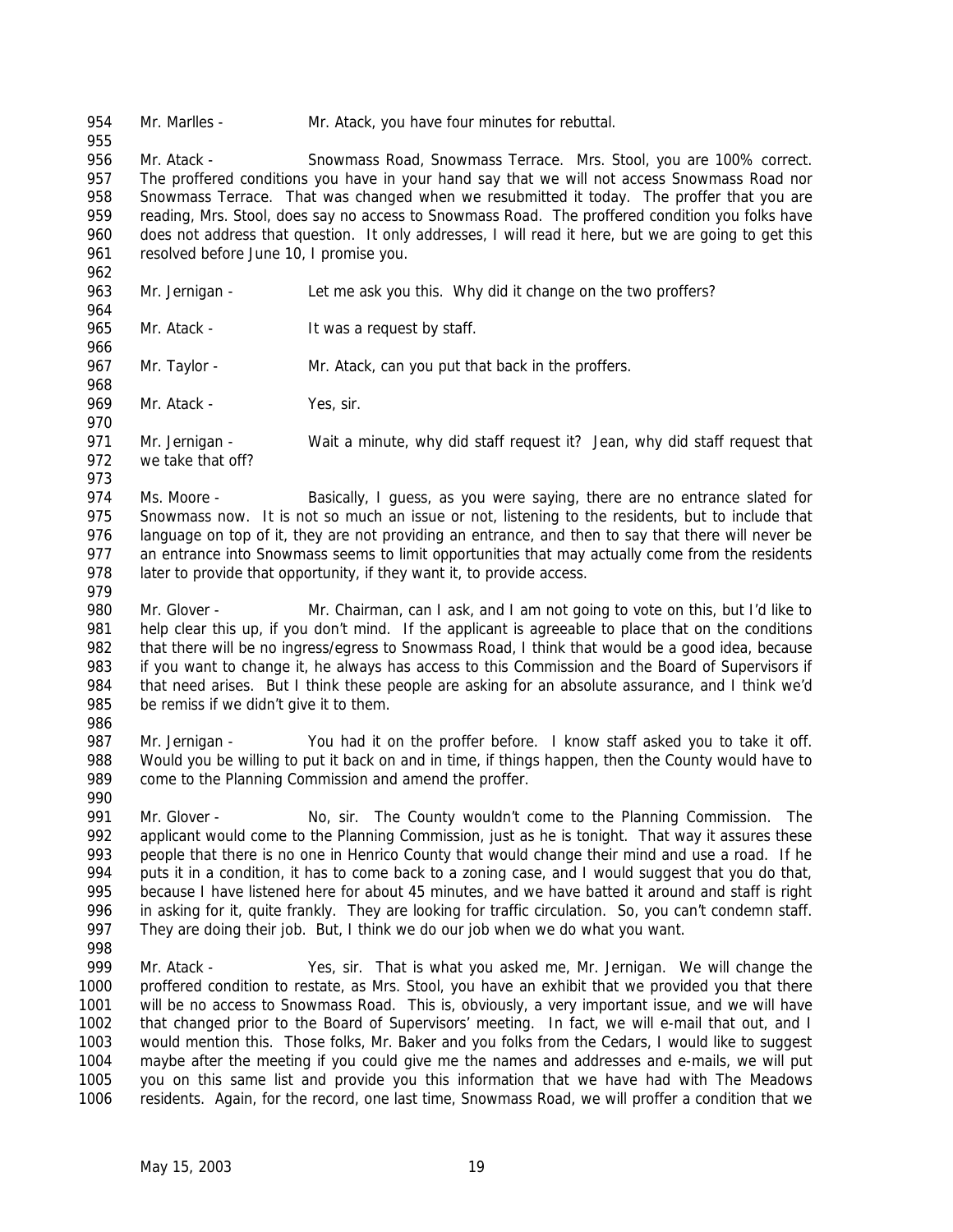will not access Snowmass Road or Snowmass Terrace unless it is required. Are there any further questions of me? 

 Mr. Vanarsdall - Since you have the authority to sign the proffer, can't you do that tonight while we are here?

 Mr. Atack - I believe I can, Mr. Vanarsdall, and I will be happy to do so. 

 Mr. Vanarsdall - I would make that No. 18A then. 

Mr. Glover - You are volunteering this proffer, I am sure?

1019 Mr. Atack - Absolutely.

1021 Mr. Jernigan - That is what I heard him say.

 Mr. Glover - I wasn't trying to be funny. You see, proffered conditions aren't something that we as a County can impose. That has to be voluntary. And he volunteers it because there is a fear that he won't get anything. 

1027 Mr. Jernigan - Any more questions for Mr. Atack?

 Mr. Taylor - There is one, Mr. Jernigan, while Mr. Atack is up here. If you would, address the density issue. 

 Mr. Atack - Yes, sir. I think that is a very fair question, and I think the density issue was one in which Mr. Baker even alluded to with regard to the, I believe that I recall, the consequences of density, and that is traffic. I think the concern is that the additional homes generating additional vehicular traffic trips per day is the concern for the density. Specifically, with regard to our density, we are proffering approximately 50% of what the Ordinance allows, but, more importantly, I think what should be taken into consideration is that these are condominiums that are flats on top of each other. Therefore, you can get a more efficient use of density. The actual site distance coverage of our entire property is approximately 35%, so it is a very low sight distance, site coverage ratio, excuse me, site coverage ratio with this type of product.

1042 Mr. Jernigan - OK, thank you, sir.

1044 Mr. Atack - Thank you.

 Mr. Taylor - And in furtherance of that, I do want to point out that if you look at the elevations or the plan view that is up there, you can hardly say with those seven buildings, and that is probably not going to be the final arrangement, is not anywhere near something that one might call crowded, and I think that Mr. Atack has provided every opportunity to guard very diligently The Meadows from almost every view except the view of the magnificent trees that you have on the Cole property now. So, from The Meadows, you are going to see the building, if at all, because not only do you have the magnificent trees that are there, but he has proffered to put in additional landscaping along the entire boundary with a couple of lines of Leyland Cyprus, so you are not going to be able to see under the trees and you are not going to be able to see through the trees, so, basically, he has really shielded visually the two developments. 

1057 Mr. Jernigan - I am sorry, sir. We are out of time. I'm sorry. I've got to stop it somewhere. Mr. Taylor, are you ready to entertain a motion? 

May 15, 2003 20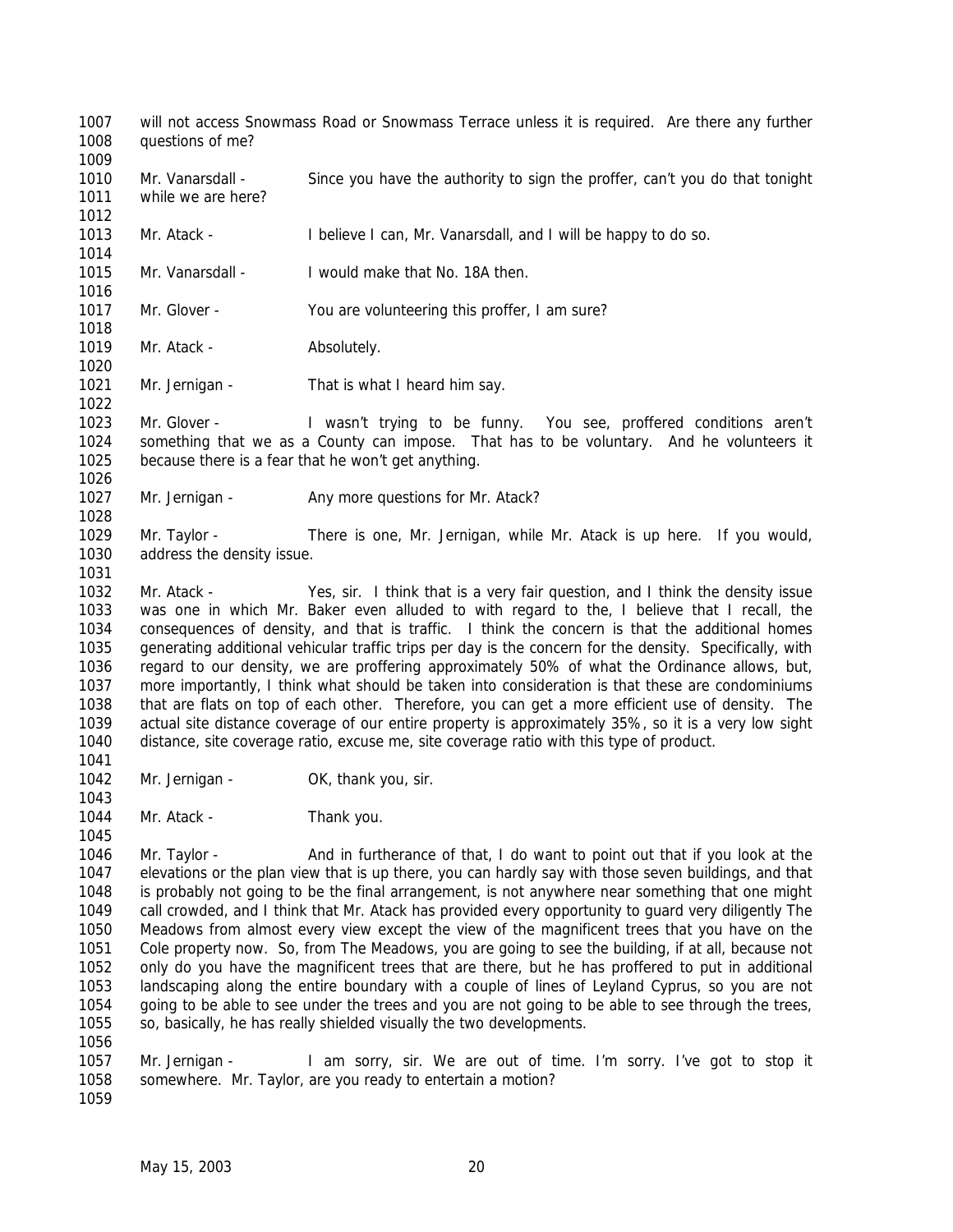Mr. Taylor - Yes, I am, after looking at this very hard and working with the neighbors and the neighborhood association, and I want to compliment, Deb Stool for a very diligent job of working with the neighbors and meeting after meeting after meeting, and I think you have collectively, the entire group, you have worked diligently to bring this development really into very sharp focus, and I think that is commendable. And I wanted to make that statement, but I really think that your efforts have resulted in a materially improved development, and looking at this development, and Mr. Atack and I discussed every facets that are really going to reassess themselves when we get to the POD, but at this particular stage, with what we have here, I am confident that it will result in a really attractive, very prominent facility, and one that will serve Henrico County well into the future.

 Before I make my motion, we have to waive the time limits on the proffers and the modified site plan, so I will move for the waiver of the time limits on the proffers and site plan.

1074 Mrs. Ware - Second.

 Mr. Jernigan - We have a motion by Mr. Taylor and a second by Mrs. Ware to waive the time limits on the proffers. All in favor say aye. All opposed say no. The motion is passed.

 The Planning Commission waived the time limits on the amended proffers for Case C-14C-03, Robert Atack for Atack Properties Inc.

- 
- Mr. Taylor Now with regard to the basic motion, which is Case C-14C-03, I move that Case C-14C-03 be approved and sent on to the Board of Supervisors.
- 1085 Mr. Archer Second.

 Mr. Jernigan - We have a motion by Mr. Taylor and a second by Mr. Archer. All in favor 1088 say aye. All opposed say no. The ayes have it. The motion is passed.

 **REASON:** Acting on a motion by Mr. Taylor, seconded by Mr. Archer, the Planning Commission voted 5-0 (one abstention) to recommend that the Board of Supervisors **grant** the request because it would permit development of the land for residential use in an appropriate manner and it is reasonable in light of the multi-family and office zoning in the area. In addition, the project would not adversely affect the adjoining area if properly developed as proposed.

## *Deferred from the April 10, 2003 Meeting:*

 **C-6C-03 Robert L. Stout for Gilbert E. Holt, Jr., Claudia T. Holt and Roberta J. Holt:** Request to conditionally rezone from A-1 Agricultural District to R-3C One Family Residence District (Conditional), part of Parcel 805-705-6565 (approx. 2.8 acres) and Parcel 805- 705-5584 (approx. 0.767 acre), containing approximately 3.567 acres, located on the south line of Old Oakland Road approximately 600 feet west of Oakvale Street and adjoining the east line of the Old Oakland subdivision. A single-family residential subdivision is proposed. The applicant proffers no more than four (4) residential lots including the existing residence, will be developed on the property. The R-3 District allows a minimum lot size of 11,000 square feet. The Land Use Plan recommends Suburban Residential 1, 1.0 to 2.4 units net density per acre. 

1107 Mr. Marlles - The staff report will be given by Ms. Moore.

 Mr. Jernigan - Is there opposition to Zoning Case C-6C-03. We have opposition. Ms. Moore, hello again.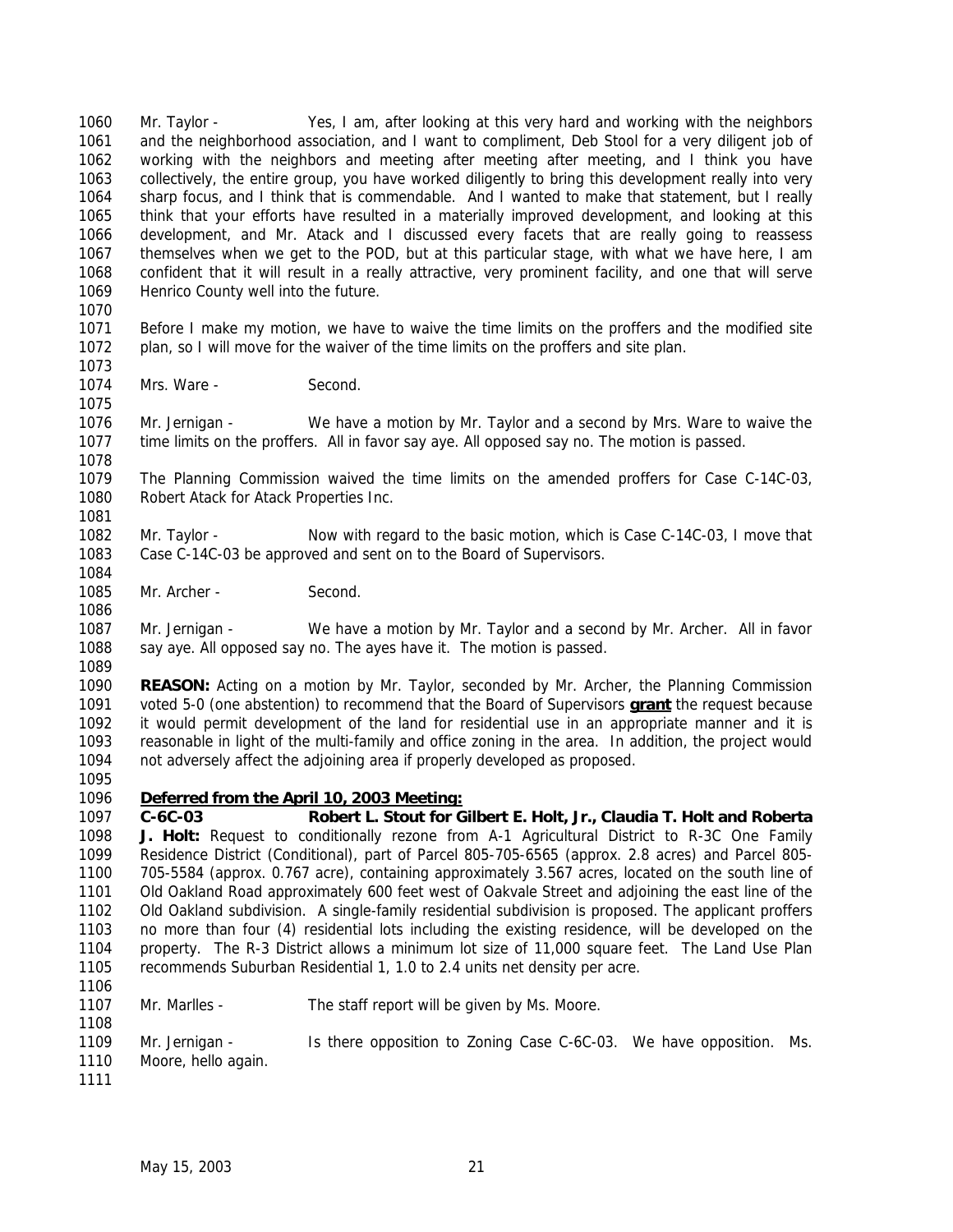Ms. Moore - Hello. Good evening. The requested R-3C zoning would permit a maximum of four single-family residences on the 3.5-acre site. This would include the existing home located at the center of the site. 

 The 2010 Land Use Plan designates the subject site as Suburban Residential 1. The proposed single-family development and density of 1.12 units per acre are consistent with the 2010 Land Use designation.

 Although the proposed project would be consistent with the recommended use and density for the area, staff has concerns regarding access and layout given the constraints of the site, including:

- 1123 The presence of a Resource Protection Area along the eastern portion of the site; and
- 1124 The orientation of the existing residential structure to remain.

 At the time the staff report was drafted, there were unresolved issues regarding home sizes, building materials, and screening to provide privacy between the existing and proposed homes. For instance, the proffers made no assurances that two-story buildings would be constructed nor did they provide quality features such as brick facades and garages. In addition, staff believes the resource protection area on the site should be rezoned to C-1, Conservation area.

 The applicant has submitted revised proffers dated May 14, 2003, copies of which you just received. The time limit would have to be waived for the revised proffers in order to take any action on this project tonight. The revised proffers address most of staff concerns regarding building design and quality.

- Specifically:
- 1139 Proffer 10 states (which is Old Proffer 11 in the Staff Report) the new homes proposed on lots 1–3 would be two-story with a minimum living area of 1,600 square feet of livable space **and would have two-car garages.**
- 1143 Proffers 11 and 13 elaborate further on the house design stating two of the three homes would have side-loading garages and 100% brick fronts.
- Proffer 14 states the homes would be constructed in substantial conformance with the three elevations noted as "Exhibit "B", which is displayed on the screen.
- 1149 Proffer 15 states there would be a 6 ft. high maintenance free fence along the south lines of Lots 1-3 and the eastern property line of Lot 3 to provide privacy. This screen would be 1151 supplemented with vegetation as shown on Exhibit "A." This would address staff's previous concerns of utilizing Loblolly Pines as the primary source for screening.

 Overall, the revised proffers would improve the quality of the development. However, staff believes the revised proffers do not address all of staff concerns. To enhance the quality and visual appeal 1156 of the homes, staff recommends the brick frontages wrap along the side elevations.

 In addition, staff encourages C-1 zoning for the area encompassing the Resource Protection Area on this site. Due to these issues, staff does not support this application at this time.

- This concludes my presentation. I would be happy to try to answer any questions you may have.
- Mr. Jernigan Are there any questions for Ms. Moore from the Commission? All right. They didn't proffer to wrap the brick?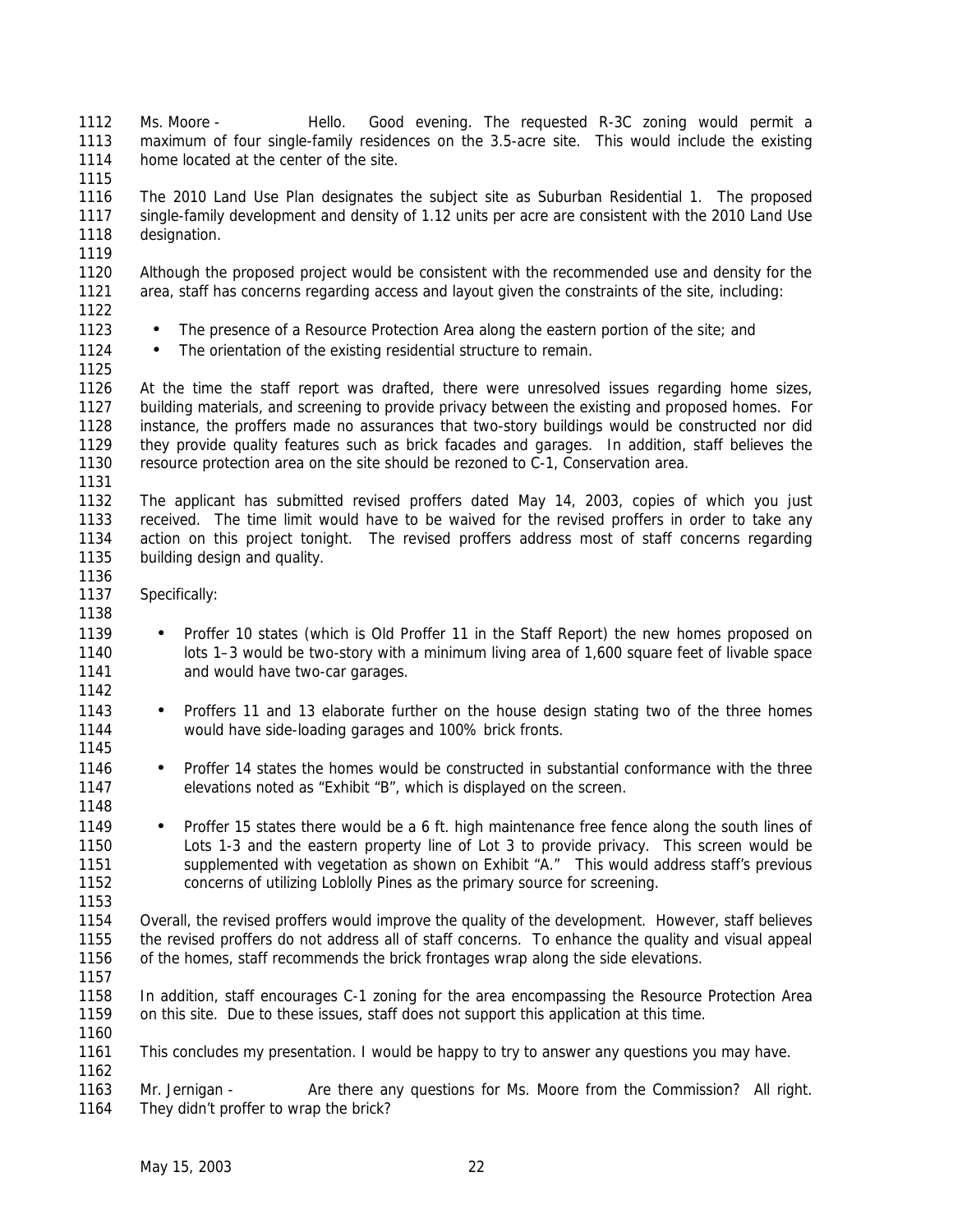1166 Ms. Moore - That is correct. 1168 Mr. Jernigan - All right. We will address that when Mr. Stout comes up. Did you speak 1169 to Mr. Stout about the C-1, because it was on the initial? Ms. Moore - Actually, I have spoken from day one about the conservation area. I think he can address that tonight. I believe he is prepared to do that. Mr. Jernigan - Is everything else we discussed covered with the exception of the brick wrapping and the C-1? 1177 Ms. Moore - Yes, sir. 1179 Mr. Jernigan - OK, thank you. Mr. Stout. Mr. Mike Roth - Mr. Chairman, members of the Commission, my name is Mike Roth and I am with the law firm of Spotts, Fain, Chappell and Anderson. I am here with Mr. Stout. I would 1183 just like to say this is my first opportunity to appear before the Commission. Mr. Jernigan - First of all, you have ten minutes. Would you like to reserve rebuttal time? 1187 Mr. Roth - I would reserve three minutes. 1189 Mr. Jernigan - OK. Thank you, sir. 1191 Mr. Roth - It is a pleasure to be here. I am going to make a few comments and then I will defer to Mr. Stout. There has been some concern by the adjacent property owners regarding an adjacent development. The applicant has met with the adjacent property owners and with the staff, and as Ms. Moore has pointed out, has addressed the proffers accordingly, so that there is no question about the type of homes that are going to be going in this development. They have been very specific about their homes being two stories, where the garages are going to be placed, and the fact that two of the homes will have brick fronts, and just yesterday proffered specific elevations and footprints for these homes. In that regard, we believe that the applicant has satisfied staff's concerns and I am going to defer to Mr. Stout to address the C-1 and Resource Protection Area issue. 1202 Mr. Jernigan - Thank you. Mr. Stout - Good evening, ladies and gentlemen. The reason he came with me is because I didn't think I was going to make it. 1207 Mr. Jernigan - State your name for the record. Mr. Stout - Robert Stout with Resource International. We prepared the plans and made the applicantion for Mr. and Mrs. Holt. I didn't think I was going to be here this evening. That is why I walked in at the last moment. We have done extensive upgrading and/or

 modification per the request of the community and staff, and in discussions with you. To begin with, No. 1, the Conservation Area, we did not object to that, but it required us to resubmit the application for rezoning, so we are willing to allow that to be rezoned to C-2. We didn't apply for it with our initial rezoning. If we have to put it in a proffer, we have no objection to it being C-2, so that is why it wasn't made, but we have no objection to it, because it is a conservation area. One comment that I may have misunderstood, Jean, but the buffering goes along the rears from Lot 1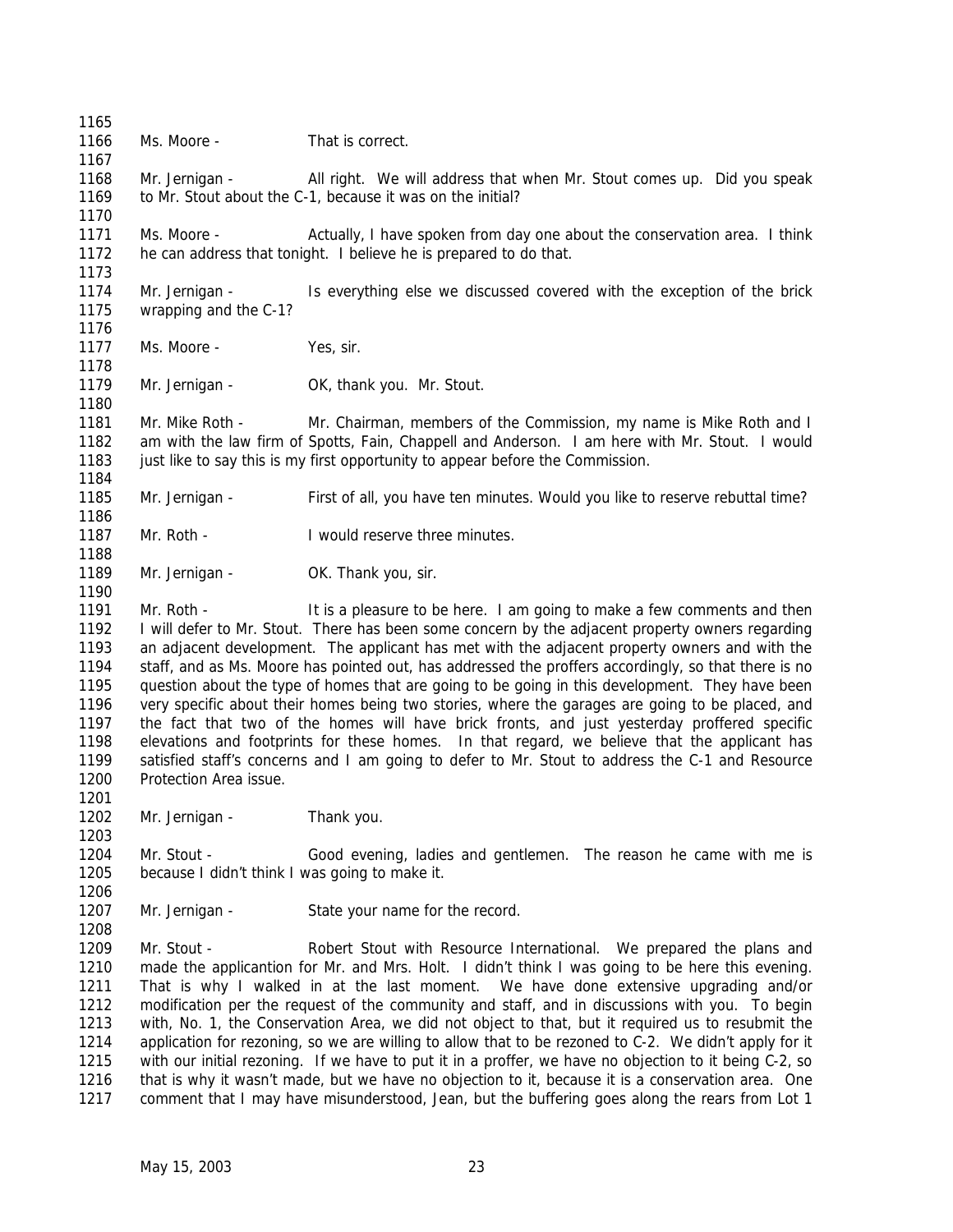through Lot 3, and not just Lot 1 and Lot 3. And that it also turns down Lot 3 to the corner of the house located or being proposed on Lot 3. So, we come around the corner down towards the driveway going towards Old Oakland Road. The last item was the bricks on the side. 

1222 Mr. Jernigan - I just wanted them to wrap around. 

 Mr. Stout - The wrap around on the sides, I couldn't get a confirmation from Mr. Holt on wrapping it around the sides. If it becomes an issue, I can get that resolved between now and the Board hearing. But right now, he has the brick fronts, which are substantially greater improvements than the abutting property located to the west, Old Oakland, and we will meet the integrity of the neighborhood and we are proffering the exact houses we are building, as opposed to just alluding to what we are building, and that is a substantial benefit to the community, because they know exactly what houses are going to be put on the property. With regard to the houses fronting on Old Oakland Road, there are houses directly to the west of this that also have access and front on Old Oakland Road, in the Old Oakland Subdivision. So, this would not be any different than the existing houses along the road. The road is not considered a collector road. It is a local, so, therefore, it meets the criteria for design and access. So, it is not an issue. And we will be glad to answer any questions.

- Mrs. Ware You said you didn't have confirmation from your client on the wrap around brick?
- 

- 1240 Mr. Stout Yes, ma'am.
- 1242 Mrs. Ware Did you speak to your client about the wrap around brick?
- 1244 Mr. Stout Yes, ma'am.
- Mrs. Ware OK.
- 

 Mr. Jernigan - OK, are there any other questions for Mr. Stout from the Commission? OK, thank you, Mr. Stout. We have opposition. Jeremy, would you come up, please. Would you state your name for the record, please.

1252 Mr. Jeremy Rowan - I live at 1540 Old Oakland Road. I own the several acres directly across the road from this proposed development. I want to say good evening, Mr. Chairman, and to the Board (sic) and Planners. You may know me. I was recently appointed to the Keep Henrico Beautiful Board this year, a member of the Varina Beautification Committee, and I am the member of several other civic groups in Varina, so I feel like I do have a stake in what we are proposing tonight, not just for myself as a homeowner, but I am also here on behalf of the Oakland Road Association, of other homeowners that live adjacent to these properties here, and I think I speak for them. I talked with them before hand and they know what I am going to say tonight, and I just have a little, well, actually, quite a bit I wrote down. I don't know how much time I am going to have, but… 

1263 Mr. Jernigan - You have ten minutes.

1265 Mr. Rowan - OK. Should I try to reserve time to...

1267 Mr. Jernigan - There is no rebuttal time for the opposition.

 Mr. Rowan - I feel that these offered proffers that have been submitted to you are really just a distraction, a window dressing of what I feel is a bad proposal, and so do my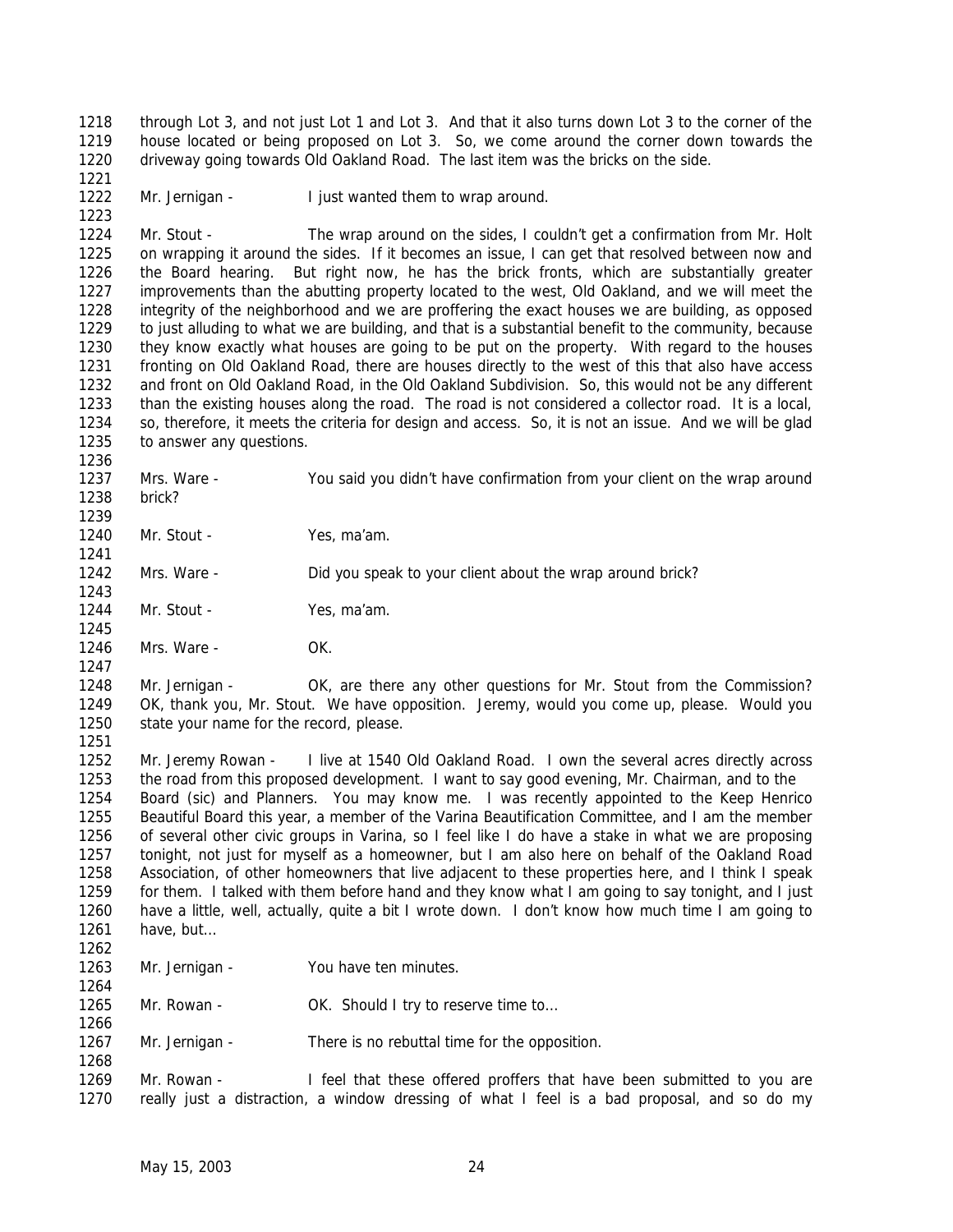neighbors. No matter how these homes are proposed or constructed or whatever configuration, it can't change the fact that Mr. Holt and Mr. Stout representing him want to build these homes on the front lawn of an existing home, and I wish that we had a visual that showed the existing home. Is that available? And the elevations from Old Oakland Road when you are looking upward? If this is passed, I feel like it sets an incredibly bad precedence. This would be telling developers in Henrico that it would be permissible to build on any parcel, even if it has already been developed. This isn't just an infill development. I feel like this existing home was sited and built over 50 years ago, when higher standards apparently applied than what today's standards are being applied for. The importance of this Commission here tonight, I feel like it is designed to protect certain minimum standards of building and planning, which are in place to protect people, tax payers and 50 homeowners, etc. from exactly this sort of unsightly and detracting development. There are ethical and moral standards of good planning, which I feel should supersede this type of proposal. I do feel, also, that the public should be allowed some kind of assurance that when they buy property adjacent to an existing developed home, that this existing property standard will be maintained. Otherwise, this type of sneaky infill development will only hurt the property values existing adjacent properties, which are based on the current standards of what exists, allowing us, I also feel, will create an atmosphere of mistrust in the place of people like myself, in the community, and upon what appointed officials that are in charge of overseeing planning, although I do feel a good faith effort has been made with the County in terms of representing concerns that we've had. And I do appreciate the effort that has been put forth on that. But, my previous experience in dealing with Mr. Stout, personally, at Resource International, hired to represent the developer, Mr. Holt, have proven to me that I can't necessarily trust the words of what he is saying, because I have previous experience here. I have nothing personal against Mr. Stout, but I feel like promises of quality development were made previously with the Old Oakland Road Subdivision, which you can see on the left here, because he represented Mr. Reinfeld in that. Mr. Stout previously promoted a visual plan concept of this adjacent Old Oakland Road Subdivision, a plan that was proposed two-story Colonial style family homes, and this is not at all what was actually built. What was actually built were about 1,200 sq. ft. one-story ranch style homes, which a lot of people in my area have referred to as shoe boxes, because they are exactly the bare minimum that you could possibly get away with building by current standards in Henrico. The only exception being a brick foundation, that was proffered. I made the mistake of not following through or knowing, I learned in that process that it is the style of home and the square footage, and a two-story and all of that was not proffered. It didn't have to happen. And that is exactly what didn't happen, even though there was a conceptual plan shown, and it wasn't followed through. And I feel like that was in bad faith. Regardless of Mr. Stout's excuses on this, this is a fact, and this plan was put forth in public, in this very room, just over a year ago, and that is not what was built. So, I feel like I have problems trusting what might happen now. I have everything in writing what we talked about when we talked about size of brick and elevations, and I don't have the square footage of the second home. That has not been proffered, and it hasn't been proffered in writing exactly what type of screening material would be used or fencing, and the diameter of the trees or landscaping. 1311 I also feel like Mr. Stout made a previous promise to me personally that he would have absolutely no interest in representing Mr. Holt and his Dakota Group, because he knew of the bad experiences that myself and other civic groups have previously had, but to go with Dakota or Mr. Holt in negotiating the apartments which are now being built next to Varina Station. But the moment Mr. Stout was paid for his work on Old Oakland Subdivision, he went to work for Mr. Holt and Dakota anyway, and I feel like that breaks a promise that was made to myself and the members of the Varina Station committee. So, again, it forces me in a position where I have to be trusting in faith or something when I have previous experience that that didn't happen. And my conclusion is that the reason Mr. Holt bought this land was really, his own personal comments to me, was that this was in order to build a through road as a second point of access for those apartments, 800 apartments, which I think most of you all are aware of that was talked about last year. These were neither wanted or needed in Varina, but we got them anyway. Mr. Holt got what he wanted. He got his apartments, as well as the townhomes, even more single-family homes, and I ask the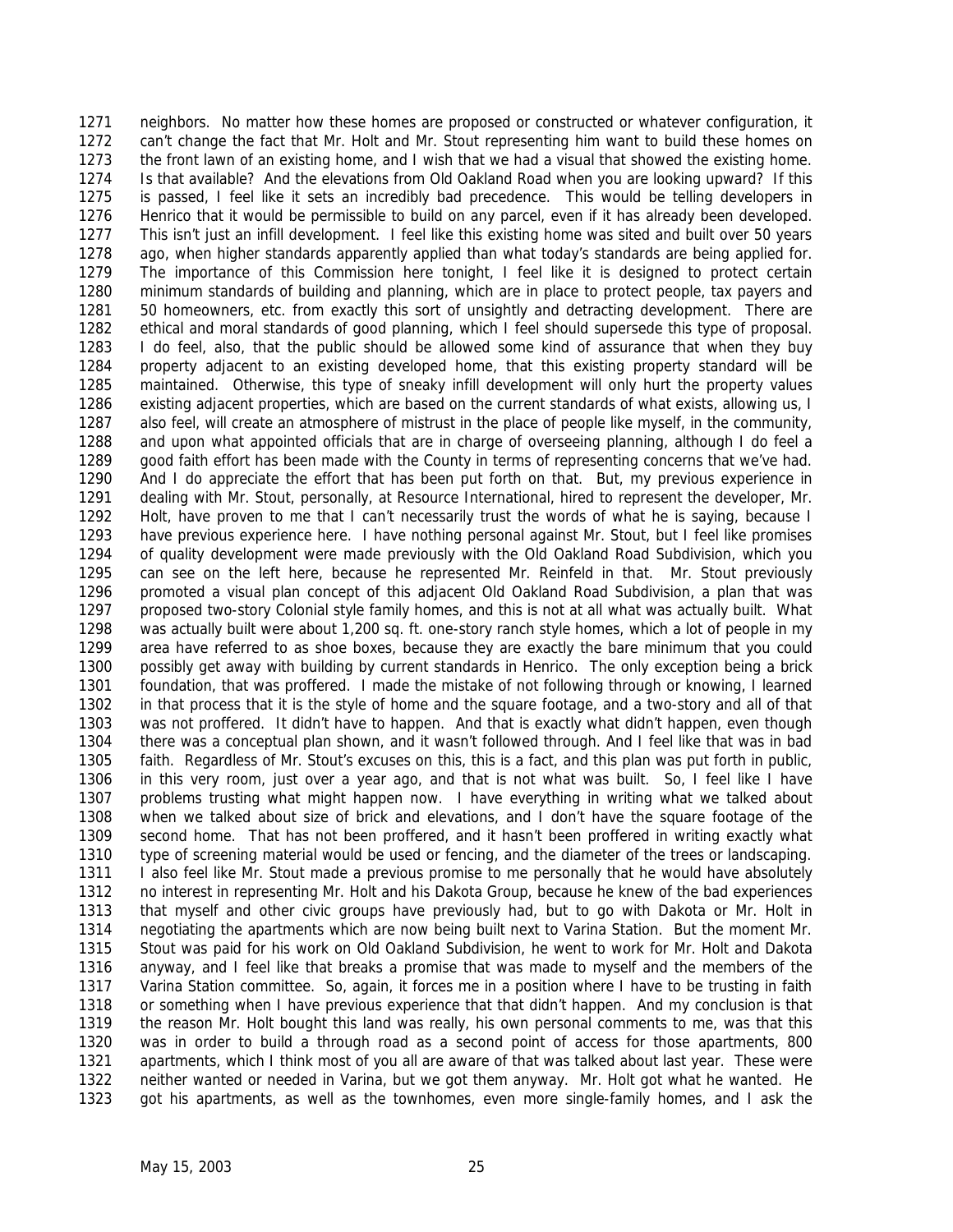County when is enough development enough. I mean we have had five family farms in the past three years that have been paved over with single-family houses, in a five-mile radius of where I live, and it just isn't going to end until every square inch apparently is developed.

 I really feel like what we are talking about here tonight, building this home on the existing land is not about me. It is more about greed. And I appeal to the judgment of the Board of Planners (sic) here tonight that we need your help here to uphold some kind of minimum standards. My opposition isn't to the style of home, or being two-stories, or having brick foundation or brick front, it is the placement of the homes and where they are going to be situated, and the elevation of an existing home behind it, which we are ignoring here, a home that most people would consider a beautiful home, on a parkland setting, and I think it is a shame that, you know, we are talking about this development here tonight. But, I rather that home be knocked down altogether than have homes, new ones built on the site, where they would be situated properly, and not put in haphazardly after the fact wherever they might sit. So, I heard someone say earlier tonight on the Board (sic) about old beautiful trees deserving respect. Well, I also feel like this, the entire property is old and beautiful, and it also deserves respect, and my own property, we moved in 2- 1/2 years ago, and I spent over \$60,000 restoring my home making improvements. I feel like I would be a fool to add a second story that I planned on, knowing the type of development that I have across the road, it is going to detract from my own property value, so I'd be making a bad investment there. But that is the place that I have been forced into.

 I know I don't have much time left, but I also wanted to talk about what we have lived through for the past 2-1/2 years on Old Oakland Road. The development that is going on here, I'd like to talk about some of the things that we've been through, and we awaken 7 days at about 6:30 or 7:00 a.m. by the sounds of bulldozers and backhoes, trucks and heavy equipment, everyday. As the day goes on, we listen to construction workers screaming, cussing at one another, while they are building these homes, at the top of their lungs. The sound of hammers and saws continues all day long until after dark, some nights until 11:00 p.m. when I've had to call the Police about it. Our road in the front of our home, on Old Oakland, was dug up on at least 10 occasions for water and sewer work to be done for water connections. The road has been blocked off this week for 8 hours a day for the past week, so we have no garbage collection or mail service, and this continued until they finish this work, and like I mentioned, our own water has been cut off on three different occasions, once for over five hours, and our electric, phone and cable service have also been cut through the line on Old Oakland Road, which interrupted our service on several occasions, just from sloppy excavation work. And they have a brain game with one another whether it is the Miss Utility or themselves at fault, but the end result is what I have to live with. I know they have a right to develop property they own or deal with it however they see fit, but I feel like myself as a homeowner, I should have some assurance that I can maintain some quality of life, and not be under constant surrounding of development. It is not going to end. Even when Old Oakland Road is finished, we are talking about three more. So I am going to continue to deal with this for another year or so. So, that is another thing. It is not just the homes themselves, but what we have to live with as a consequence of that development. It is not just the dotted line or written on a paper, it is something that is very real to us. When Mr. Stout is finished with this, and Mr. Holt has made his money on that, we live with the consequences of it, so I am here tonight to appeal to you to give us that kind of consideration. Thank you for your time.

 Mr. Jernigan - All right, before you leave. Let me ask you something. First of all, with all due respect to Mr. Stout, and I have explained this to you before, that he worked for Ragsdale and that commitment was made to me, and he was following orders. What he was told was the same thing I was told, and he is as upset about the situation that happened next door as I am. That is the reason that I've got everything right here proffered out now, so we know. You may get me one time, but you don't get me twice. It is nailed right down here what we are going to have. It is going to be two-story, all three, they are going to be a minimum of 1,600 sq. ft. living space, and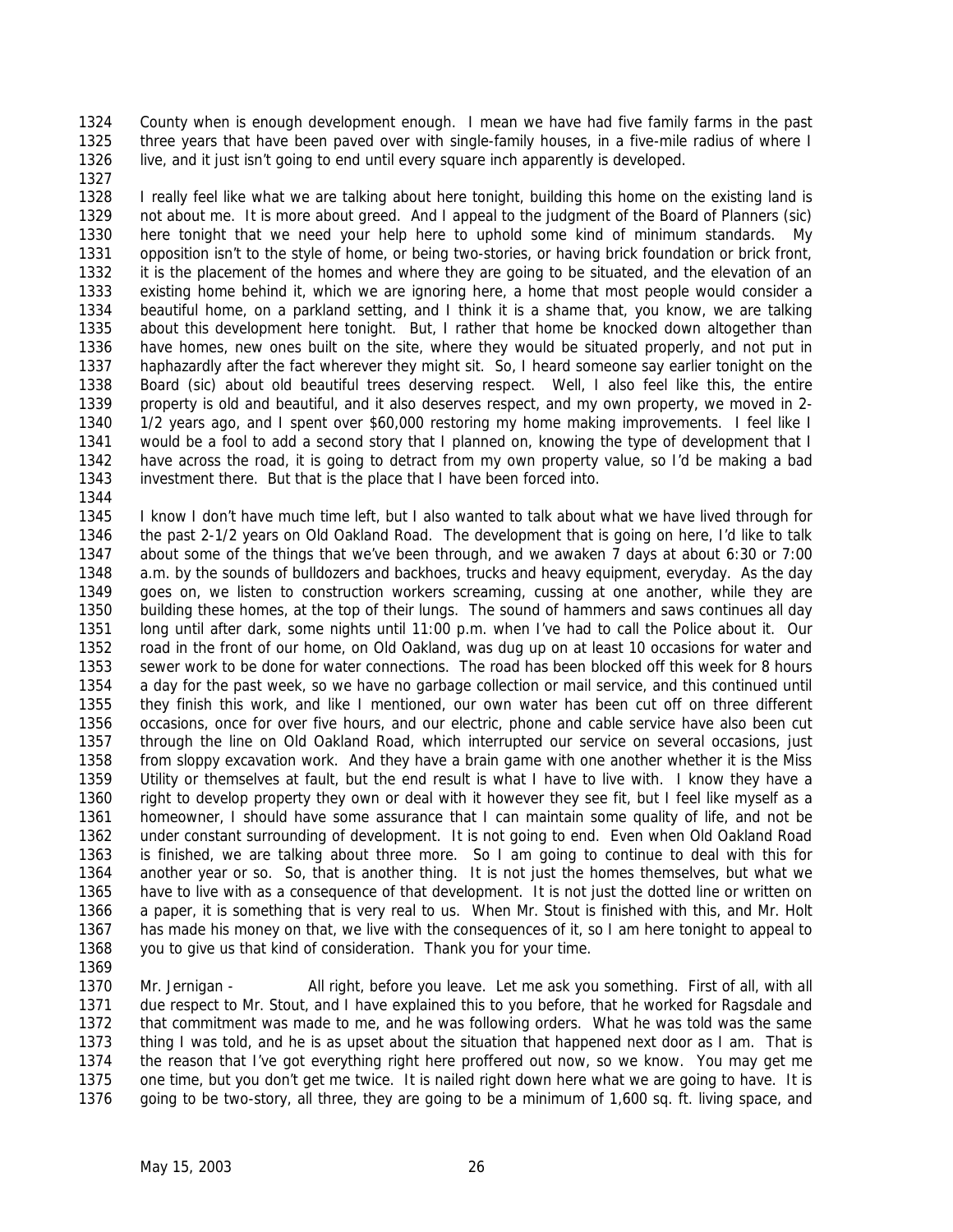No. 1 and 3 homes are going to be 100% brick on the front. It may not be wrapped around yet, and it may not. That is just something that is a little extra that I like. But if I don't get it I am not going to go crazy. We are going to have brick on those. Now, in a way, and I know this is going to sound crazy, but I am trying to protect you on this, too, because these homes will be nice homes. They have proffered the elevations and this is going to be directly across from your house. There is also the possibility if this does not get approved, and we don't know that it will. It could get approved here and get shot down upstairs. They can come in and build one house, anything that they want, right directly in front of your house, and we have no say on it. All they have to do, it is a one acre lot. They can come in there and put 900 sq. ft. with nothing, and in the position that we are in right now, I would rather see you have three nice homes across the street from you. Now, I have told you before from the beginning, I am not excited about this plan. And I am not excited about it tonight. We've got a nice house in the back, and I would have rather left it that way, but the developer doesn't want to do that. And by law, he has a right to develop his property. My job is to get it to the best that I can, and that is what I want to do. Now, whatever I decide tonight, Mr. Donati may feel differently when it comes up to him, but I am trying, as I told you before, I am trying to get everything in here to protect you, and is there anything in here that we have talked about that you don't see in the proffers?

 Mr. Rowan - No. 1, I think Ms. Moore mentioned that the No. 2 home doesn't list any minimum square footage. It says Lots 1 and 3 will have a minimum of 1,600 sq. ft.

- Mr. Jernigan No, it says it says Lots 1 through 3.
- Mr. Rowan OK. You know, like I said, I would rather see one, two, three.
- 1402 Mr. Jernigan Well, that locks in all three.

 Mr. Rowan - I don't want to be under any misunderstanding, and it says Lots 1 and 3 will have 100% brick fronts. That doesn't mention what kind of treatment Lot 2 house would have, and it mentions nothing about curbs or sidewalks or drainage issues there, because there is significant topography that slopes downwards into Almond Creek, and we already have flooding problems there, and when you are adding driveways and other things to the mix, it is just going to make it worse.

1411 I am also very concerned about the area that is labeled Conservation and RPA that already exists there. I know, for a fact, on my property across from it, is a spring which percolates from the ground which people drink from shallow wells on Old Oakland Road. They drink everything that flows through that area, and during construction phases, right now there is a BMP pond, which collects from Old Oakland Road. What is going to happen with all of the construction on the road side for these three homes? There is not even enough room to put a BMP between those homes and Almond Creek. That would be within the zone that you couldn't build on. I don't know how 1418 that runoff is going to be contained.

1420 Mr. Jernigan - It is not BMP after the ones that are in the front, that retention pond is gone. They will fill that, and that is where those other three homes will go from Old Oakland. 

 Mr. Rowan - But you don't understand what I am talking about. I'm talking about the property that is here, we're adjacent. The three homes and none of them being right beside Almond Creek. What is to stop that overflow going directly into Almond Creek and contaminating it? 

- 1428 Mr. Jernigan Well, we have to get that from Public Works.
-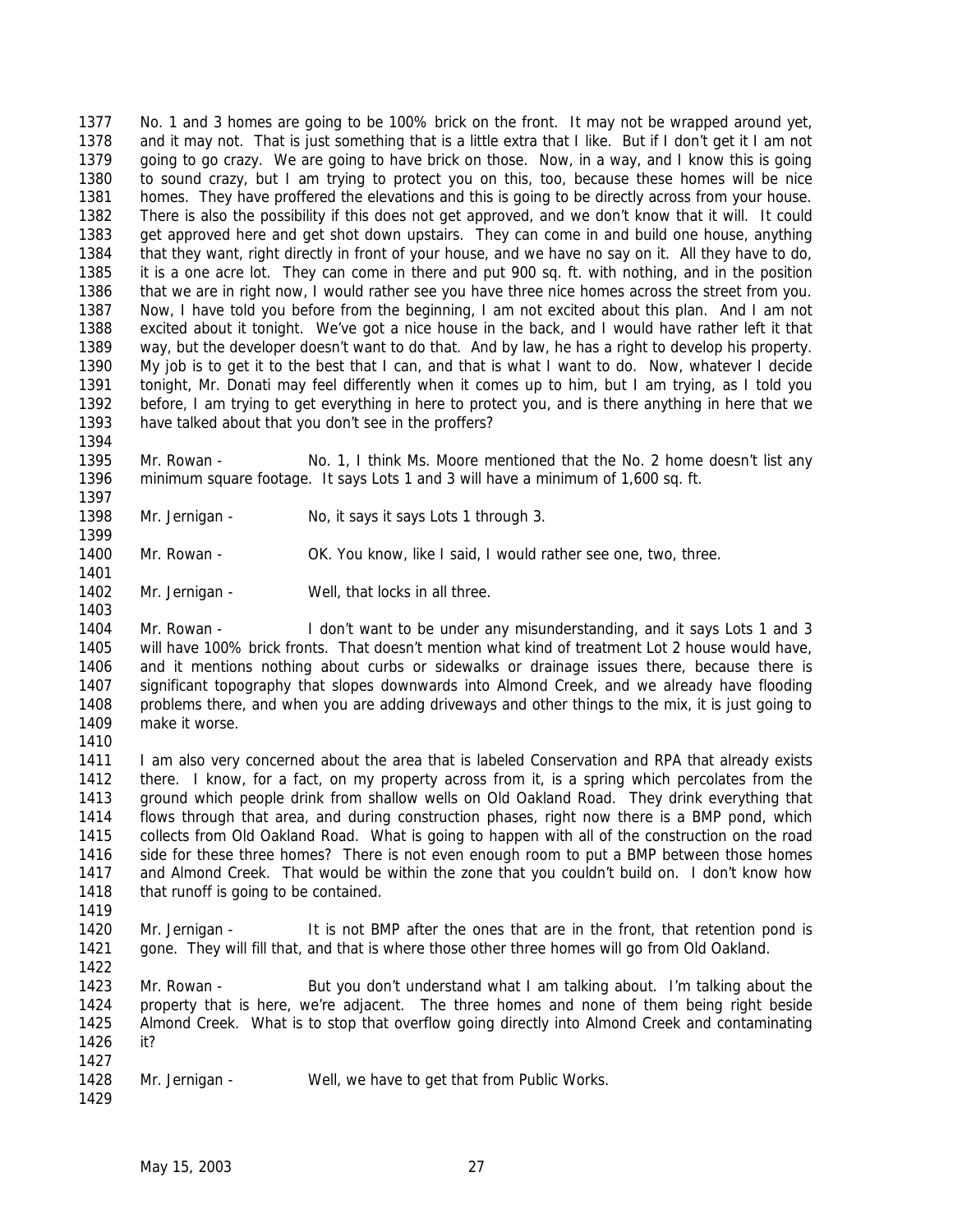Mr. Rowan - Those are issues that I am very concerned about in terms of the water quality there, and if you can understand, and the only thing I wonder about is the, like I said, they talked about Pines, but I don't see anything written down here – specific type of vegetation and screen barrier they are going to build nor the type of fencing, and like I said, I can't take for granted anything. It has to be in writing. You can understand my misgivings. 

 Mr. Jernigan - Well, there are things I am asking you now, because I have tried to nail everything down here that I can. Now, it says on here that there will be a 6-foot high fence that will be provided along the southern boundary of Lots 1 through 3 and along the eastern property line of 3 to the rear corner of the proposed house. Now that is 6-foot fencing.

Mr. Rowan - Can you tell me what number that is on these proffers?

 

1443 Mr. Jernigan - No. 15 on the new proffers.

 Mr. Rowan - I only got this this morning myself. I haven't even had time to read it thoroughly. I had to go to work all day and then came here soon as I left work, so I don't even feel like I've been given a reasonable amount of time to look at this and really understand what it is 1448 that they are proposing. 

Mrs. Ware - You wanted a fence. Correct? That was one of your concerns.

 Mr. Rowan - No. Honestly, I don't know if a fence and this vegetation barrier make much of a hill of beans difference. I don't think it is still going to block the existing home that is there. I feel like we are ignoring that, acting like it does not exist. And I feel the principal thing I am against is building these homes on the front lawn of an existing home. If there is a way to situate behind it or beside it, I might be more attuned to go with that, but I cannot support something that is going to go in front. Like I said, I still feel like we are talking about semantics here, window dressing on it and essentially a bad plan.

 Mrs. Ware - But didn't Mr. Jernigan say that they can build a house in front of the existing house.

Mr. Rowan - That is true, but not three homes. Right?

1465 Mr. Jernigan - They can build one or three.

1467 Mrs. Ware - They can build one – right smack in the middle of it.

1469 Mr. Rowan - I mean, if they want to do that. The other thing I am concerned about is what happens to the existing home? There is no way that you are going to be able to sell that house with three houses on the front lawn. That house is going to be overlooking the back lawns 1472 of those homes that are constructed

 Mr. Jernigan - Well, they will have the tree buffering the fence, but that is Mr. Holt's problem. He is going to have to sell the house, and another thing, when you were talking about knocking it down. I did talk with staff today, and if there is anyway that we could eliminate that one house and put a cul-de-sac and put two and two, it wouldn't work. They just said that it wouldn't work.

1480 Mr. Rowan - One suggestion that we made during that meeting was that significant improvements could be made to the existing home. It could be built with a second story. It could be vastly improved and made more attractive for a buyer with the land that is in tact. The reason it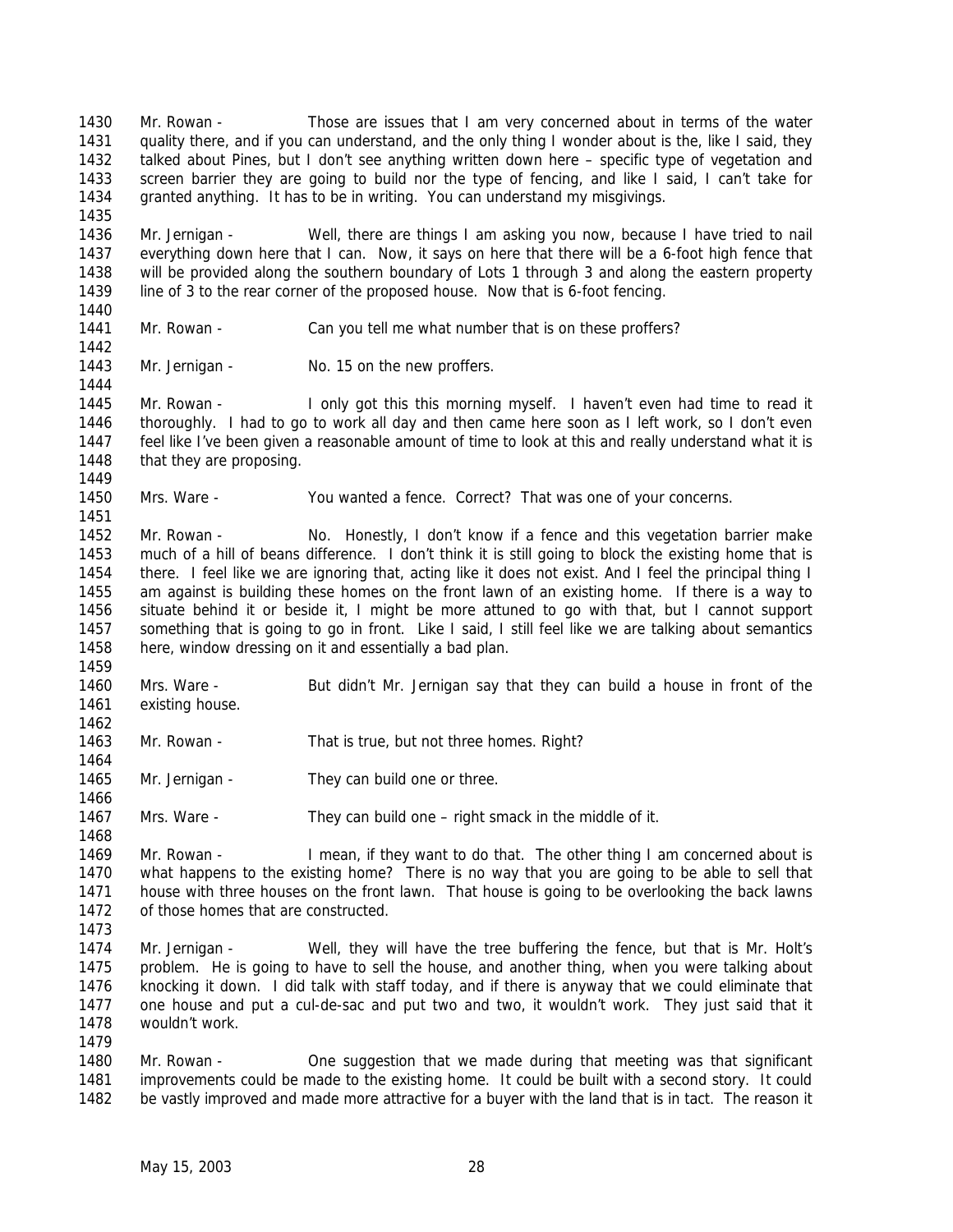hasn't sold in the past two years is because of all what is going on on Old Oakland Road. It really hasn't had a fair shot in the market to sell as an entire property in tact.

 Mr. Jernigan - Well, Jeremy, while I've got you here I will tell you. Like I said, I have hammered them down to as much quality as I can get on this. I mean I don't think we can get anything else in quality. It is 1600 sq. ft., two-story, brick on front on two of them. I am also, in talking with the people, in Old Oakland, the other three homes that are going to be there, I have expressed to them our conversation that we need some brick on that. Another thing, I found out 1491 today, because I was down there, the road work. It is County. That is not the developer. They 1492 had to put in a sewer line or something through there.

 Mr. Rowan - I am not opposed to the work the County did, it was everything that we went through with Mr. Rice, who has been incredibly uncooperative and unhelpful in trying to meet us halfway. He knows for a fact that his people have, when they cut into the main water line, they 1497 let it pour out leaking for a day. We lost all of our water pressure. When we finally got it back, I had mud in my pipes for about a week. And let me tell you, you don't feel very good when you turn on the tap and brown dirt comes out. We've had a lot of problems with Mr. Ragsdale, who Mr. Stout represented, and I understand, after that is all said and done, Mr. Ragsdale can do whatever he wants, but my feeling was that Mr. Stout is a professional. He knows that these things could have been proffered to begin with and settled, but they weren't. And that is my main issue there. That is why we are here now, getting everything nailed down. 

 Mr. Jernigan - They are nailed down now, and that is what I told you I was going to do. We will have it in black and white and we've got it. Is there anything else that you want on here that you know?

 Mr. Rowan - I don't see anything about what type of driveway they are going to have. Is it going to be concrete or asphalt or just gravel, because that is just going to add more stuff on Old Oakland Road. 

1513 Mr. Jernigan - Hard surface? 

1515 Mr. Rowan - Hard surface.

1517 Mr. Jernigan - Is that in here, Jean? OK. We are going to need to add that in there.

 Mr. Rowan - Because that is important to me, and I would like to see some kind of improvement of drainage there, that has some kind of actual curbing to channel water, rather than 1521 just letting it run through the lawn or a very big ditch.

1523 Mr. Jernigan - That has got to come through Public Works. They can't dictate that, because Public Works has to make that call. OK. 

1526 Mr. Rowan - All right. Thank you.

1528 Mr. Taylor - I had one other point that Mr. Jernigan made. Between those two houses, first there is a fairly good distance. Second of all, there is very substantial buffer on one side and there is nothing that would preclude the people in Lots 1, 2 or 3, from adding additional buffers if they don't like the view. Most of us who are relatively settled areas have other lot lines that are, houses that are closer to us in the rear or in the front than what we have right here. 

 Mr. Rowan - Sir, I would say if you lived in a community that had rural homes, and it is one thing to see a subdivision get approved on a field that isn't being farmed. It is another thing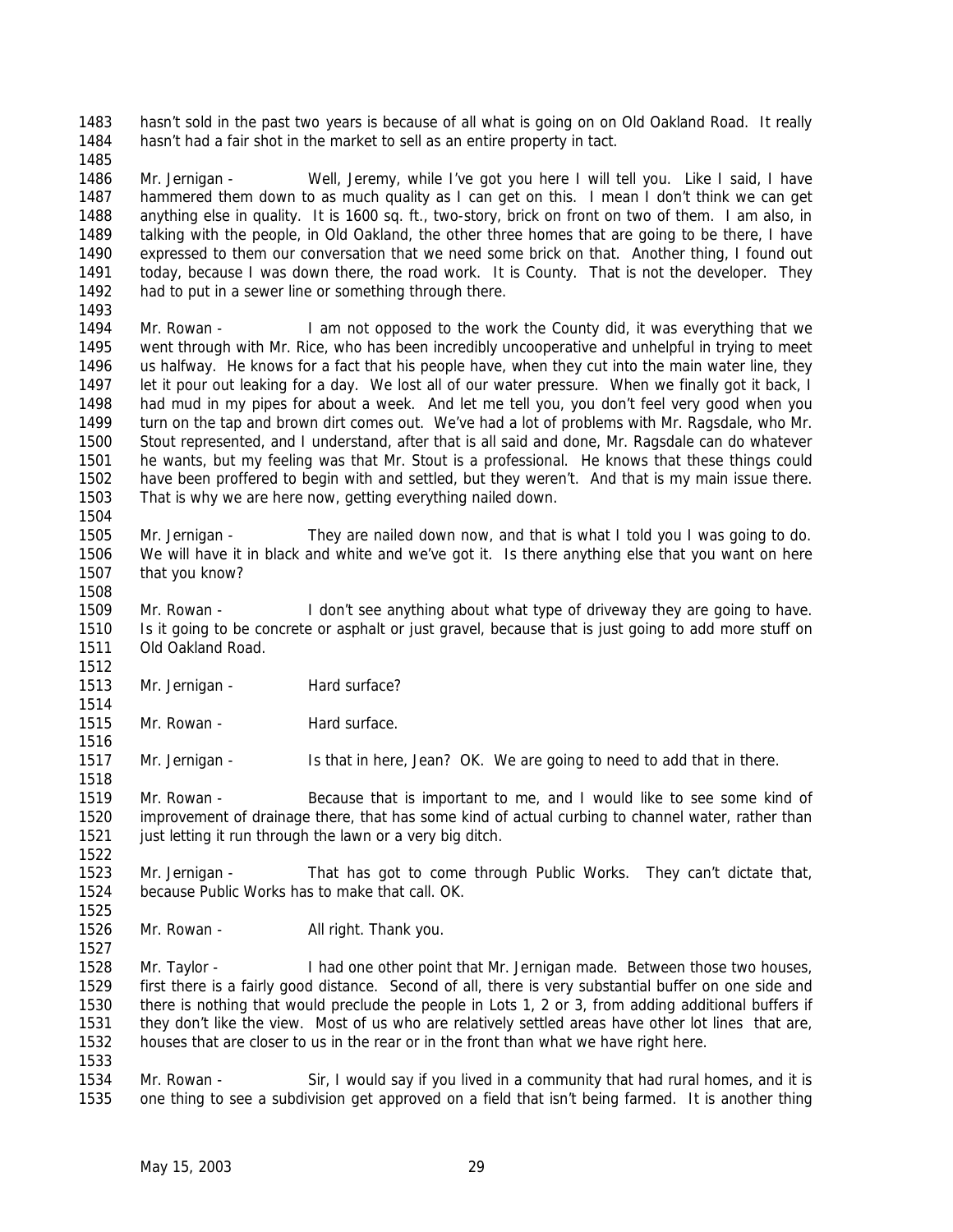May 15, 2003 30 there seven days a week? Mr. Rowan - Yes, sir. Saturdays and Sundays. And during the winter they were out there with their truck lights going when it is dark, and I had to call the police at 11:00 to get them to stop working, and I would like to see something proffered in here that says they are not going to work past 6:00 p.m. and they are not going to work before 7:00 a.m. Because, otherwise, there is nothing in Code that says when they can or cannot work. Mr. Jernigan - Seven to 7:00 p.m. is the normal, 6 days, no Sunday. Robert, 7:00 a.m. to 7:00 p.m. Monday through Saturday, no Sundays. Could you all proffer that? Would you be willing to proffer that? Mr. Stout - Probably. I can't guarantee you that the gas and electric company or somebody is not going to come out there. Mr. Jernigan - No. We are speaking of your construction people. The power people aren't going to be out there on Sunday. I am speaking of your construction people, of Gill's construction people. All right, that is going to be an issue, and I am going to pass that along, so if you would so like, please put that in the proffers. If you would like to do that. Mr. Rowan - Most people would think that was common decency, but apparently it doesn't hold true anymore. Mr. Jernigan - No, it should have been on there before. You are right. OK. Thank you, Jeremy. Yes sir, you have rebuttal time. Mr. Stout – I would like to start off with the plan that is right in front of you right now, and if notice, there is a rectangle in the front of the house. That is a legal lot in front of that house that could be built on right now, just as the plan. 1572 Mr. Jernigan - Oh, I know. Mr. Taylor - Could you bring me back to the site plan? Mr. Stout - While she is addressing that, I am not going to really get into my morals 1577 and ethics, because I don't feel as though they are being well represented by an individual, and... 1579 Mr. Jernigan - I am sorry, start over again. 1581 Mr. Stout - I am just talking about the fact that my morals and ethics as to the Board. If I were half the things that Jeremy said I was I wouldn't be able to stand in front of you guys everytime I come in here. OK. Mr. Jernigan - I know. 1587 Mr. Stout - Now if you look at the plan that is in front of you, I need the site plan. The proffers indicate that the buffering would be in accordance with Exhibit A. Exhibit A is the site

 when houses are going to be built on the front lawn of your neighbor's home. I don't think anybody would be too happy to see that happen, and ruin the aesthetic value of the existing property that is there. I don't think anybody can say that that is an improvement on what is

Mr. Jernigan - Jeremy, let me ask you one thing. You said you have construction out

already there.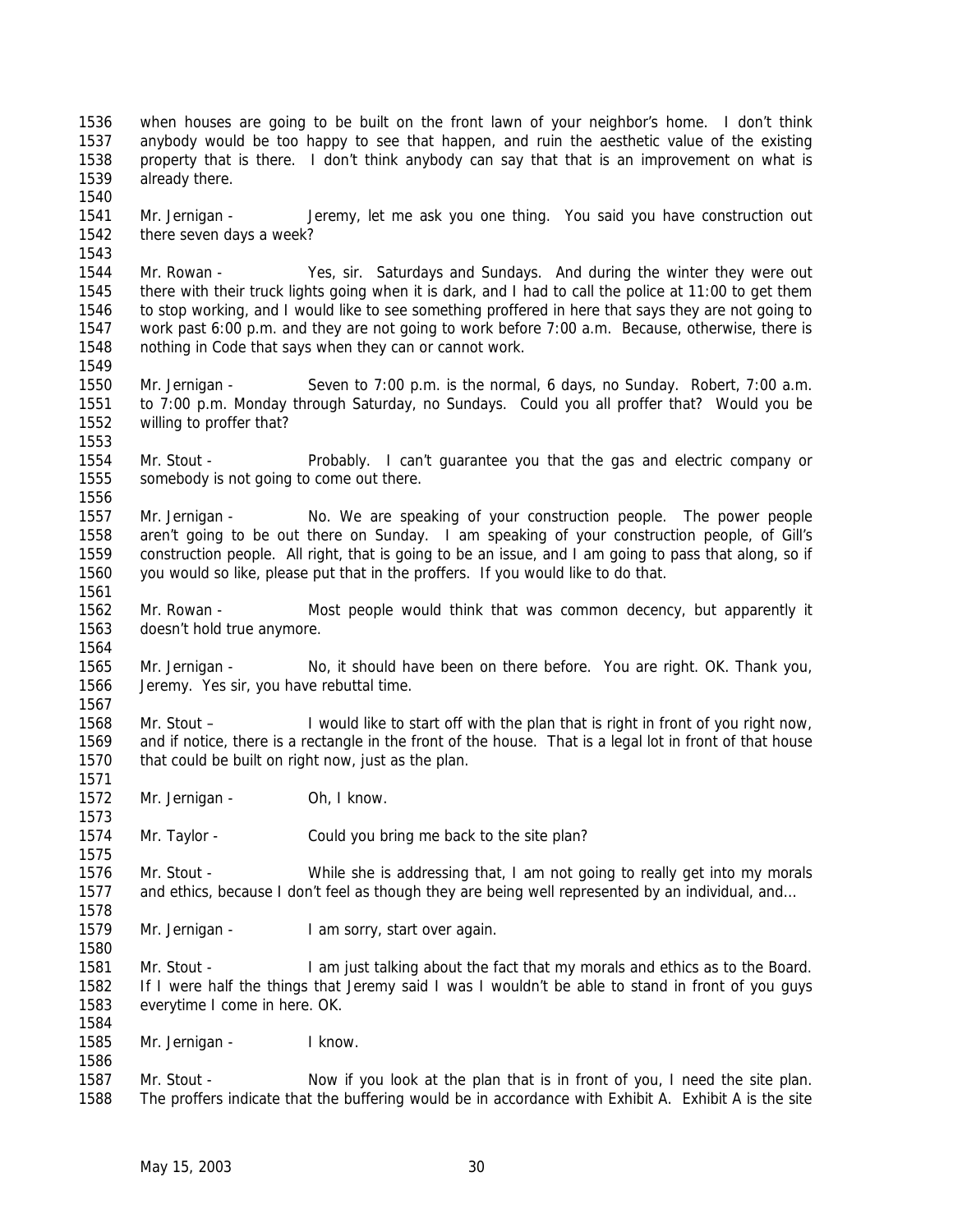plan. I know it is hard to read, but if you look in the right-hand side, there is a chart there and it identifies all of the trees, the calipers, the height, and everything, if Mr. Jeremy would review that, that would resolve his issues on what kind of trees, how many trees are being planted, and also I have proffered, and as you see on the site plan there, there are street trees in addition to the screening and buffering, which was not a requirement. Also, down in the left-hand corner there is an elevation that is based off existing topography. It is based off of the existing house elevation, and it shows the two-story building being proposed in the front, and the site view that you would have from a second-story window, so that shows you the view that the people in the front would have. This has currently a circular driveway that goes around behind the house, and on Lot 1, what we are doing is we are taking advantage of that existing driveway and I don't know that we really made an emphasis of it, but that Lots 1 and 3 would be side loaded garages rather than front loaded, but we are going to use the existing driveway. That way we don't add an additional driveway and curb cut and have to rip that all out, and that saves on grading and sediment control.

 No. 2 is the fact that the existing house, as it exists right now, there is no activities in the front yard and in most houses your activities occur in the rear yard, and that is why the emphasis was the buffering behind those houses, and to assist that when they are in the backyard that there is no bad use for the persons, so that would address that issue with regard to that.

 With regard to grading, sediment control, road widening, water runoff, etc., they are all design issues and I address that part of subdivision and site development plans and building permits and are not usually addressed here, unless they are a part of the rezoning case. We would, indeed, meet all of those requirements. I would tell you that before the Board of Supervisors that there would be a proffer indicating hard surface driveways. It was intended. It was just overlooked in the aspect of putting it in the proffer. I know that we could also add into the proffer that the working hours would be 7 to 7, and no more than Monday through Saturday. That would not be our intent. And that I would address the fact that, and I have a copy of the site plan, that indicated from the last Old Oakland, that we did designate the types of houses, and they were put in there, and they were not proffered. The fact that Mr. Holt is proffering it shows the exact houses that are going to be built, the design, and it also indicates in here that they would be substantially built in that fashion, otherwise, we'd have to come back to you and ask you for a revised plan. So, we do have that kind of assurance, that it would be done.

 There was one other point and I lost it. But, I think with that we are meeting every intent of the law and trying to meet all of the concerns of the neighborhood, the property does meet the Comp Plan, it does meet the zoning requirements, it does meet the area requirements, and with that we would ask for you all to consider what we are proposing and give it approval. 

Thank you very much.

 Mr. Jernigan - Robert, would you make sure that Mr. Rowan gets a copy of what you've got up on the screen there. I had showed you the side elevations before, but I am speaking of the screening material.

 Mr. Stout - As you well know, we were working on these proffers until late last evening, and I submitted them to Jean at 4:30. I faxed a copy to Mr. Rowan first thing this morning when we got into work, so it wasn't like I was holding back on him. 

 Mr. Jernigan - Oh, I know that. I told him that you worked late on them. Just make sure he gets a copy of that and I appreciate that. Thank you. OK. The first thing, we need to waive the time limits on the proffers. So I will make a motion that we waive the time limits on the proffers on Case C-6C-03.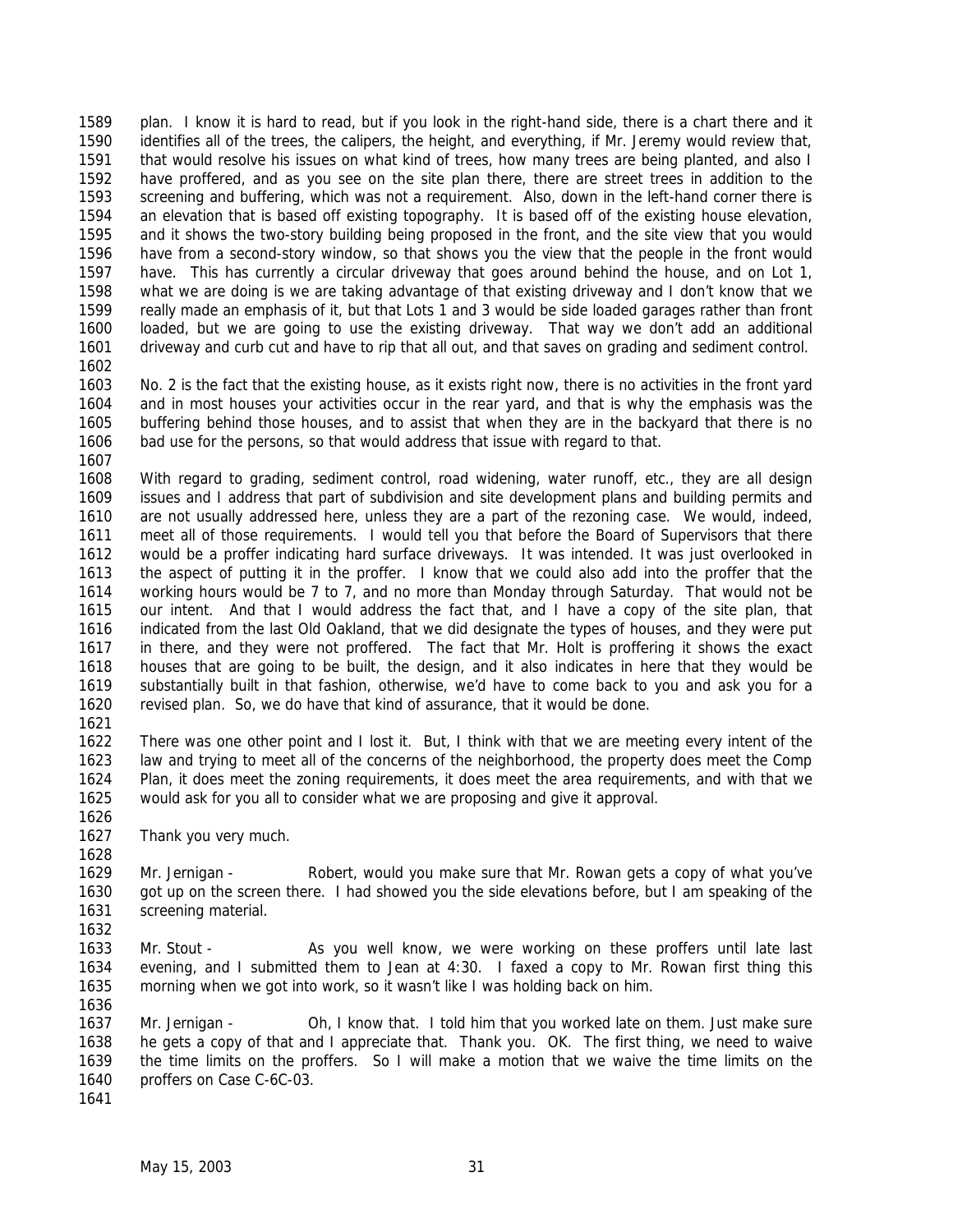1642 Mrs. Ware - Second.

 Mr. Jernigan - We have a motion by Mr. Jernigan and seconded by Mrs. Ware. All in favor say aye. All opposed say no. The motion passes.

 The Planning Commission voted to waive the time limits on the proffers for Case C-6C-03, Robert L. Stout for Gilbert E. Holt, Jr., Claudia T. Holt and Roberta J. Holt.

 Mr. Jernigan - I make a motion to approve Zoning Case C-6C-03, Robert L. Stout for Gilbert E. Holt, Jr., Claudia T. Holt and Roberta J. Holt.

Mr. Vanarsdall - Second.

 Mr. Jernigan - We have a motion by Mr. Jernigan and a second by Mr. Vanarsdall. All in favor say aye. All opposed say no. The motion passes.

 **REASON:** Acting on a motion by Mr. Jernigan, seconded by Mr. Vanarsdall, the Planning Commission voted 5-0 (one abstention) to recommend that the Board of Supervisors **grant** the request because it conforms to the Suburban Residential 1 recommendation of the Land Use Plan and would be a logical continuation of the one-family residential development, which exist in the area.

#### *Deferred from the April 10, 2003 Meeting:*

 **C-8C-03 Laraine Isaac for Godsey Properties, Inc.:** Request to conditionally rezone from A-1 Agricultural District to R-3C One Family Residence District (Conditional) Parcels 755-768- 1347 and 755-768-2764, containing 6.0 acres, located on the west line of Springfield Road at Olde Milbrooke Way. A single-family residential subdivision is proposed. The R-3 District allows a minimum lot size of 11,000 square feet. The Land Use Plan recommends Suburban Residential 2, 2.4 to 3.4 units net density per acre.

- Mr. Marlles The staff report will be given by Mr. Paul Gidley.
- Mr. Jernigan OK. Do we have any opposition to Zoning Case C-8C-03? No opposition. Mr. Gidley, you may proceed.
- 1677 Mr. Gidley Thank you Mr. Secretary, Mr. Chairman, members of the Planning Commission.

 This case is C-8C-03, a proposal to rezone approximately 6 acres of land from A-1 to R-3C. The 1681 site is located on the western side of Springfield Road, across from Olde Milbrooke Way.

 There are new proffers since the staff report went out, copies of which you should now have. You will need to waive the time limits on these.

 Since the original proffers were submitted, the applicant has proffered a total of 13 lots maximum, which is well within the density recommended by the Comprehensive Plan.

Briefly, some of the other proffers of note include:

- 1691 Houses will have a minimum finished floor area of 2,000 square feet
- 1692 Hard surface driveways
- 1693 Brick front porches or piers.
- 1694 Promise to conduct soil borings for potential coal mine activity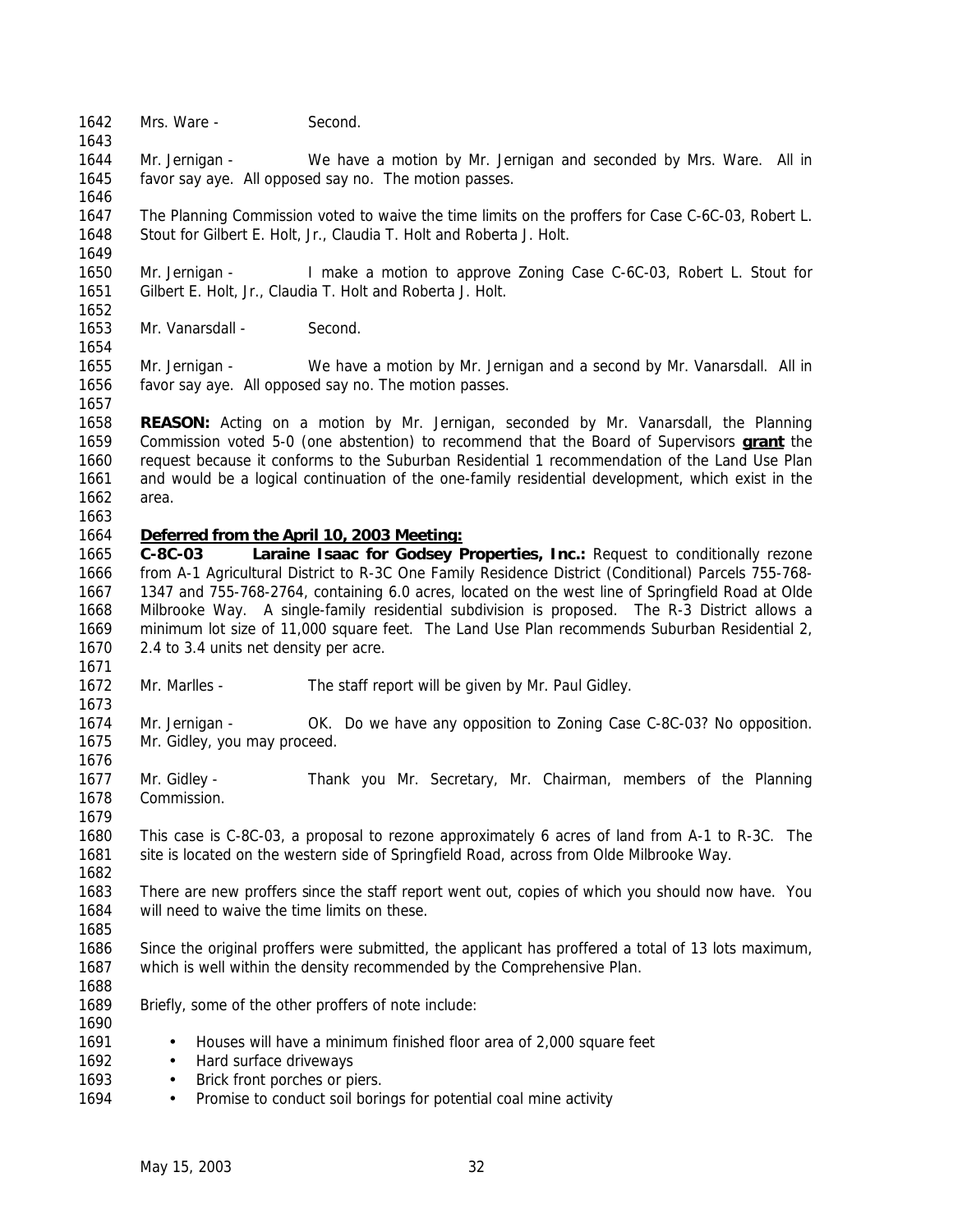- Provision of garages for all residences, including at least 30% of which will be side or rear loaded
- I appreciate the applicant's efforts in working to improve these proffers over those originally submitted. Staff's concerns have been addressed and we can recommend approval of this case.
- 1701 Are there any questions I can answer?
- Mr. Jernigan Are there any questions for Mr. Gidley from the Commission? Thank you,
- sir.

- Mr. Gidley Thank you, Mr. Chairman.
- 1708 Mr. Jernigan Mr. Vanarsdall.
- Mr. Vanarsdall Since we don't have any opposition, does anyone want to hear from the applicant?
- 1713 Mr. Jernigan - OK. Are you ready for a motion?
- Mr. Vanarsdall I move that we waive the time limits on the proffers on C-8C-03.
- 1717 Mr. Taylor Second.
- Mr. Jernigan We have a motion by Mr. Vanarsdall and a second by Mr. Taylor. All in favor say aye. All opposed say no. The motion passes.
- The Planning Commission voted to waive the time limits on the proffers for Case C-8C-03, Laraine 1723 Isaac for Godsey Properties, Inc.
- Mr. Vanarsdall This case has been improved quite a bit since it was filed. We deferred it last month and month before last we deferred it, so that we could have a community meeting, and we did have a community meeting. We had four speakers from the community and they were satisfied with the square footage of the homes. The square footage of the finished floors of the home was one of the concerns, so the applicant very nicely upped it from 1200 sq. ft. to 2000 sq. ft. of finished floor, and he changed the building materials. One of the things in Proffer 12 is the 1731 garages will have side or rear loaded garages. They also will have a regular 6 inch curb and gutter, and of all the homes that are being built and have been approved down Springfield Road, this square footage runs with those, 2000 sq. ft. is minimum, and some of them are 2400, and so Mr. Gidley worked very hard to get all of the things he suggested and the applicant very gladly incorporated all of the suggestions he gave him into proffers.
- There will be a maximum of 13 lots, which comes out to 2.16 per acre. With that, I recommend approval to the Board of Supervisors C-8C-03.
- 1740 Mr. Taylor Second.
- Mr. Jernigan We have a motion by Mr. Vanarsdall and a second by Mr. Taylor. All in favor say aye. All opposed say no. The motion passes.
- **REASON:** Acting on a motion by Mr. Vanarsdall, seconded by Mr. Taylor, the Planning Commission voted 5-0 (one abstention) to recommend that the Board of Supervisors **grant** the request because it complies with the recommendation of the Land Use Plan, it represents the continuation of one-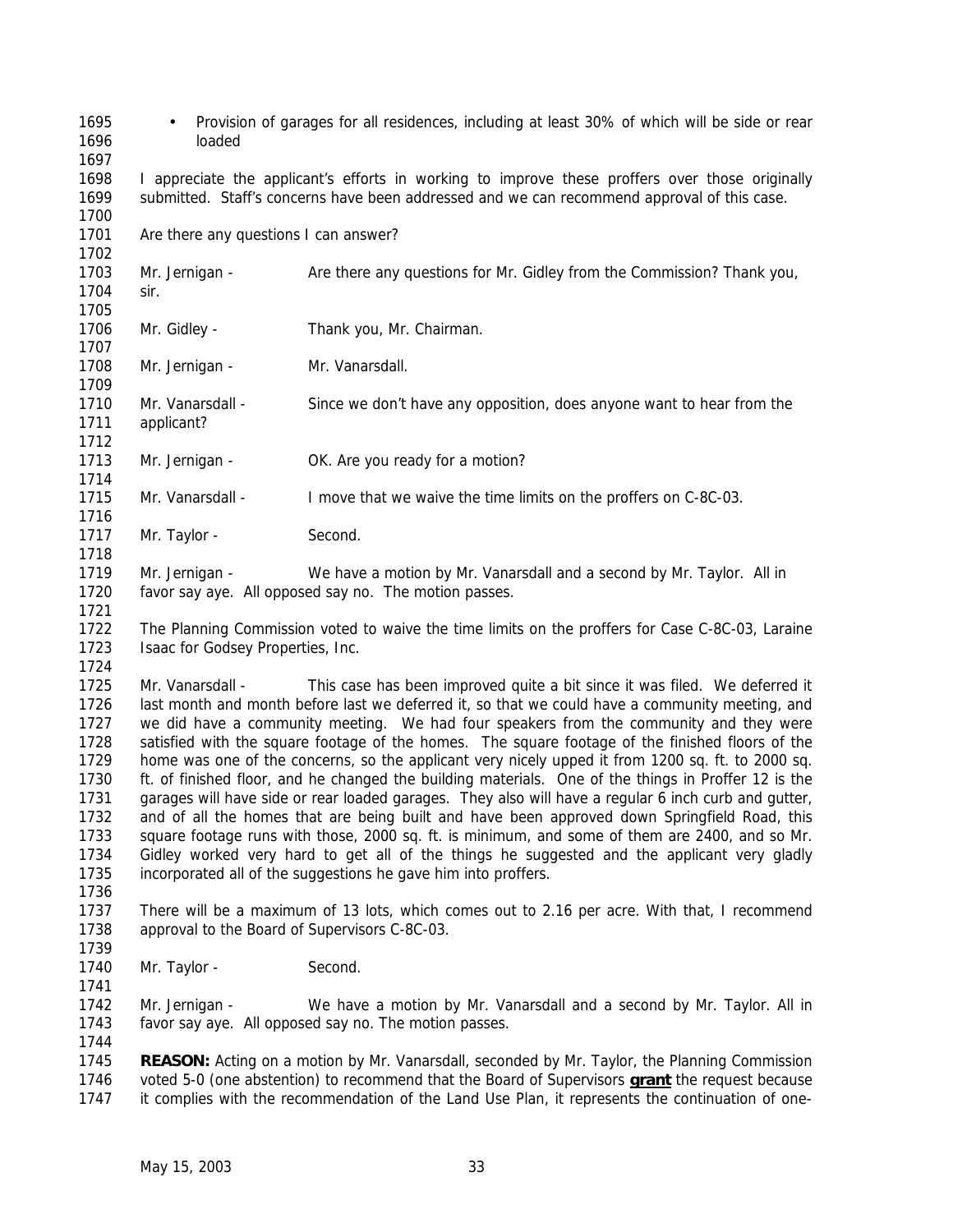family residential development which exists in the area, and the proffered conditions will provide appropriate quality assurances not otherwise available.

# **AT THIS TIME THE COMMISSION TOOK A 15-MINUTE BREAK.**

## **THE COMMISSION RECONVENED.**

### *Deferred from the April 10, 2003 Meeting:*

 **C-71C-02 Robert Atack/F. Robert Loftis for Cedar Fork, LLC:** Request to conditionally rezone from A-1 Agricultural District and R-2A One Family Residence District to R-3C One Family Residence District (Conditional) 51.04 acres, Parcels 813-729-0099, 813-729-1810, 813- 728-1795, 812-729-4468 and 812-729-5529, located on the west line of Cedar Fork Road at Tiffanywoods Lane. Up to 100 single-family residences are proposed. The R-3 District allows a minimum lot size of 11,000 square feet. The Land Use Plan recommends Suburban Residential 1, 1.0 to 2.4 units net density per acre, and Suburban Residential 2, 2.4 to 3.4 units net density per acre. The site is also in the Airport Safety Overlay District.

Mr. Marlles - The staff report will be given by Ms. Jean Moore.

1767 Mr. Jernigan - In the audience is there any opposition to Zoning Case C-71C-02? We have opposition. OK. Ms. Moore, you may proceed. 

 Ms. Moore - Good evening commissioners and Mr. Chairman. This item is a request to rezone the subject property to R-3C to allow the construction of up to 100 single-family dwellings. 

If I can get help a little bit on the lectern to pull up this document (referring to rendering).

 There are two Land Use designations on this site. The northern portion, which consists of approximately 17 acres, is designated SR1 in the 2010 Land Use Plan. The southern portion, consisting of 34 acres is designated as SR2. The density for this development would be two dwelling units per acre, which is consistent with density recommendations for SR1 and below the density range of 2.4 to 3.4 units per acre as recommended for SR2.

 Staff believes the proposed single-family development is an appropriate use and density for the subject property. The applicant has also proffered many positive features, including: 

- 1784 A site design that incorporates curved streets and attractive landscaped medians;
- 1785 Brick or stone faced crawl foundations and brick entry steps for all homes.
- 1786 Covered front porches for at least 30% of the homes;
- 1787 Windows on all side elevations;
- 1788 Two and one car garages for at least 75% of the homes;
- 1789 Boulevard style entrances:
- 1790 Tree lined residential streets; and
- 1791 And proffered elevations for six home designs.

 Staff had concerns noted in the staff report pertaining to the low number of side and/or rear loaded garages, the implementation of the 10 ft. buffer along Cedar Fork Road, and the implementation of lot sizes. The applicant submitted revised proffers dated May 13, 2003 to address these issues. These proffers did come in within a 48-hour period, therefore, the time limit would not have to be waived.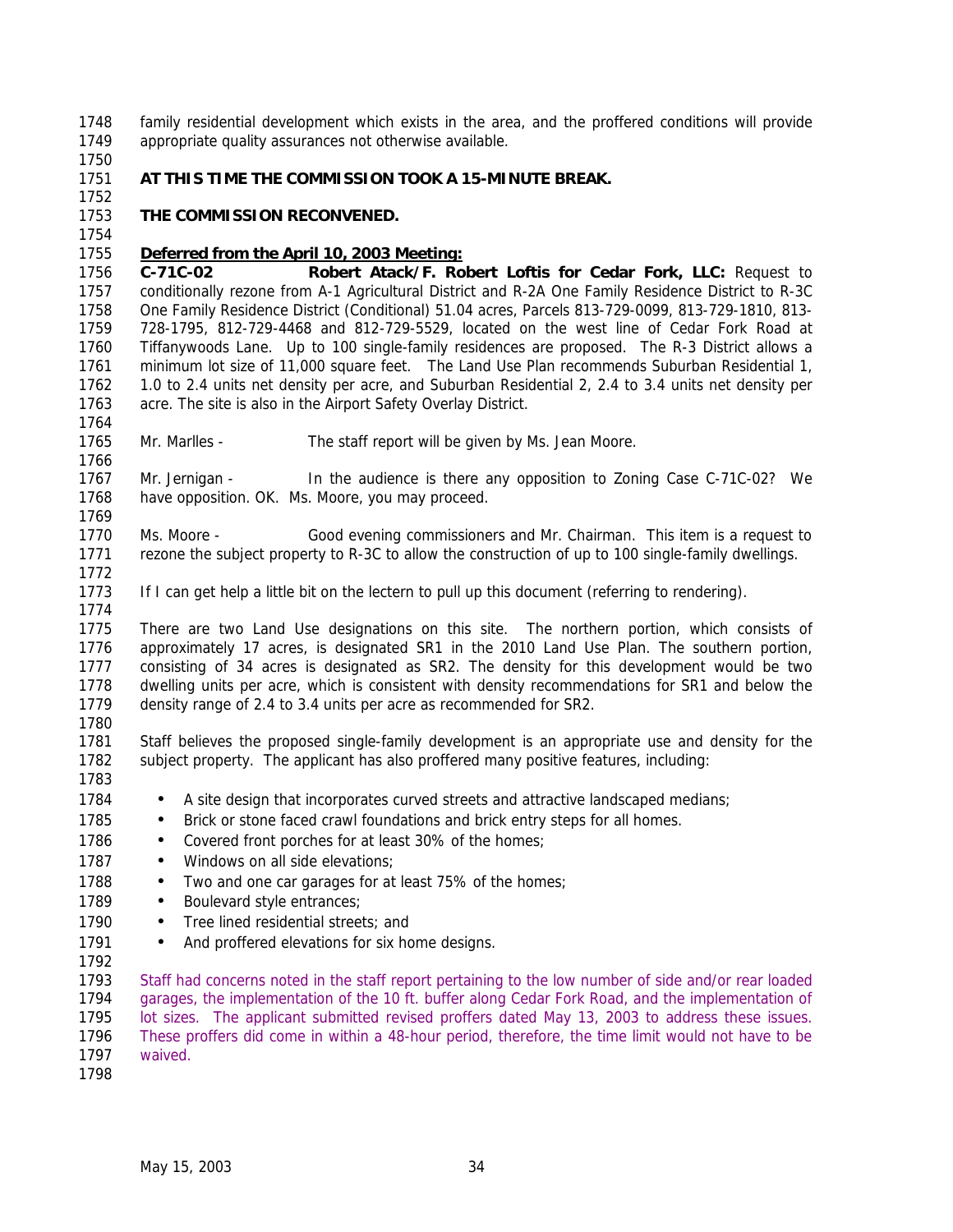- 1799 Proffer 5 has been revised to clarify the percentage calculation and to increase the number of side/rear loading garages from 19 to 38. Staff believes this increase would improve the visual appearance along the residential streets and enhance the quality of the development. • Proffer 16 states the 10 ft. landscape strip along Cedar Fork Road would be supplemented with bayberry/wax myrtle planted 5 ft. on center to create a hedge. This will be in addition 1805 to a white maintenance free fence along the entrance. The applicant has not included percentages for lot widths. The R-3 District requires a minimum of 80 ft. wide lots. The applicant intends to provide lot sizes up to 90 ft. in width to accommodate the side loading garages; however, as proffered, the lots could each be 85 ft. in width to meet this average. If the applicant could ensure the implementation of 90 ft. wide lots for at least 30% of 1811 this development, staff could support this project. This concludes my presentation, I would be happy to try to answer any questions you may have. Mr. Jernigan - Thank you, Ms. Moore. Are there any questions for Ms. Moore from the Commission? Mr. Archer - Ms. Moore, there was something that was added to No. 5, wasn't it? What was that, 38? 1821 Ms. Moore - Proffer No. 38? 1823 Mr. Archer - No, I think you said that 38 garages would be... 1825 Ms. Moore - Oh, I am sorry. Side loaded or rear loaded. 1827 Mr. Archer - OK, I have got it. Is that a part of Proffer No. 5? 1829 Ms. Moore - Yes, sir. 1831 Mr. Archer - OK, thank you. Mr. Jernigan - All right, Mr. Archer, would you like to hear from the applicant? 1835 Mr. Archer - I believe we need to hear from the applicant. OK. We have opposition. Mr. Theobald - Mr. Chairman, if I could reserve two minutes, please. Mr. Chairman and members of the Commission, my name is Jim Theobald and I am here this evening on behalf of Bob Atack and Rob Loftis. This is a request to rezone 51 acres from R-2A and A-1 to an R-3C category, with substantial proffered conditions. I think the most significant feature of this case is that perhaps its evolution in terms of how it has developed over time and the extent to which it exceeds area development, raising substantially the quality of new development in the area, while respecting the stable residential neighborhoods at its edges. At two dwellings per acre, this request, as Ms. Moore stated, is below the SR2 designation for a portion of the site, and is well within the SR1 designation that exists for the remainder. Accordingly, this request is consistent with the goals and objectives of the County's Land Use Plan.
- By comparison, Mitcheltree Subdivision to our west is zoned R-2A and R-4, with an overall density of 2.89 units per acre, and Tiffany Meadows across the street is zoned R-4 and I believe R-3, perhaps, with an overall density of 2.99 units per acre vs. the two lots per acre that we have proffered. We have eliminated the R-5A zero lot line category that was part of this case previously,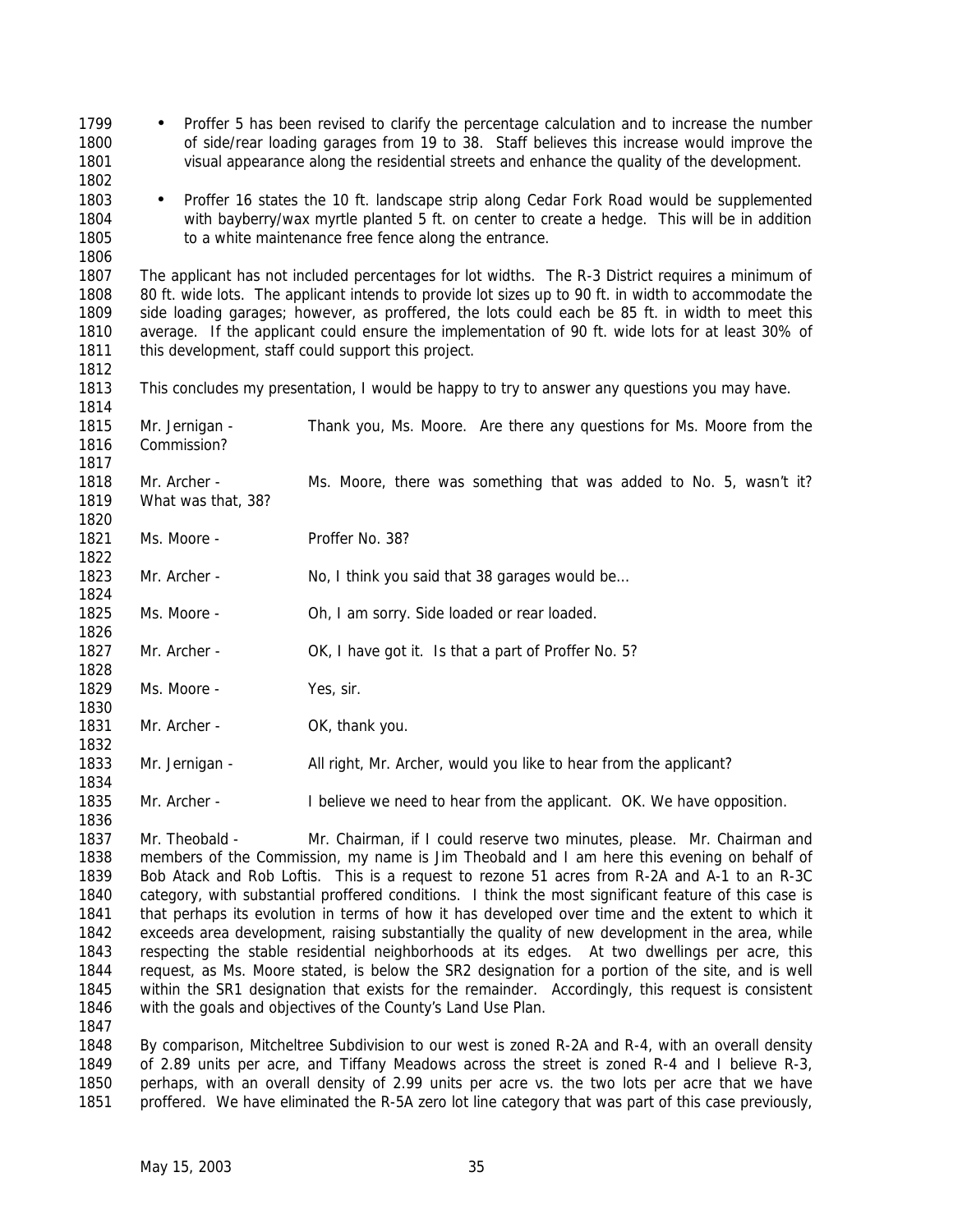so the request is now all for an R-3 lot with significantly enhanced proffers. Those proffers do include a commitment to no more than 100 lots to be developed on the property. We have proffered that lot sizes would average 85 feet. As you know, the minimum lot size in an R-3 District is 80 feet. For your information, the average in Mitcheltree is 66 feet, so on an average basis we are at least 19 feet above our neighbors.

 Square footage of homes has been proffered. Garages, we have increased, as suggested by Ms. Moore, and clarified that proffer. Architectural treatment has been proffered, 50% of the homes will have 50% brick on the fronts. We have proffered six different style of elevations that are made a part of this case that are in your package. We provided for paved driveways. We have eliminated any possibility of access to Mitcheltree Subdivision. All lots, there are not lots that directly access Cedar Fork Road, those lots being reverse frontage lots. We have proffered street trees, every 50 feet apart, so the plan that you saw before you does represent accurately the streetscape program, which is not often found in neighborhoods in any part of the County. The landscaping along Cedar Fork Road is designed to be aesthetically pleasing and includes a white vinyl fence. Our plan does show boulevard entrances, the impact of those street trees. Staff report suggests that the Transportation Department had no problem with the potential impact of traffic and that the area school can accommodate the expected number of school age children in this development.

 I believe that all of the foregoing suggests that this raises the bar for quality development in this portion of the County. We are pleased to have worked to get to this point. It represents significant changes to these proffered conditions and I hope that with these changes that you will feel it appropriate to recommend approval of this case to the Board of Supervisors, and with that I would be more than happy to answer any questions.

 Mr. Jernigan - Thank you, Mr. Theobald. Are there any questions from Mr. Theobald from the Commission?

1881 Mr. Archer - Mr. Theobald, I have one question. Just an observation, I suppose. Ms. Moore, in her report did make mention of the fact, and you and I have discussed this before, about proffering a certain percentage of the lots being a certain size. We have not been able to reach that point at this point in time, and I suspect that somewhere along the line that is going to become a little bit deeper issue, and I think you need to just keep that in mind. 

1887 Mr. Theobald - I appreciate that comment. The difficulty of doing that at this point is obviously that in order to commit to x percent of lots being at least 90 feet in width, that you would have to literally do an engineered plan, meaning definitive topography, you'd have to totally delineate and have approved any wetlands on your site, and understand the impact of the Chesapeake Bay. All of that type of engineering is hard to pay for before you know if you are going to be successful with your rezoning, and so we all sort of guessed at this point, even to the extent of our density. And just to give you a sense of if you guess wrong, before you can do definitive engineering, if you have a lot price of about \$40,000 a lot, which is the lot price anticipated of these lots, and you guess wrong, and you end up with one at 89 feet and 6 inches, you have lost \$40,000, and you haven't saved anything on the cost of your roads or your sewer or the price of the land. What you have done is you have just watched \$40,000 evaporate, so what we try to do on these things is do the best that we can, and guaranteeing that you are going to get a quality development. I think that if you consider an 85 foot average lot width, which again is both above the minimum and substantially above the area, that you can be assured that it will be a quality development. If we are able to tighten it or improve it, Mr. Archer, as we move along, you know that we will try to do that, but I think we've moved a long way and certainly exceed the minimums in area development. 

May 15, 2003 36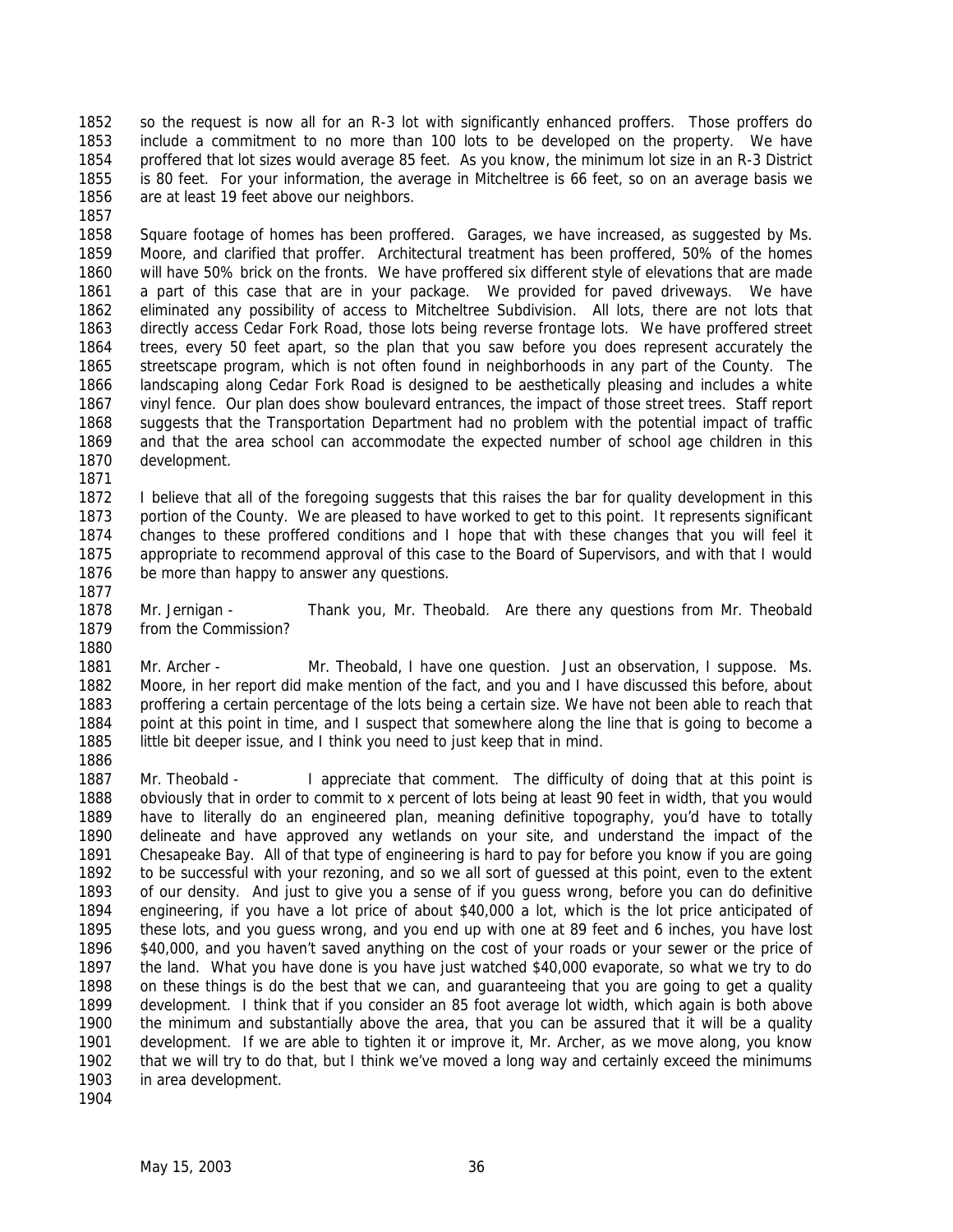Mr. Jernigan - Any more questions for Mr. Theobald? Thank you, sir. All right. We have opposition. Would you like to come down and speak, sir? Good evening.

 Mr. Carl Overton - Good evening. I am Carl Overton from Mitcheltree. We seem to have a problem with the development in eastern Fairfield, and I think a lot of it gets right back to presentation to the citizens by the developers that are representatives, and perhaps a couple of examples would help. There was a time when we were, we met with a potential developer or his representative, for a multi-story building adjacent to Mitcheltree. Fifty units, as I recall, and we asked whether it was rental or for sale with rental, and \$400 a month, which he referred to as "upscale." Upscale according to what? Compared with what? The lots that we are concerned with tonight have a drainage pond going through it. The County has issued pamphlets pertaining to mosquitoes and the Lyme disease, etc., asking us to empty our pet trays, and water, and make sure there is no standing water on properties, and so on, but the developers are permitted to build around these drainage ponds, and where there are no drainage ponds they are permitted to build them, lot size. Regular mosquito habitats.

 The next problem which doesn't pertain to this one in particular is the high density and what appears to many as being directed towards the black population. As soon as the subdivision is started, as a matter of fact, before the bulldozers go in, the white neighbors in the general area are deciding to move out. I think there is poor PR on the part of the County, to change this picture. Like I said, the developers and their representatives are part of the problem, and, of course, the County must take its share of the blame, also. I found out, for example, that Henrico County is not a valid address, when it comes to getting insurance. I wanted to change my auto insurance and so I got up on the Net and Henrico. Uh huh. East End, West End, which seems to me a very poor – when an area loses its identity and this is because, unfortunately, we share a zip with one of the poorer areas of the City. That is unfortunate for many of us. They don't realize and don't want to know that we live in our subdivision and not in the City. At the redistricting meeting, one of them, which was at Nine Mile Road, the question came up about drainage at one of the subdivisions, and the County representative mentioned the fact that to correct it, now this was a subdivision that had been finished for a few years, and the County representative mentioned the fact that it would cost millions to correct. It would possibly have cost the developer thousands to do the job right, but what was done, of course, was at the OK of the County. Now, we feel that there is a lesser standard in Fairfield. These subdivisions are coming up and I can recall, not too many meetings ago, when we had a group who were pleading for preservation of space.

 We have a different problem. We need some space and we need more diversity because we feel that what is going on, whether it is orchestrated or not, is what leads us to the sort of thing that happened in Election 2000 in Miami. It is a concern and we would like to have some kind of assurance that these, whatever it is, and I think in many cases, and I cannot prove, of course, is that the PR that goes with developing in the County is orchestrated so that while with the numbering system for real estate areas, of course, is part of it, because a certain district gets a number, and in time, as we found out, that, "Hey, OK, area so and so. We stay away." "Area so and so is too costly." But the point is there is a trend that makes it. This trend is leading to trouble. It has happened across the country, basically in your big metro areas, and I do not understand why. This is no longer the 1800s or the 1900s. This is the year 2000. We need a big change in thought, and more than thought, application. What is going on now is a good reason, is the reason why we do not have the type of development in the East End as you have in the West End. Anyone would think we don't need hospitals, or doctors, lawyers offices, the other services, not to mention retail. We are now finding out that the development across the County line is such now that more and more of us are not going across town to the West End to do the shopping, and definitely not going out to Virginia Center Commons any longer. There is no need to for many things. The County is doing itself harm because of the trend of development, which the people do not understand. All we do is invest in the County, and this is what happens in return, and it is no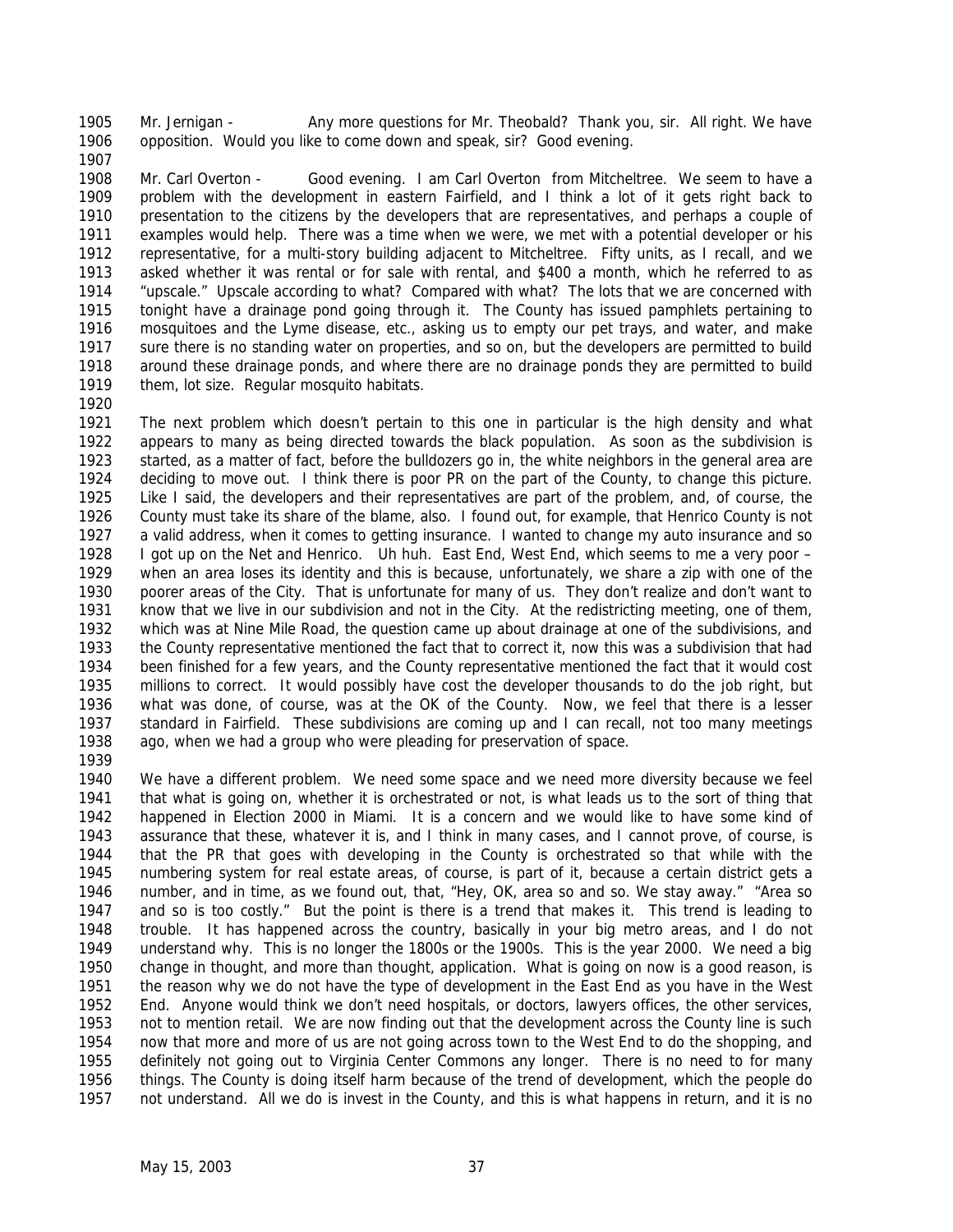good. This is no good. The developers, this drainage pond, the developer or his representative, represented it as an attractive nuisance. Attractive? To whom? Little boys with fishing poles, yes. But not to homeowners. And here we are. We are stuck with this mosquito habitat. Let's say they are approved. The same thing is going to happen on the next or a couple of programs down the line. When it gets to there, we've got the same problem. The corner of Creighton Road and Laburnum, the drainage there is for the birds and it has been. That is why the lot stayed vacant so long. And now they have a drainage area on the verge of the development. It doesn't chase the mosquitoes away. I thought that I would make this general. The objections are not to housing, I want that understood. It is the method of development. A very good example which the County knows about to their sorrow was when they wanted to put warehousing across Creighton Road from us, next to a brand new elementary school. This is not development of the kind that would be allowed anywhere else.

answer.

- Mr. Jernigan Mr. Overton, your time has expired. You are going to have to wrap it up. Mr. Overton - All right. I am through, and if you have any questions, I would be glad to
- Mr. Jernigan - Are there any questions for Mr. Overton from the Commission?
- Mr. Archer - Was there anybody else? Did you use all the 10 minutes or what?
- 1980 Mr. Jernigan He used 10 minutes.
- 1982 Mr. Overton Most likely because when we get up here, the stop watches come out.
- Mr. Archer I will give you a little bit more time.
- Mr. Overton I don't need the more time.
- 1988 Mr. Archer No, but I need to ask you a couple of questions.
- 1990 Mr. Overton Oh, yes. Thank you.
- Mr. Archer When the staff report was given, or in terms of what this development is going to be, are you aware that the pond that you speak of is already there?
- 1995 Mr. Overton Oh, yes. It is already there.
- Mr. Archer So, in terms of that, it really doesn't have anything to do with this case, because it is already there. I don't think the developer is increasing the habitat of mosquitoes because the pond is already there.
- Mr. Overton No, but the pond was a part of a farm. There was no cluster of housing around it and all I am saying is if the County is concerned with stagnant water around and so on, why allow development around such a place. That is my only argument.
- Mr. Archer Mr. Overton, just to be fair. There are quite a number of developments in the County in all areas of the County that are built around lakes and ponds and it is considered to be an attractive feature in a lot of…
- 2009 Mr. Overton Lakes, yes.
-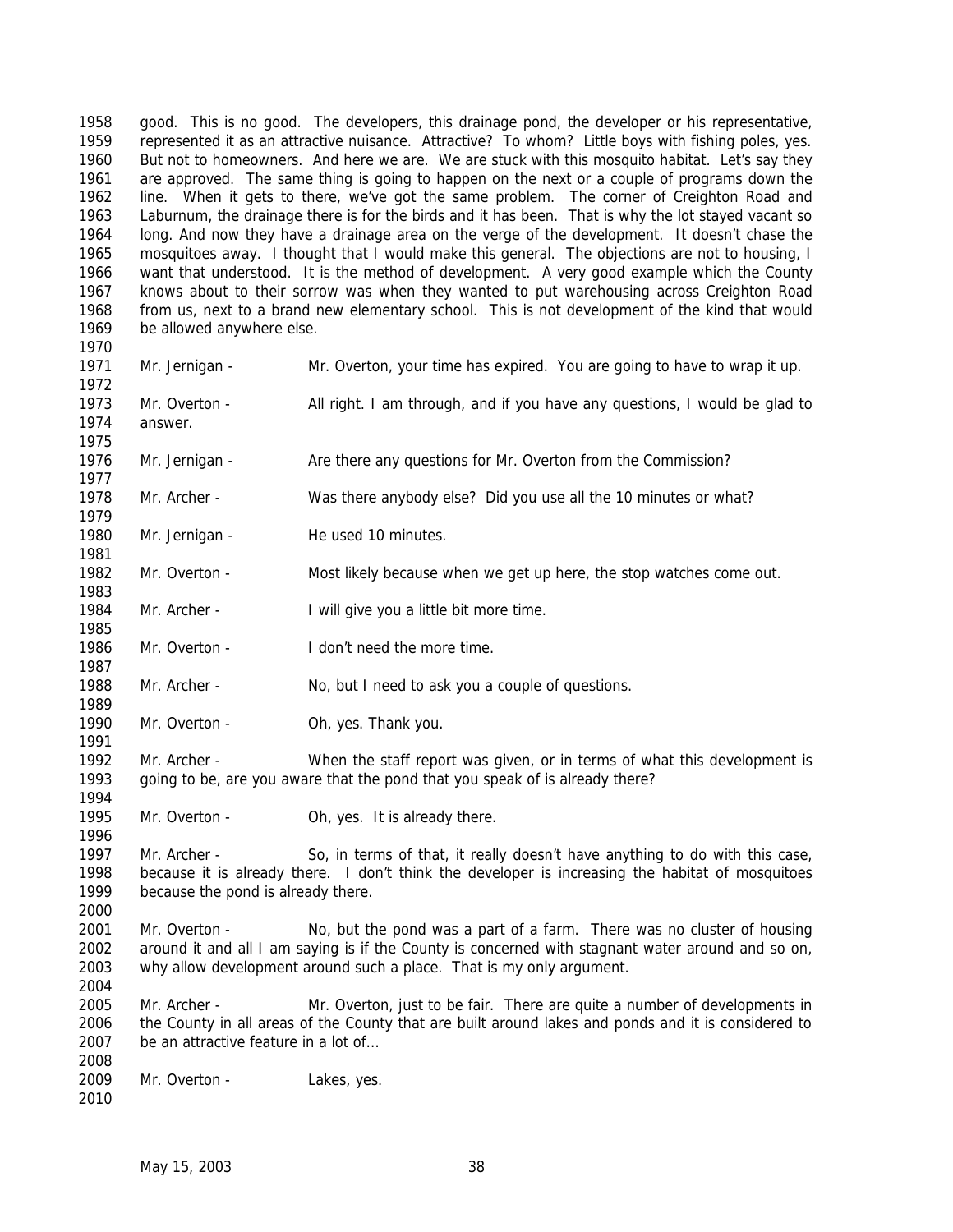2011 Mr. Archer - This pond, is this a dead pond that you are talking about? Is it stagnant water? Is it fed by water? 2014 Mr. Overton - Well, I wouldn't say exactly stagnant, but it is not what you would call a free flowing… Mr. Archer - The other thing I want to ask you about, and you and I probably have talked about this before, or at least I have heard you mention it before. And this is an area, of course, which I am very sensitive to, but you mention the fact that there seems to be a general trend of directing high density toward black population. Mr. Overton - Attracting them with housing, which is next to food, the greatest need on the planet. Mr. Archer - Well, that is understood. Everybody deserves the right to own a home. And in this particular instance, we are talking about development that is of a standard that is a little big higher than what we have seen in the East End for quite some time. Mr. Overton - You are right. My – our biggest drawback was – is this pond in relation to what the Government has to put out, and I am not speaking of just the local government now. The Government has put out a warning that they expect this summer to be worst than the past for Lyme disease. Mr. Archer - And I am sensitive to that. Lyme disease is caused by deer ticks. I think you probably are thinking about West Nile Virus. 2037 Mr. Overton - And West Nile. Mr. Archer - That is OK. I understand what you are saying. But, you know, we can't do away with every body of water. Mr. Overton - No. I understand that, but put some distance between, I won't use the word stagnant, because I know it is not actually stagnant, but like I said, it is not like it is a fast- flowing stream. Mr. Archer - I understand. But I was just trying to make sure you were aware, and I am sure that you are, that this pond that you speak of does already exist. And in most cases, whether or not that pond was there, we would be required to provide some kind of a BMP, as a result of the Chesapeake Bay Act. And I also want to call attention to the fact that, you know when you speak of trying to encourage development that is of high quality, and I am sure you are aware, because you were here, that recently we denied a case very close to where this one is because of a lack of the quality of development. So, I say that to say we are making very strident efforts to try and improve this area. Mr. Overton - I understand and my argument was not always with the quality of the houses themselves. I am talking basically now about environment, about to happen, and I had an example. I don't know, it is just that we have a lot of swamp land in this area. We knew that and we have the power lines and we have these things that are not attractive to housing, but we need housing. We know that. But, I don't know. It just seems that the quality to the extent of speaking in terms of time is not there. Hey, 14 years in my home, and you wouldn't believe what has happened in 14 years. You wouldn't believe it, because now at this stage of the game when we are trying to fix up and so on, we find that the sheet rock is this far from the ceiling, with a strip of sheet rock paper over it. Walls were painted. Because I papered the wall and have since taken the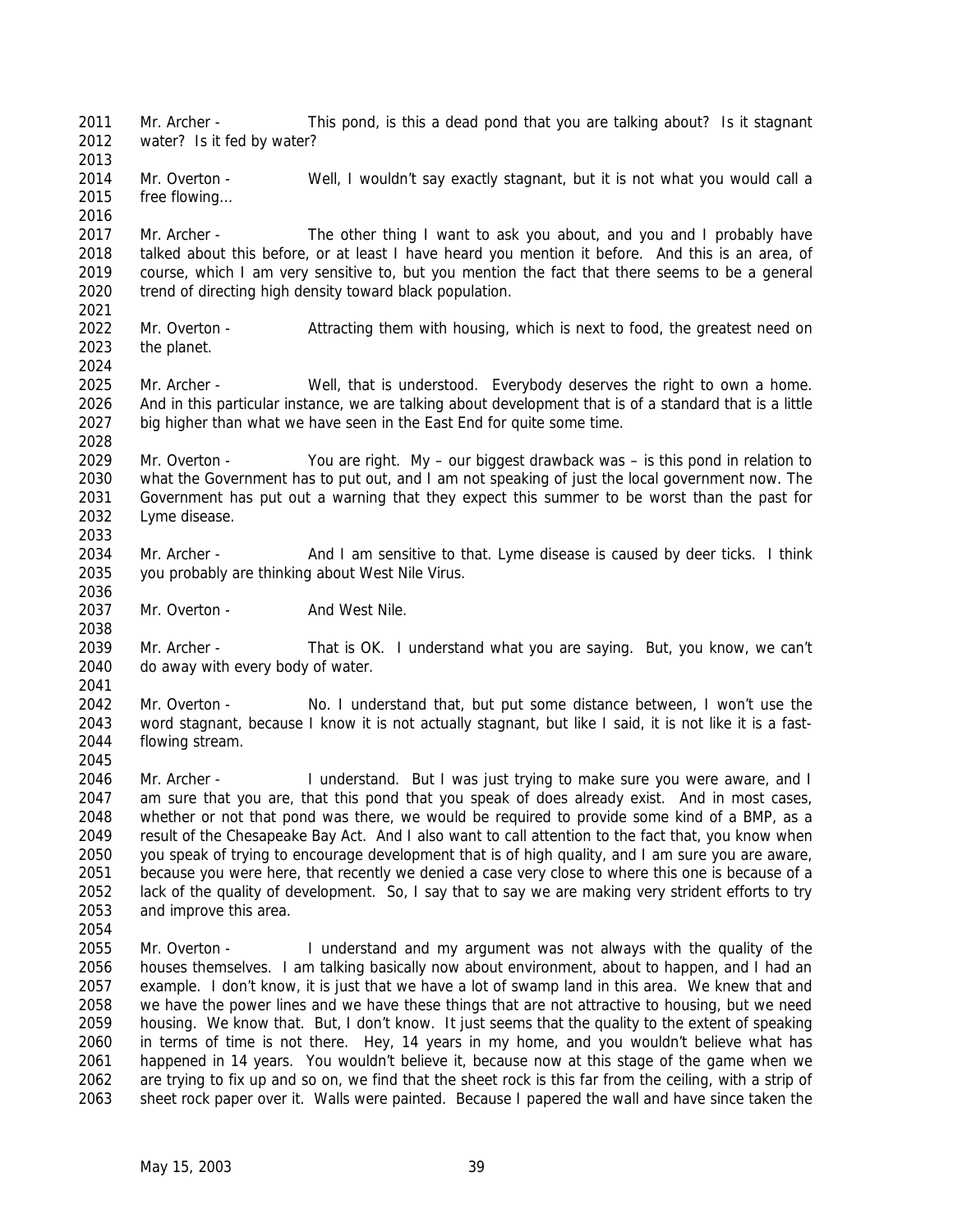paper down, and decided to go back to paint. We find that when the paper came off, all of the paint came off. They didn't even put the base paint. It was never primed. You know, these sort of things. When I went into the attic for the first time, I found this much attic around the perimeter, and only about 8 to 10 inches at the access hole. This is the kind of thing. Yes, they are supposed to be inspected and so on and so forth, but this is part of the overall program. We are being shortchanged.

 Mr. Archer - Well, Mr. Overton, and I don't mean to cut you off, but we've gone way beyond what we should have, but just to let you know that this is exactly what we are trying to do. When your house was built was way before my time here. We are trying to be as sensitive as we can toward having… 

2076 Mr. Overton - It was before your time.

 Mr. Archer - Quite a bit before my time. I haven't been on this Board for 14 years, just six years. But, anyway, Mr. Chairman, this gentleman did want to say something, and, sir, if you can be brief.

2082 Mr. Overton - Thank you very much.

Mr. Archer - You are welcome, Mr. Overton.

Mr. Humphrey Johnson –Mr. Chairman, members of the Commission, good evening.

 My name is Humphrey Johnson and I am the President of the Mitcheltree Association. I will be brief. I just have some things I would like to ask about, the material and the construction of the proposed site. Could you let me know the 90 feet in width, could you be more specific, and the square footage – is it going to be like 1500, 1600, 1800 sq. ft., as well as you spoke of the garages. Is it going to be an attached garage or detached garage? Is it going to be brick all the way around, or brick front, or aluminum siding, as well as the cost. Thank you. 

 Mr. Archer - Thank you, sir. Mr. Theobald had some rebuttal time and I think he can answer most of those things in your time. OK. Can you, sir?

2098 Mr. Theobald - In answer to Mr. Johnson's questions with regard to the exterior materials, we have said that a minimum of ½ of the homes basically will have 50% brick on the front. We have also said that no more than two homes with the same front elevations, as you see in these examples, will be built to one another. We said that at least 30% of all homes shall have a covered front porch. We said that any street facing side façade shall have a minimum of two windows, except for when that side also contains a garage or for some reason is prohibited by the Fire Code. The square footages of these homes, one-story homes have to be a minimum of 1600 sq. ft. of finished floor area. For homes other than one-story homes, they would have to have a minimum of 1800 sq. ft. of finished floor area and at least 1/3 of those homes that are in excess of one-story would have to be a minimum of 2000 sq. ft. of finished floor area. The garages, at least 75% of the homes have to have at least a one-car garage, half of all garages provided have to be side or rear loaded, and a minimum of 50% of the garages would have to be two-car garages. The approximate prices of the homes, we believe these homes would start somewhere in the \$160 to \$170,000 area and rising up to probably \$180,000 or \$190,000, before any custom finishes. Lot prices are approximately \$40,000 per lot. I believe those were his questions. 

- Mr. Archer OK. Does that answer your question, Mr. Johnson?
- Mr. Johnson The garages, are they attached or detached?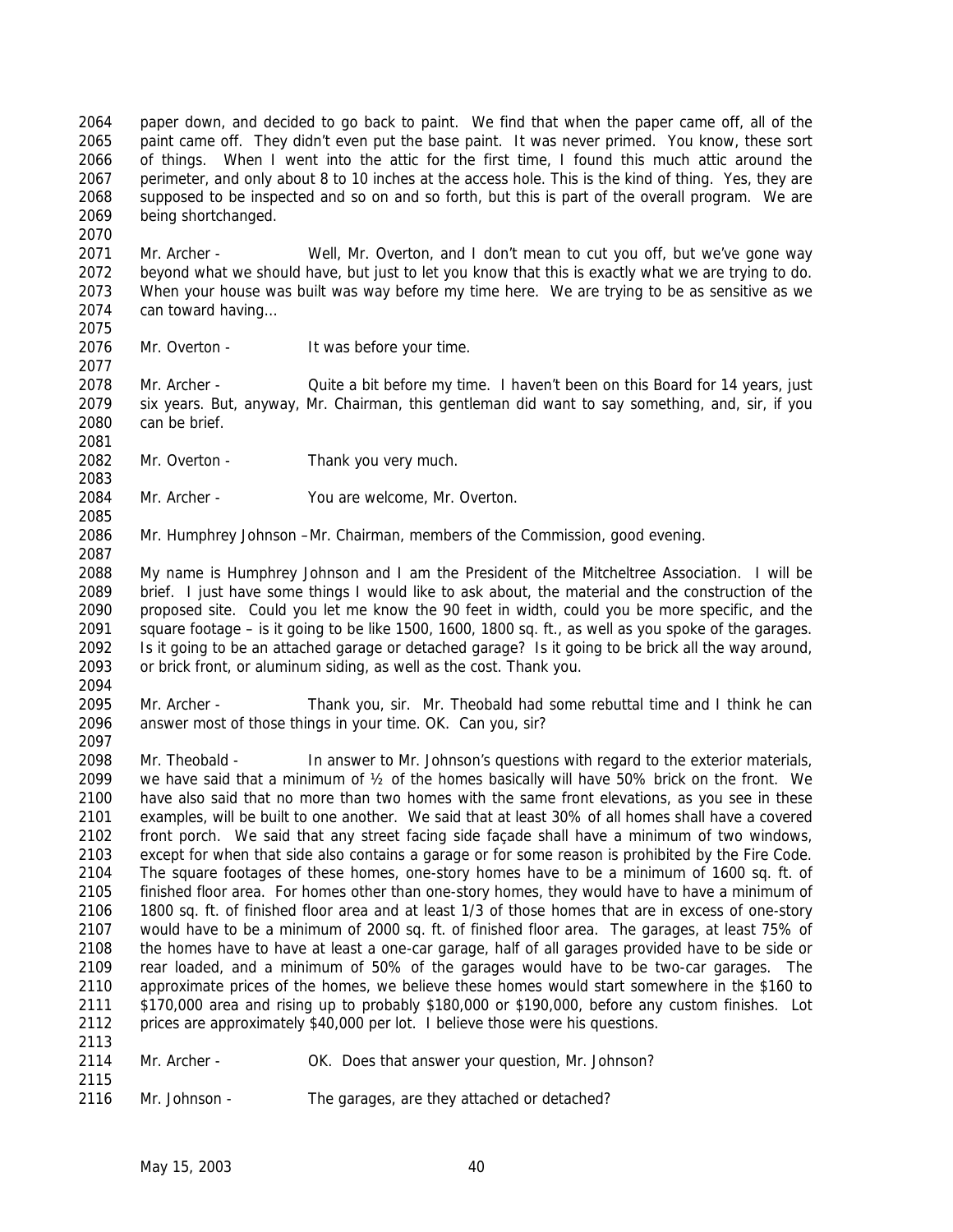| 2117 |                    |                                                                                                                                                                                                          |
|------|--------------------|----------------------------------------------------------------------------------------------------------------------------------------------------------------------------------------------------------|
| 2118 | Mr. Theobald -     | Attached.                                                                                                                                                                                                |
| 2119 |                    |                                                                                                                                                                                                          |
| 2120 | Mr. Archer -       | All garages are attached. Is that correct?                                                                                                                                                               |
| 2121 |                    |                                                                                                                                                                                                          |
| 2122 | Mr. Theobald -     | Yes.                                                                                                                                                                                                     |
| 2123 |                    |                                                                                                                                                                                                          |
| 2124 | Mr. Archer -       | Thank you, Mr. Theobald.                                                                                                                                                                                 |
| 2125 |                    |                                                                                                                                                                                                          |
| 2126 | Mr. Jernigan -     | Mr. Archer, does anybody else have a question?                                                                                                                                                           |
| 2127 |                    |                                                                                                                                                                                                          |
| 2128 | Mr. Archer -       | I think that is it. All right, let's see if I can sum this up. Mr. Theobald, as I                                                                                                                        |
| 2129 |                    | mentioned to you, there is one aspect of this that staff still has a little bit of a sticking point with,                                                                                                |
| 2130 |                    | and that has to do with the percentages and I would suspect that whichever way it goes, when it                                                                                                          |
| 2131 |                    | reaches the level of the Board, you need to be prepared to speak to that. I think it is important                                                                                                        |
| 2132 |                    | enough that we do need to lend quite a bit of credibility to it.                                                                                                                                         |
| 2133 |                    |                                                                                                                                                                                                          |
| 2134 |                    | For the information of my colleagues and those of you in the audience, this case has come a                                                                                                              |
| 2135 |                    | tremendously long way since it was first initiated and a part of it was initiated at R-5A, and that                                                                                                      |
| 2136 |                    | particular request was actually re-filed so that we could come, well, it has ended up being quite a                                                                                                      |
| 2137 |                    | bit below the density that is required by the Land Use Plan. We are very sensitive in this area to                                                                                                       |
| 2138 |                    | trying build quality products that will reflect what we think the eastern end of the County should                                                                                                       |
| 2139 |                    | look like, as opposed to any other part. There has to be a starting point. That is the reason we                                                                                                         |
| 2140 |                    | have denied some prior cases because we didn't think the quality was there.                                                                                                                              |
| 2141 |                    |                                                                                                                                                                                                          |
| 2142 |                    |                                                                                                                                                                                                          |
| 2143 |                    | In this particular instance, we think we are really moving in the right direction, and hoping that the<br>work that is being done down here now can be something that can sort of be a lamp post for the |
|      |                    |                                                                                                                                                                                                          |
| 2144 |                    | future development to follow. So, with that reservation in mind, Mr. Theobald, and I would ask                                                                                                           |
| 2145 |                    | that staff please make Mr. Thornton aware of what we are talking about percentages, I will try to                                                                                                        |
| 2146 |                    | do it, but I might forget. I am getting a little older. But with that, I am going to move to                                                                                                             |
| 2147 |                    | recommend approval to the Board of Supervisors Case C-71C-02.                                                                                                                                            |
| 2148 |                    |                                                                                                                                                                                                          |
| 2149 | Mr. Vanarsdall -   | Second.                                                                                                                                                                                                  |
| 2150 |                    |                                                                                                                                                                                                          |
| 2151 | Mr. Jernigan -     | We have a motion by Mr. Archer and a second by Mr. Vanarsdall. All in                                                                                                                                    |
| 2152 |                    | favor say aye. All opposed say no. The motion passes.                                                                                                                                                    |
| 2153 |                    |                                                                                                                                                                                                          |
| 2154 |                    | REASON: Acting on a motion by Mr. Archer, seconded by Mr. Vanarsdall, the Planning Commission                                                                                                            |
| 2155 |                    | voted 5-0 (one abstention) to recommend that the Board of Supervisors <b>grant</b> the request because                                                                                                   |
| 2156 |                    | it is an appropriate residential zoning at this location and it conforms to the recommendations of                                                                                                       |
| 2157 | the Land Use Plan. |                                                                                                                                                                                                          |
| 2158 |                    |                                                                                                                                                                                                          |
| 2159 | C-9C-03            | Skip Gelletly for EJD Associates, Inc.: Request to conditionally rezone                                                                                                                                  |
| 2160 |                    | from B-3C Business District (Conditional) and O-2 Office District to RTHC Residential Townhouse                                                                                                          |
| 2161 |                    | District (Conditional) and B-3C Business District (Conditional), Parcels 809-729-7165 and part of                                                                                                        |
| 2162 |                    | Parcel 810-728-3075, containing 25.174 acres (RTHC - 18.115 ac.; B-3C - 7.059 ac.), located at the                                                                                                       |
| 2163 |                    | southeast intersection of Laburnum Avenue and Creighton Road. A townhouse and commercial                                                                                                                 |
| 2164 |                    | development is proposed. The applicant proffers a maximum density of no more than 146 units to                                                                                                           |
| 2165 |                    | be developed on the site (The unit density shall not exceed 8.06 units/acre (146/18.115 acres).                                                                                                          |
| 2166 |                    | The RTH District allows a maximum density of nine (9) units per acre. The business use will be                                                                                                           |
| 2167 |                    | controlled by zoning ordinance regulations and proffered conditions.<br>The Land Use Plan                                                                                                                |
| 2168 |                    | recommends Semi-Public. The site is also in the Airport Safety Overlay District.                                                                                                                         |
| 2169 |                    |                                                                                                                                                                                                          |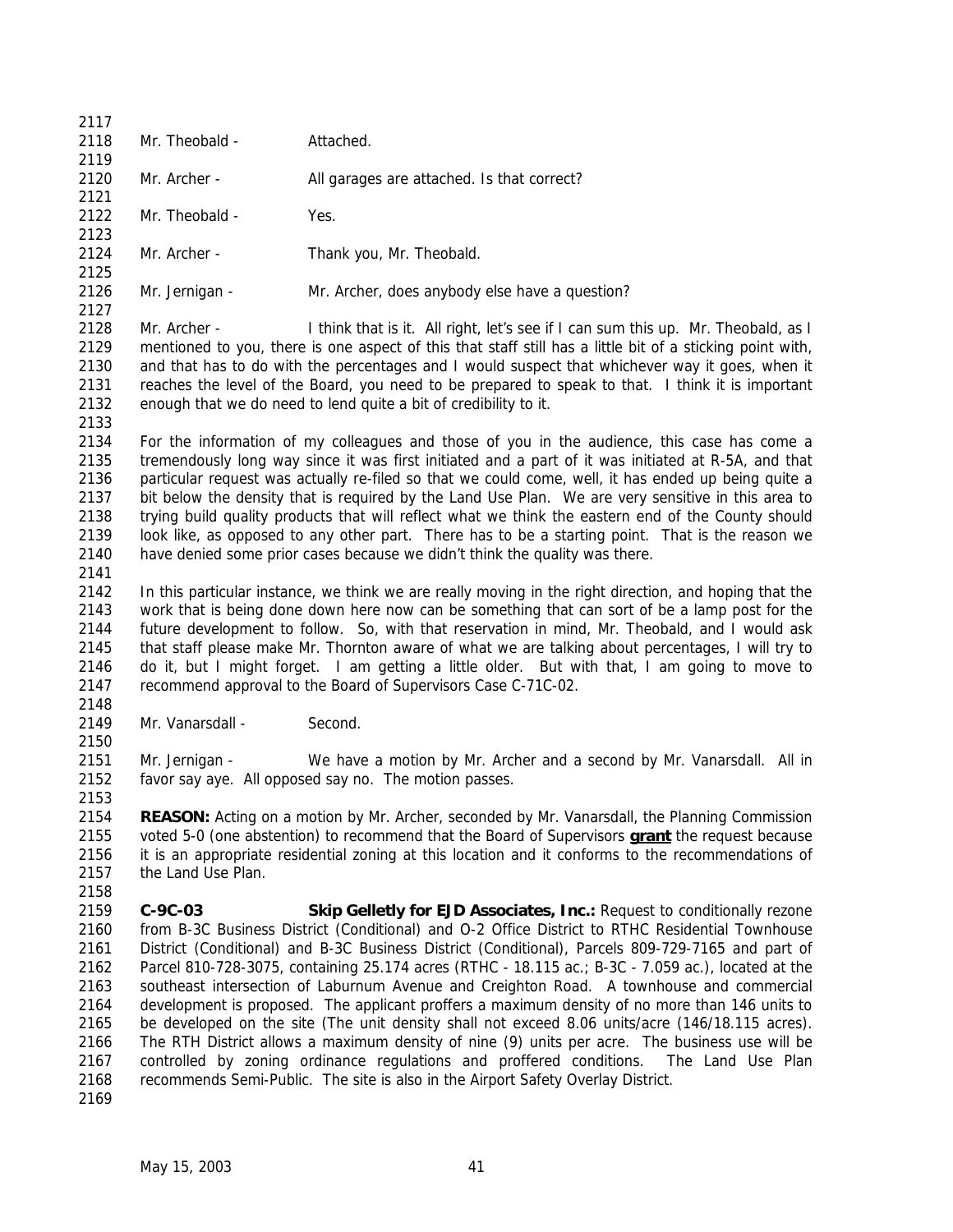| 2170<br>2171 | Mr. Marlles -                                                                                                                                                                   | The staff report will be given by Ms. Moore.                                                                                                |  |
|--------------|---------------------------------------------------------------------------------------------------------------------------------------------------------------------------------|---------------------------------------------------------------------------------------------------------------------------------------------|--|
| 2172<br>2173 | Ms. Moore -                                                                                                                                                                     | I promise this is my last time.                                                                                                             |  |
| 2174         | Mr. Jernigan -                                                                                                                                                                  | Is there any opposition to Case C-9C-03? We have opposition. OK. Ms.                                                                        |  |
| 2175         | Moore, you may proceed.                                                                                                                                                         |                                                                                                                                             |  |
| 2176         |                                                                                                                                                                                 |                                                                                                                                             |  |
| 2177         | Ms. Moore -                                                                                                                                                                     | This item is a request to rezone the subject property to B-3C to allow                                                                      |  |
| 2178         |                                                                                                                                                                                 | commercial development on seven acres fronting Creighton Road and Laburnum Avenue and RTHC                                                  |  |
| 2179         | on the remaining property to allow up to 137 townhomes for sale.<br>Since the completion of the                                                                                 |                                                                                                                                             |  |
| 2180<br>2181 | staff report, the applicant has submitted revised proffers dated May 13, 2003, copies of which you                                                                              |                                                                                                                                             |  |
| 2182         | just received. We received these yesterday afternoon; therefore, the time limit on the proffers<br>would have to be waived in order to take any action on this project tonight. |                                                                                                                                             |  |
| 2183         |                                                                                                                                                                                 |                                                                                                                                             |  |
| 2184         |                                                                                                                                                                                 | Staff had an opportunity to review the revised proffers and believes most of staff concerns have                                            |  |
| 2185         |                                                                                                                                                                                 | been addressed. Main aspects of the proffers pertaining to the townhouse development include:                                               |  |
| 2186         |                                                                                                                                                                                 |                                                                                                                                             |  |
| 2187         | $\bullet$                                                                                                                                                                       | A reduction in the number of units from 146 to 137.                                                                                         |  |
| 2188         | Recreational amenities that include a tennis court in a centralized area and pedestrian<br>$\bullet$                                                                            |                                                                                                                                             |  |
| 2189         | paths (Proffer 16).                                                                                                                                                             |                                                                                                                                             |  |
| 2190         |                                                                                                                                                                                 | Trees, shrubs and berms equivalent to a 35 ft. transitional buffer along Creighton Road.                                                    |  |
| 2191         |                                                                                                                                                                                 |                                                                                                                                             |  |
| 2192         |                                                                                                                                                                                 | And, if I may have the document to show the site plan please (referring to rendering).                                                      |  |
| 2193         |                                                                                                                                                                                 |                                                                                                                                             |  |
| 2194<br>2195 | ٠                                                                                                                                                                               | Trees within the common open areas adjacent to the tennis court and the front open lawn                                                     |  |
| 2196         | $\bullet$                                                                                                                                                                       | that would provide a minimum of 10% and 25% tree canopy coverage, respectively.<br>Boulevard entrance styles with a white decorative fence. |  |
| 2197         | $\bullet$                                                                                                                                                                       | Attractive and well articulated architecture, which would include 50% brick frontages, 100%                                                 |  |
| 2198         |                                                                                                                                                                                 | brick frontages on the side facades, and a minimum of two windows on the end units.                                                         |  |
| 2199         | ٠                                                                                                                                                                               | Detached garages for 25% of the total units.                                                                                                |  |
| 2200         | $\bullet$                                                                                                                                                                       | Sidewalks within the interior of the development and public sidewalks along Creighton Road                                                  |  |
| 2201         | and Laburnum Avenue.                                                                                                                                                            |                                                                                                                                             |  |
| 2202         |                                                                                                                                                                                 |                                                                                                                                             |  |
| 2203         |                                                                                                                                                                                 | In addition, the applicant has included proffer No. 23, to incorporate approximately five (4.756)                                           |  |
| 2204         |                                                                                                                                                                                 | acres of the adjacent property as conservation area. This would be rezoned C-1 at the time of Plan                                          |  |
| 2205         |                                                                                                                                                                                 | of Development and would be tied to the project to create additional open space. As such, the                                               |  |
| 2206         |                                                                                                                                                                                 | density of the development would be decreased to 5.99 units per acre.                                                                       |  |
| 2207<br>2208 |                                                                                                                                                                                 |                                                                                                                                             |  |
| 2209         |                                                                                                                                                                                 | Proffers pertaining to the commercial development include:                                                                                  |  |
| 2210         | $\bullet$                                                                                                                                                                       | Restrictive use of the property, including but not limited to prohibiting automotive uses,                                                  |  |
| 2211         |                                                                                                                                                                                 | liquor stores, payday loan establishments and any outdoor sales.                                                                            |  |
| 2212         | $\bullet$                                                                                                                                                                       | All buildings would be predominantly brick with gable roofs and all buildings would be                                                      |  |
| 2213         | compatible in design.                                                                                                                                                           |                                                                                                                                             |  |
| 2214         | $\bullet$                                                                                                                                                                       | A 20 ft. wide buffer along Creighton and Laburnum Road would be supplemented with one                                                       |  |
| 2215         |                                                                                                                                                                                 | large deciduous or evergreen tree and 12 shrubs for every 50 linear feet.                                                                   |  |
| 2216         | $\bullet$                                                                                                                                                                       | Proffered site design, which provides a low scale development that would be compatible with                                                 |  |
| 2217         | the adjacent neighborhoods and,                                                                                                                                                 |                                                                                                                                             |  |
| 2218         | $\bullet$                                                                                                                                                                       | A decorative fence in addition to the required 35 ft. transitional buffer adjacent to the                                                   |  |
| 2219         |                                                                                                                                                                                 | proposed townhouse development to the east.                                                                                                 |  |
| 2220         |                                                                                                                                                                                 |                                                                                                                                             |  |
| 2221         |                                                                                                                                                                                 | Each of these proffers touch upon the concerns that were outlined in the staff report.                                                      |  |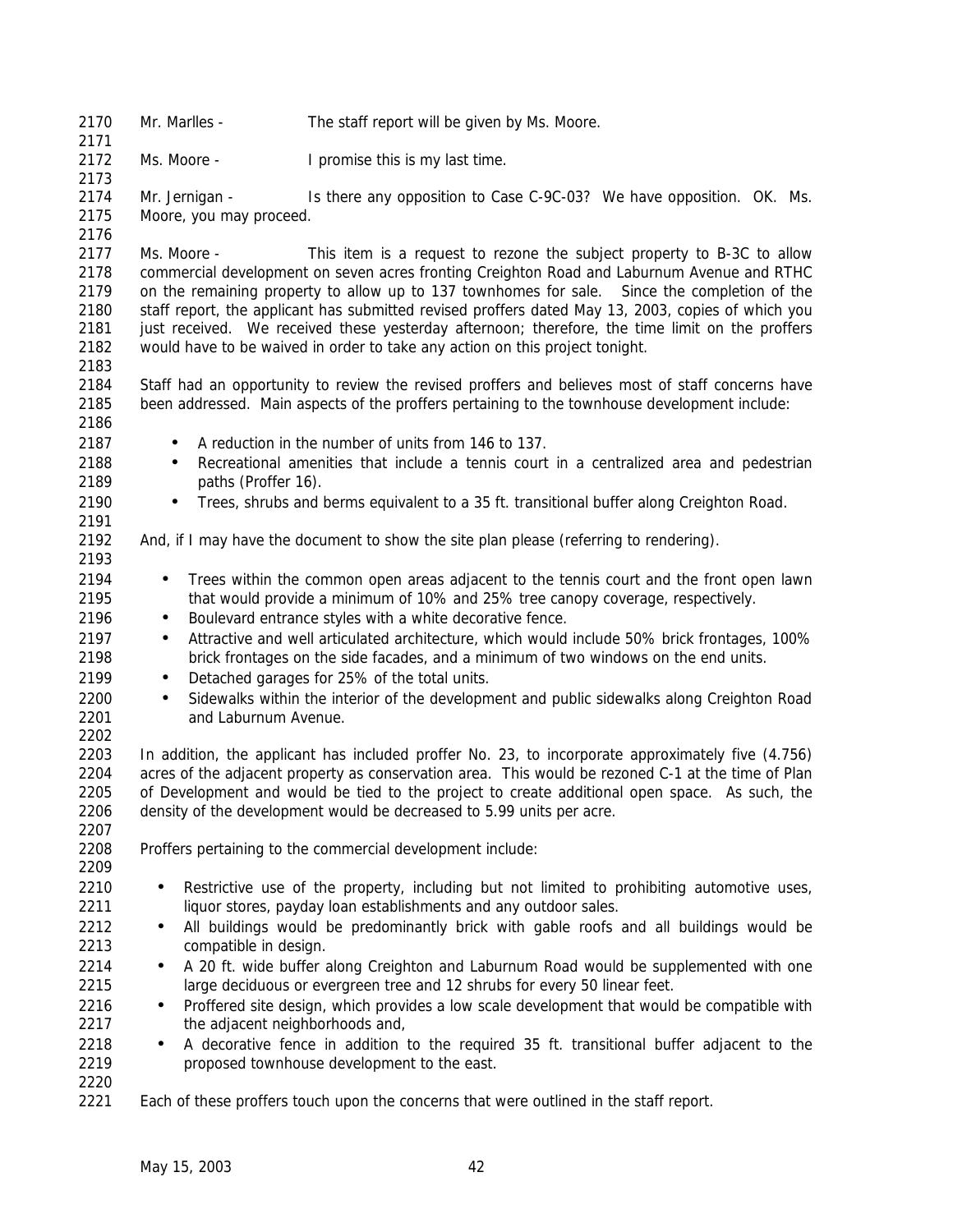### The subject property is designated as Semi-public and Office in the 2010 Land Use Plan. This is reflective of the proposed offices and service building facility for Virginia Electric and Power 2225 Company that was never constructed. Although this project is not consistent with the Land Use Plan designation, it is consistent with the actual zoning on the property, and perhaps would be less intensive than what is currently permitted on the property. In addition, the RTHC zoning would provide an appropriate transition to the single-family developments to the east and north, across Creighton Road. Staff does have concerns regarding the number of drive-throughs on the site. Proffer No. 17 on Page 6 of the revised proffers states no more than two drive-through facilities would be provided on the site. Staff recommends the language include that no more than one fast food restaurant with drive through would be permitted. Staff has a few other minor comments regarding the proffers. Proffer No. 5 on Page 2 should state a 6 inch curb and gutter. And Proffer 1 (i) on Page 4 should read flea markets and auctions rather than actions. If the applicant could address the issues of fast food restaurant establishments with drive-throughs and make corrections to Proffers Nos. 5 and 1 on pages 2 and 4 respectively, staff could support this project. That concludes my presentation and I will be glad to answer any questions that you may have. 2246 Mr. Jernigan - Thank you, Ms. Moore. Are there any questions for Ms. Moore from the Commission? Thank you, ma'am.

Mr. Archer - I may have some, Ms. Moore, but I will reserve them until later.

2251 Mr. Jernigan - Mr. Archer, would you like to hear from the applicant? 

Mr. Archer - I am sure that we need to, Mr. Chairman.

 Mr. Skip Gelletly - Good evening. I am Skip Gelletly, representing EJD Associates, Inc. Would you like for me to just roll? 

Mr. Archer - Yes, sir.

2260 Mr. Gelletly - All right.

- Mr. Jernigan You have 10 minutes. Would you like rebuttal time?
- Mr. Gelletly Yes, three minutes is fine.
- 2266 Mr. Jernigan OK. Thank you, sir.

 Mr. Gelletly - The total property that we are involved with here is 37 to 38 acres which includes all of the land that wraps around the Eastern Henrico Library. The part that would be considered here this evening for rezoning, including the conservation represents about 29 of those acres. The land around the library portion of it would be zoned to or sold to the County. Another 2272 portion of it will be a gifted to the County by the developer and contract owner. Of the entire 38 acres, a minimum of five but most likely about eight acres will ultimately be termed conservation. So, we start out the project with 20% conservation grounds before we even start the open area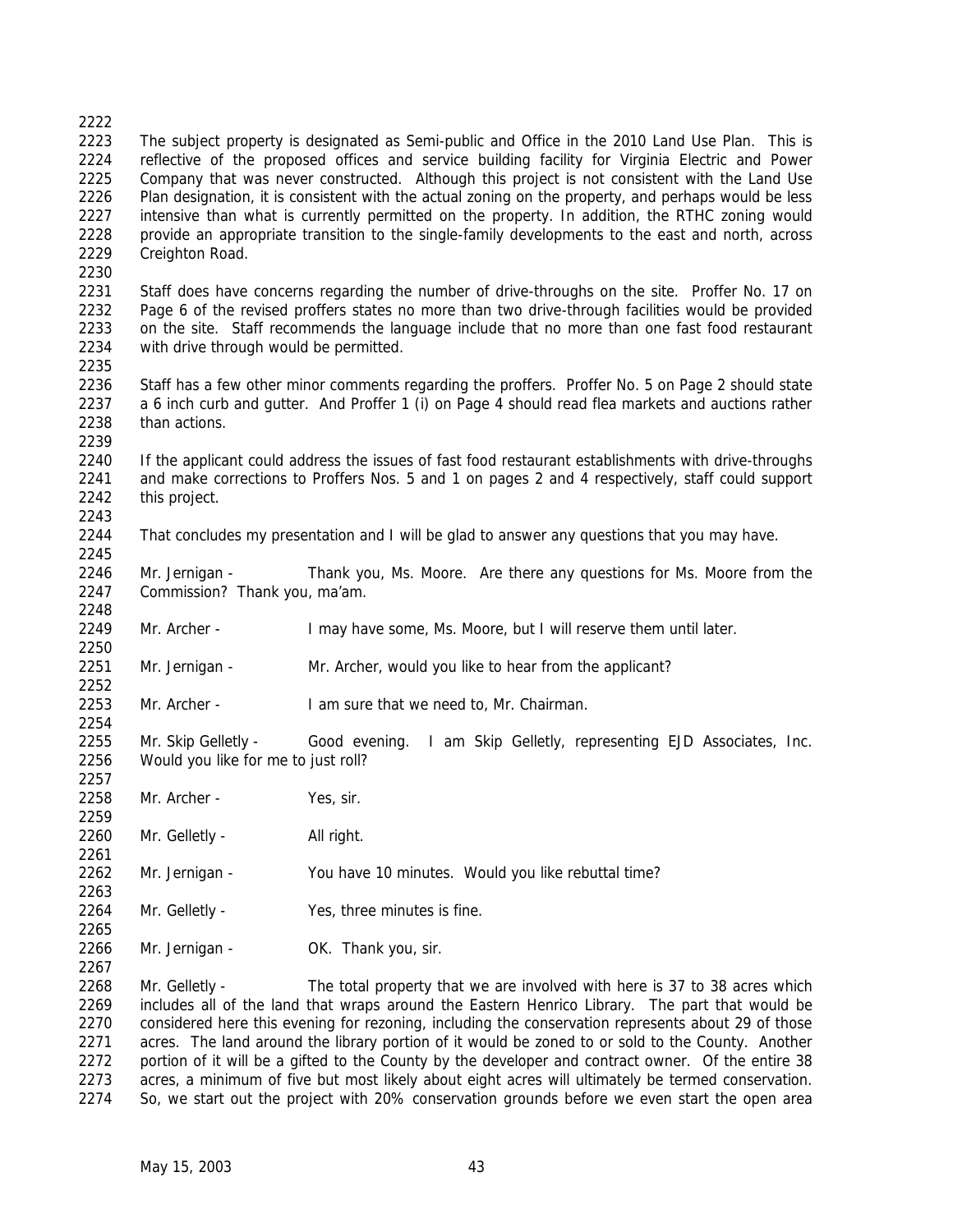and the buffers and the setbacks. The project would be (unintelligible), because after discussions with the County we wanted to set up a little village, and that is really what we have done with the commercial. I will be glad to answer any questions on that. 

 The residential was another deal. We have been working with the Board and the Planning Commission and the staff and other staff before Jean came on board attempting to address all of 2281 the design criteria that would be responsible in a project like this in the East End. We started out with a plan similar to the Hunton Subdivision out on Staples Mill Road. We had the entire fronts completely redesigned with arch windows, more porches, more brick, and created a very attractive front, which we have proffered in what we are doing. We were asked to add garages to the project. We have added 25% of the residences who will have detached garages, and they are centrally placed throughout the project. They would be for sale with each individual home and/or if 2287 the economics did not turn out that that actually worked in the market place, they would be only 2288 rented to people who owned or purchased a home, so we are not trying to turn into any sort of business outside of a business right in the development. We have designed all of the rear yards of 2290 these things and the alley way that normally is created for the townhouse development, a minimum of 200% wider than normal and in some cases 400 and 500% wider than normal. We have blocked view from the driveway down these backyards with either shrubbery, a tennis court, and/or detached garages. We have added islands to divide up the number of parking spaces that are in a straight line. We have offset the buildings and increased the lot size to do that same thing. We put 20 ft. landscaped islands in between each of the buildings, and we have limited the number of units per building to five. We have worked with the County in addressing every possible facet of this thing before we got to you guys to request the zoning. We have already had our EPA. We have already delineated our wetlands. We already have a deal worked out with the Corps of Engineers. We are on the road to getting this thing done. If you have any questions, I will be glad to answer them.

 Mr. Jernigan - Thank you, sir. Are there any questions for Mr. Gelletly from the Commission?

 Mr. Archer - Mr. Gelletly, Ms. Moore mentioned some proffers that were defective. We need to get those corrected. 

 Mr. Gelletly - Yes. We have absolutely no problem with that. This has been an evolution that has come to a crescendo in the last few days, and if we missed one or two things and word check didn't find the right word, I apologize and we will fix it.

2312 Mr. Archer - All right.

2314 Mr. Glover - Did you volunteer that proffer?

2316 Mr. Gelletly - Absolutely.

 Mr. Glover - You said you didn't have any problem with it. You know, it isn't a matter of that. It is a matter of whether you volunteer it or not. 

2321 Mr. Gelletly - Our goal here was to produce...

Mr. Glover - I wasn't meaning whether you meant it or not.

- 2325 Mr. Gelletly I understand that, but our goal here was really to produce the nicest...
- 2327 Mr. Glover But it is a volunteered proffer? Is that right?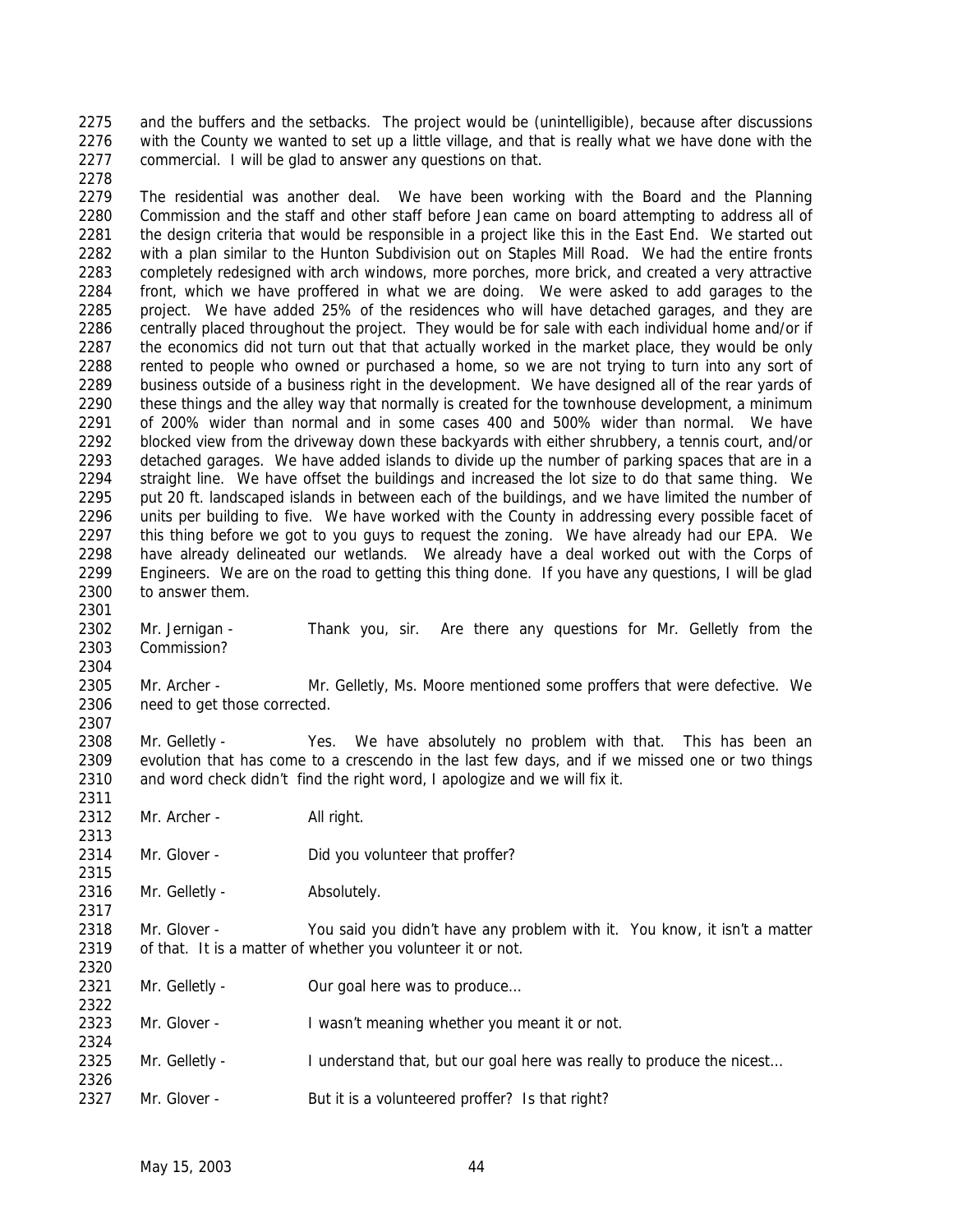Mr. Gelletly - Yes. All of them are. 2331 Mr. Archer - What Mr. Glover is saying is that we can't ask for a proffer. Mr. Gelletly - I do understand that. The only one that I had a question on, in all honesty, is, because I thought everything else really worked with the project, was adding the sidewalk along Laburnum and Creighton Road. Mr. Glover - But did they twist your arm? Mr. Gelletly - Did my arm get twisted? I will put it this way. I told them if, in fact, that was the quality that they were going to require from all of the other developers in the area… 2342 Mr. Glover - I asked did they twist your arm? Were you willing to give that proffer? 2344 Mr. Gelletly - No. I was willing to give it. Mr. Glover - It is important and I wouldn't press the issue, but you hear that sign that somebody has twisted your arm, it gives people out here fear. And you know what, so is the 2348 judge. So, you volunteered that proffer? Did you? Mr. Gelletly - Yes. Mr. Glover - Without anybody twisting your arm? Mr. Gelletly - Without anybody twisting my arm. Mr. Glover - Yes, sir. Thank you. Mr. Jernigan - Thank you, sir. Are there any more questions from Mr. Gelletly? Thank you. All right. We have opposition. Before, you can come on down, but I want to say something before we start, that, with all respect to Mr. Archer, and we discussed this before, that with Mr. Archer, Mr. Thornton and me and Mr. Donati, that where the Fairfield and Varina Districts may have, over the years, got hammered up a little bit more than some other parts of town, but I know for a fact that Mr. Archer told me that those days were over. He has worked very hard to put 2364 together good cases, and he shot down cases that were no good, so he is watching out for you. Mr. Johnson - I am glad to hear that, Mr. Chairman. 2368 Mr. Jernigan - OK, Mr. Johnson. Mr. Johnson - I am up here before you again as I am somewhat at a disadvantage on 2371 the project here, because this is the first time this week that I really heard of it, as President of the Association. I was informed of it at the last minute. Mr. Overton said they came over his house Saturday, and informed him about a meeting Monday in reference to this, and I feel all through the evening, while I have been sitting here, I have been hearing how the residents in other communities had input in the project, and our residents didn't have any input in this property, and adjacent to Mitcheltree. And I find it kind of right strange. I was here less than six months ago 2377 about some paying houses or apartments over on the other side of Harvie Road and Laburnum, if I am not mistaken, that this Planning Commission turned down, but I come here tonight to see this without any of the officers of the Mitcheltree Civic Association being informed. We have been in (unintelligible) on many occasions. It is well documented in the Mitcheltree Civic Association laws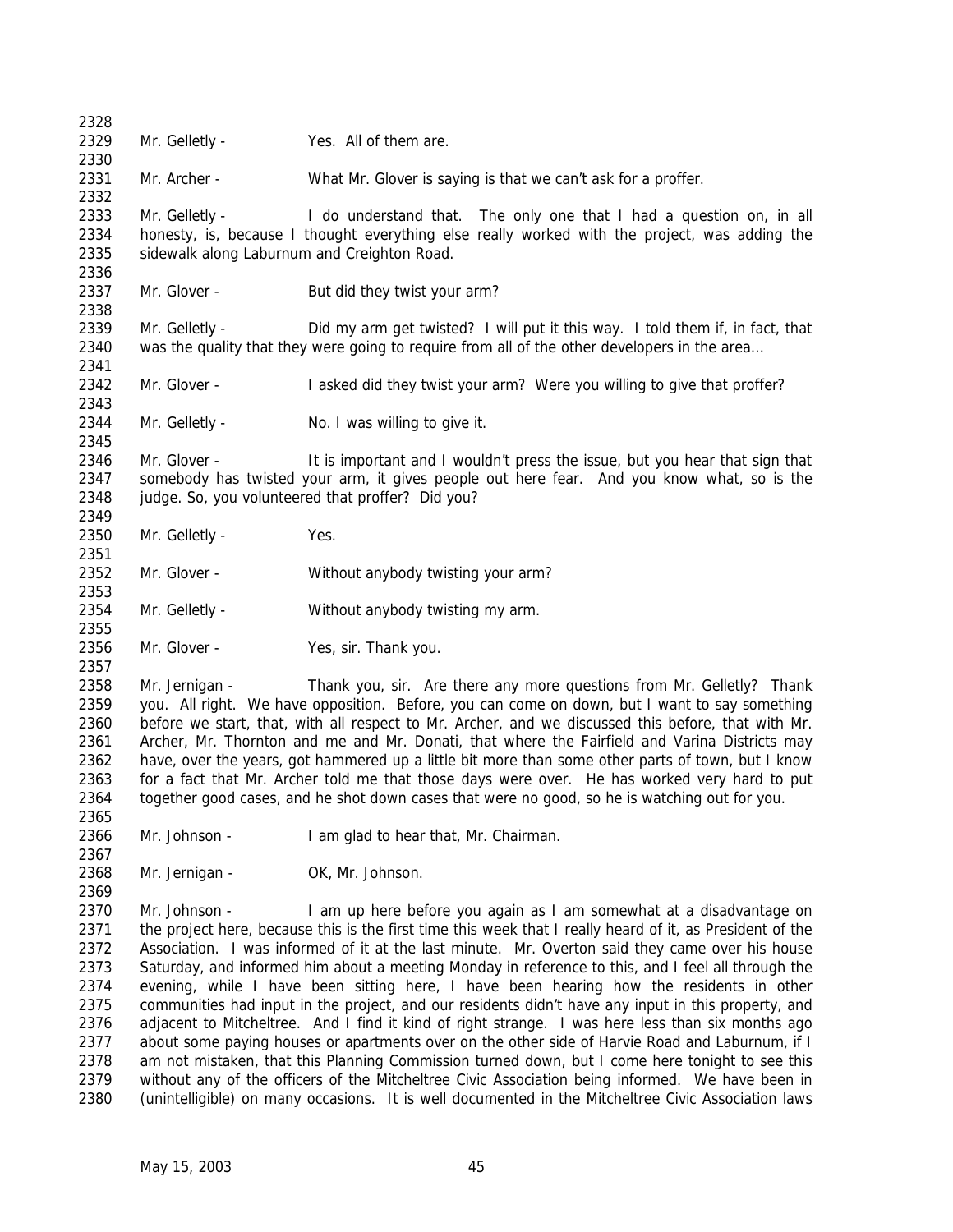of POC, point of contact. My telephone number is up there where I can be contacted, where we may could have some town meetings like the developer in the past. I came out and met with her so we would know what the proposed project was that the County was looking at building in our area. We didn't get any of that. And I am just wondering why. So, that is why I said, I come here 2385 to you this evening on this project at a disadvantage. I cannot adequately speak on it, other than I know you talked about the (unintelligible), numbers, the traffic and all of that. I am not going to just get up here when I just can't speak on anything, because we just didn't have any whatsoever. I heard all the proffers and then proffers by the plan. I guess the staff over here, and all, but nothing from the residents, and this Board has diligently worked with us, and Mr. Archer. I have been treated fairly when we came before you all, but I don't see that in this case. And I hate this, I am hesitant to see a rush to judgment to put this through. I figured something was going on down there. I see the stakes that have been put out where somebody had come and surveyed the land. But now, I see for sure now. So, I am not going to prolong the evening. I just hope you all will do the right thing as you have been doing in the past, but you always have included the residents in the decisions that you have made. I didn't hear no one up here. Did they speak with the residents on the issue, or anything. (Unintelligible). Thank you all.

 Mr. Archer - Mr. Johnson, before you go, Mr. Gelletly, how many meetings have you had down there total?

 Mr. Gelletly - We have had three meetings total. I am sorry. When we got the first or second plan, we were given a list of the people that had expressed any kind of concern in the townhouse project that Roy Rogers had proposed. That included Gene Bowland on Harvie, Nancy Brown with the Mitcheltree Association, which we were given as their President, Raymond Garrett, Creighton Civic Association, Henry Page with Tiffany Meadows. We have met all of these people except for Nancy. Nancy never could make a meeting. We had the two. We got her e-mail. We got everybody's e-mail that we could. We put out mailers if you couldn't get an e-mail. We would mail the stuff out. We would call the people periodically to make sure that if they had any comments or they needed a meeting, anything that they could do. We stopped people, or people actually stopped us in the Uppies and the Rennie's over there and asked about it. We got their names. We got their phone numbers, and we called them to make sure that we could send them any information. The signs have been up a while. I don't think that is any excuse, but in all honesty, we have tried the whole gamut. For this meeting that we were requested, we had to have this past Monday. We called the information people and the information they had for the President of Mitcheltree, Mrs. Brown, we could not get them. We called and we had at least one person say 2416 they would go over to the new president and get him to the meeting, and this gentlemen right here came, and I understood him to be the interim representative. And it wasn't for lack of trying, I can 2418 say that. It wasn't for lack of trying.

 Mr. Archer - Since the last time you and Ms. Moore and I met, there have been some substantial changes made, particularly in the proffered conditions, those that were introduced tonight. And there were two people at the meeting last Monday, and Mr. Johnson, you found out when? Last Saturday?

2425 Mr. Johnson - If I may add, he said Roy Rogers. Now that project was in another area, if I am not mistaken. 

 Mr. Archer - The one that we were talking about was the townhouse project up next to – between the Amoco Station and the property that the church was going to build.

- 2431 Mr. Johnson Now, this where this site at? By the library, right?
- Mr. Archer That is right.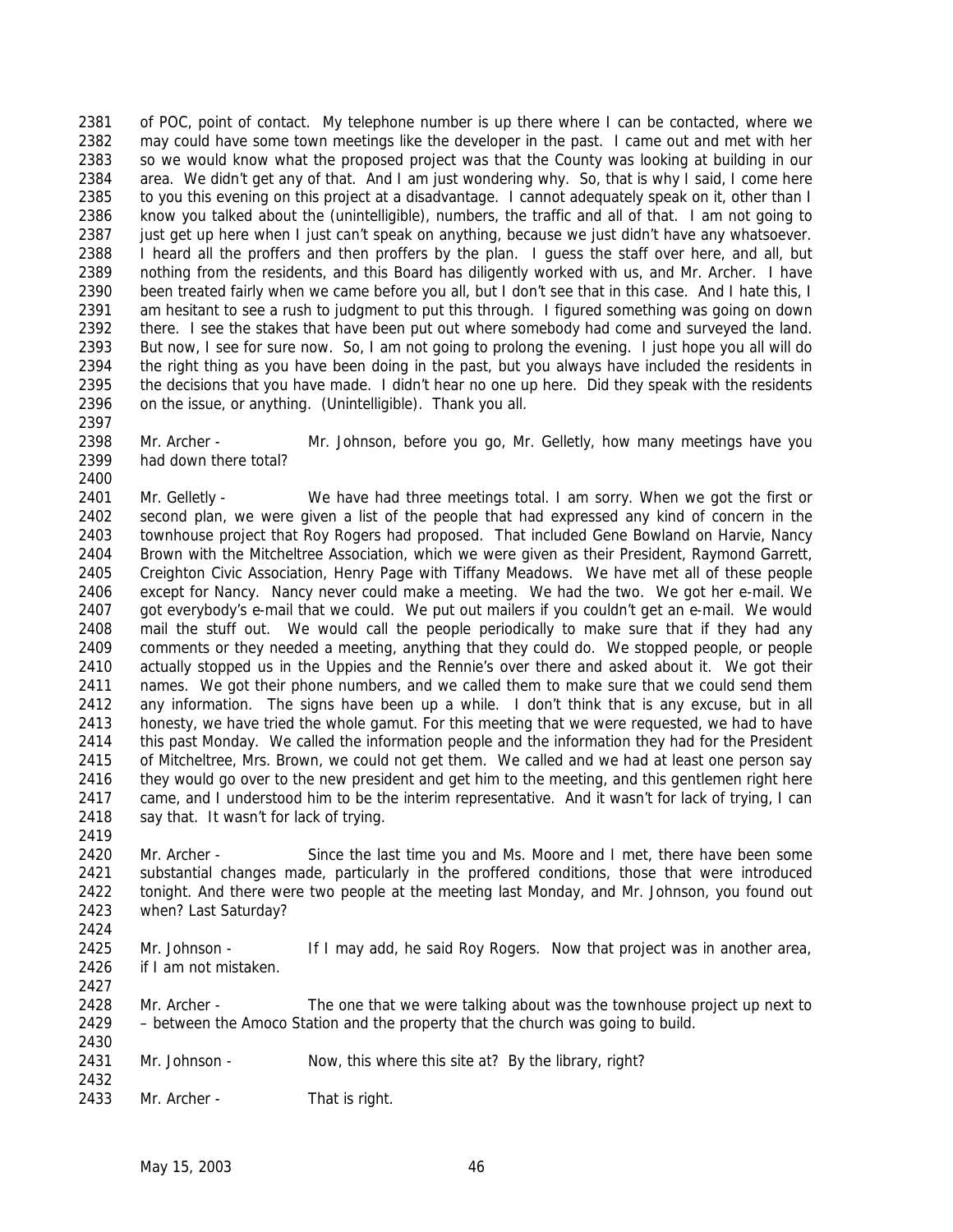Mr. Johnson - OK, now see he didn't have no meeting prior to this either. He had meetings for the project next to the Amoco Service Station. He didn't call no meeting for this. Mr. Archer - That was not his project. That was a different project. 2440 Mr. Johnson - Right, but he made mention of Roy Rogers. 2442 Mr. Archer - I think what he was trying to say was that he tried to contact the same people that he did when that case was brought by somebody else. Mr. Johnson - OK, but the only thing that I am implying is that he said he had three meetings, and I don't know who he met with, but he didn't meet with anyone involved with the Mitcheltree Civic Association. Mr. Archer - I know. I attended one meeting down there at Fairfield Library. Didn't you have a meeting at Fairfield? I think I attended one. And the church, was it Landmark Christian? Mr. Gelletly- The A-frame church that sits up on the other side of Harvie Road. Mr. Archer - Oh, yes. I know what you are talking about. I can't think of the name of it. The library wasn't available that day. Well, here is what I think we should probably do. Owing 2457 to the fact that we have had some substantial changes since the last time we talked, and these 2458 people have not had an opportunity to review what they are, how soon could you have a meeting, and how soon, sir, could you notify your neighborhood members to be able to attend one? How much time would you need? Mr. Johnson - I would at least need a week because we'd have to do flyers and then we have to get them disseminated through there, so at least a week and a half, because we all work ourselves, and take that time off, and get the flyers together, and then you have to pay somebody in the community. Mr. Archer - Well, let me propose this, Mr. Johnson. Forgive me for interrupting you. Mr. Gelletly, we need to be able to give these people an opportunity to see what these new plans look like, and I will not be here for the June meeting, and I do not want to miss this, so what I would like to do, if we can, and I don't like to defer zoning cases to POD, but I would like to defer this for two weeks to our POD meeting to give you an opportunity to meet with Mr. Johnson's civic association, and we can hear this then. 2474 Mr. Gelletly - Would we still have the time to get it to the Zoning Meeting on June 10 if we did this? 2477 Mr. Marlles - I believe so, yes. 2479 Mr. Archer - Because, if we defer it until then, then I would have an opportunity to have some input on what decision is made on it at the POD session. How much time do we have until POD? We have got two weeks, just about. Mr. Marlles - That date is May 28, 2003 and the meeting starts at 9:00 a.m. Mr. Archer - In the meantime, Mr. Johnson, if you could get together with Mr. Gelletly and let him know who should be notified, and pick a place for the meeting, preferably the library, I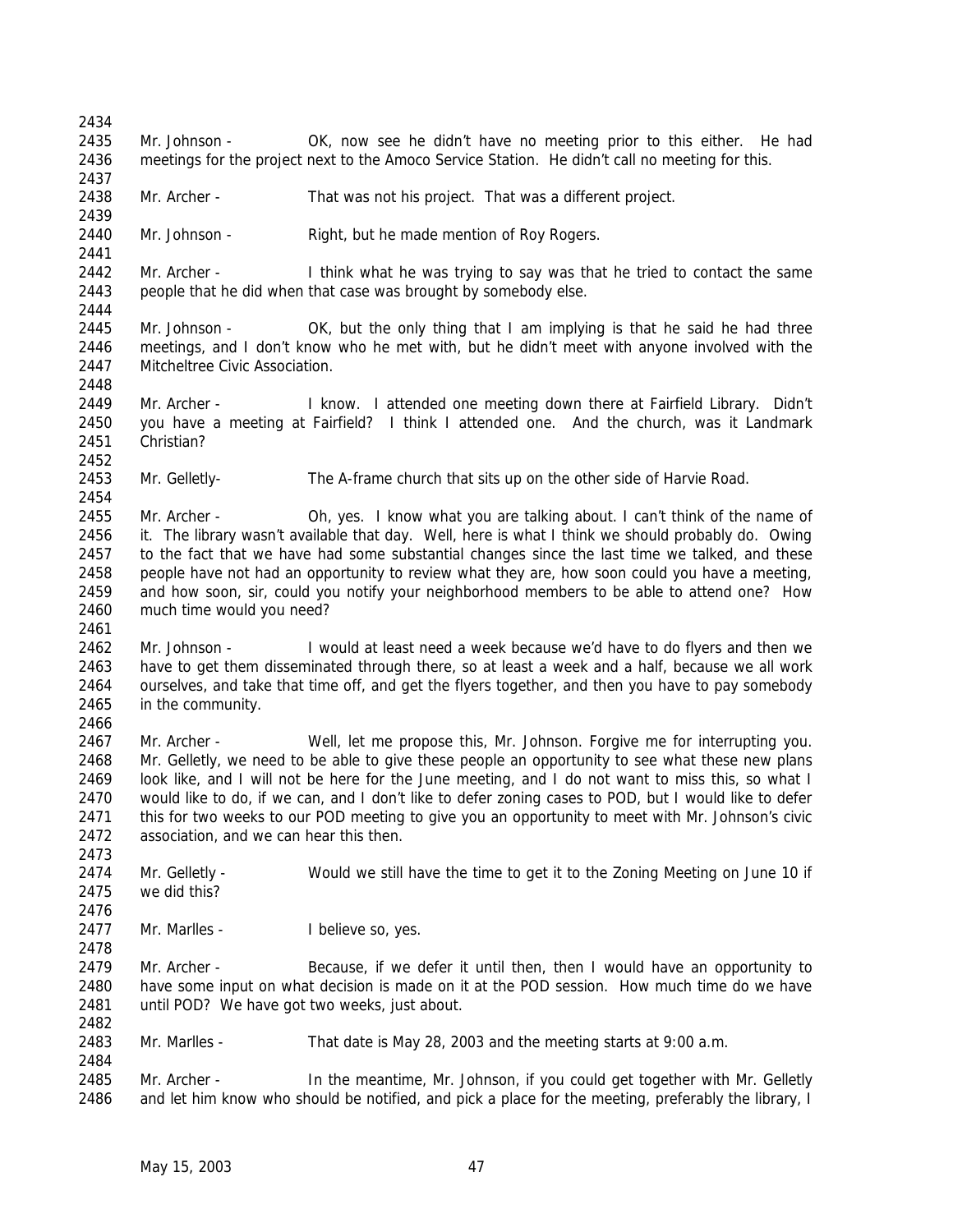think would be more convenient for you folks, and let's see if we can go through what has been proposed new and they will have an opportunity to have some input. Is that satisfactory, Mr. Johnson? 2491 Mr. Johnson - Yes, sir. Mr. Archer - Are you willing to defer for two weeks? All right? Thank you. Mr. Chairman, with that I move to defer this case until May 28, 2003, at the applicant's request. 2496 Mr. Vanarsdall - Second. Mr. Jernigan - We have a motion by Mr. Archer and a second by Mr. Vanarsdall. All in favor say aye. All opposed say no. The motion is passes. At the request of the applicant, the Planning Commission deferred Case C-9C-03, Skip Gelletly for EJD Associates, Inc. until the Planning Commission POD meeting on May 28, 2003. Mr. Marlles - The next item is the staff is requesting the Commission to set a Work Session on the Scott Road Study for May 28, 2003. I will be glad to take any questions on that. That is a Small Area Land Use Study that the staff has been working on for I'd say quite a few months, and we had a community meeting recently, so we feel like we are ready to present it to the Commission. Mr. Taylor - Mr. Marlles, where is Scott Road? Mr. Marlles - It is off of Parham Road in Henrico. Mr. Taylor - In which district? In Three Chopt? Mr. Marlles - Fairfield. Mr. Jernigan - Mr. Archer, would you like to make a motion then since it is in your district? 2521 Mr. Archer - I am sorry, Mr. Chairman. What was the date? Mr. Jernigan - May 28, 2003 for the Work Session on Scott Road. Mr. Archer - So moved. 2527 Mrs. Ware - Second. Mr. Jernigan - We have a motion by Mr. Archer and a second by Mrs. Ware. All in favor aye. All opposed say no. The motion passes. The Planning Commission voted to have a Work Session on the Scott Road Small Area Land Use Study on May 28, 2003. Mr. Marlles - We have the approval of minutes for April 10, 2003. 2537 Mr. Jernigan - And we need to have the approval of the minutes for April 10, 2003.